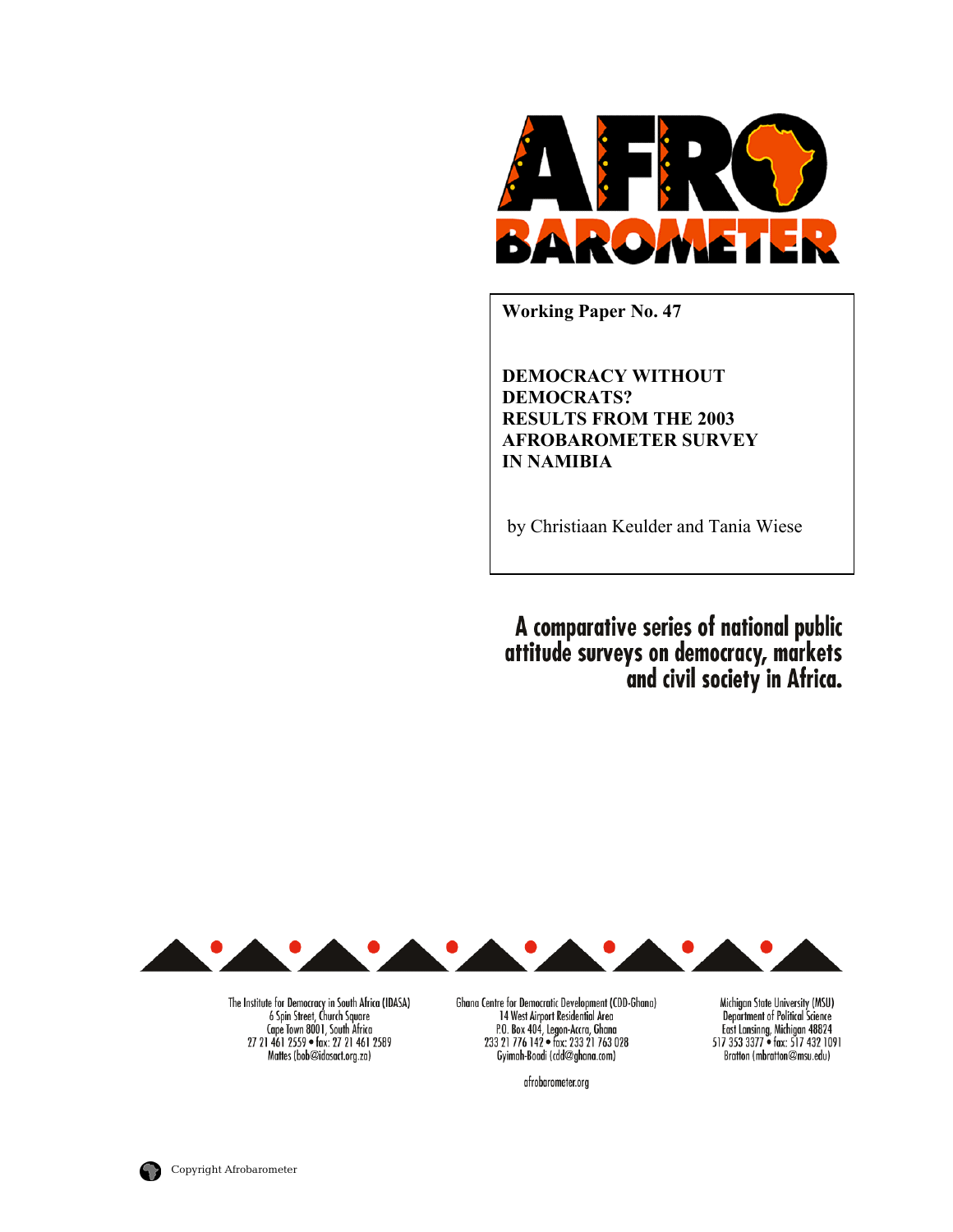## AFROBAROMETER WORKING PAPERS

**Working Paper No. 47** 

**DEMOCRACY WITHOUT DEMOCRATS? RESULTS FROM THE 2003 AFROBAROMETER SURVEY IN NAMIBIA** 

by Christiaan Keulder and Tania Wiese

**April 2005** 

Christiaan Keulder and Tania Wiese are both with the Institute for Public Policy Research (IPPR), Windhoek, Namibia.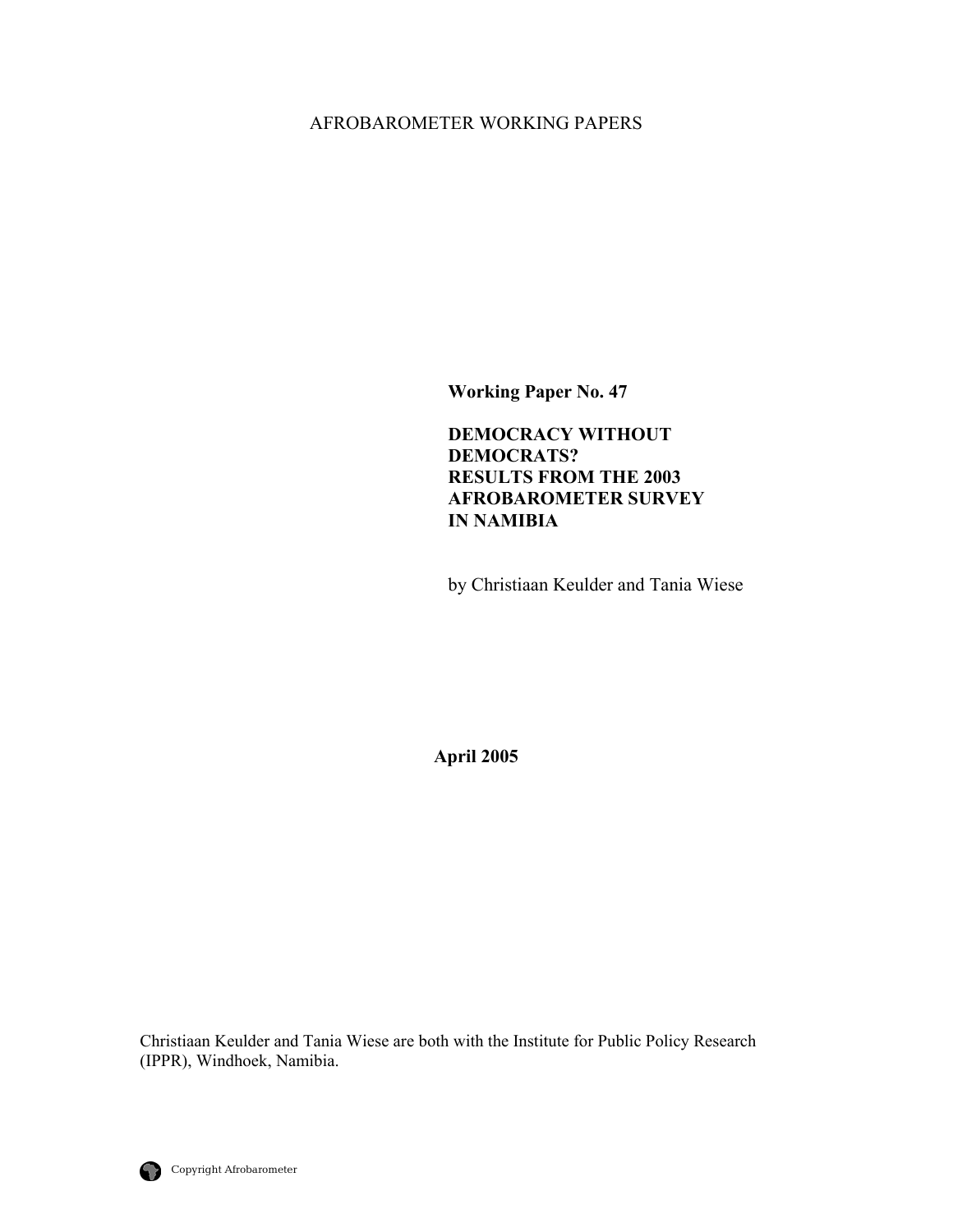#### AFROBAROMETER WORKING PAPERS

#### Editors: Michael Bratton, E. Gyimah-Boadi, and Robert Mattes

Managing Editor: Carolyn Logan

 Afrobarometer publications report the results of national sample surveys on the attitudes of citizens in selected African countries towards democracy, markets, civil society, and other aspects of development. The Afrobarometer is a collaborative enterprise of Michigan State University (MSU), the Institute for Democracy in South Africa (IDASA) and the Centre for Democratic Development (CDD, Ghana). Afrobarometer papers are simultaneously co-published by these partner institutions.

 Working Papers and Briefings Papers can be downloaded in Adobe Acrobat format from [www.afrobarometer.org](http://www.afrobarometer.org/).

 Printed copies of Working Papers are available for \$15.00 each plus applicable tax, shipping and handling charges. Orders may be directed to:

> IDASA POS 6 Spin Street, Church Square Cape Town 8001 SOUTH AFRICA (phone: 27 21 461 5229, fax: 27 21 461 2589, e-mail:  $\frac{\tan y a(\omega)$  idasact.org.za)

An invoice will be sent.

# **I***d***asa**





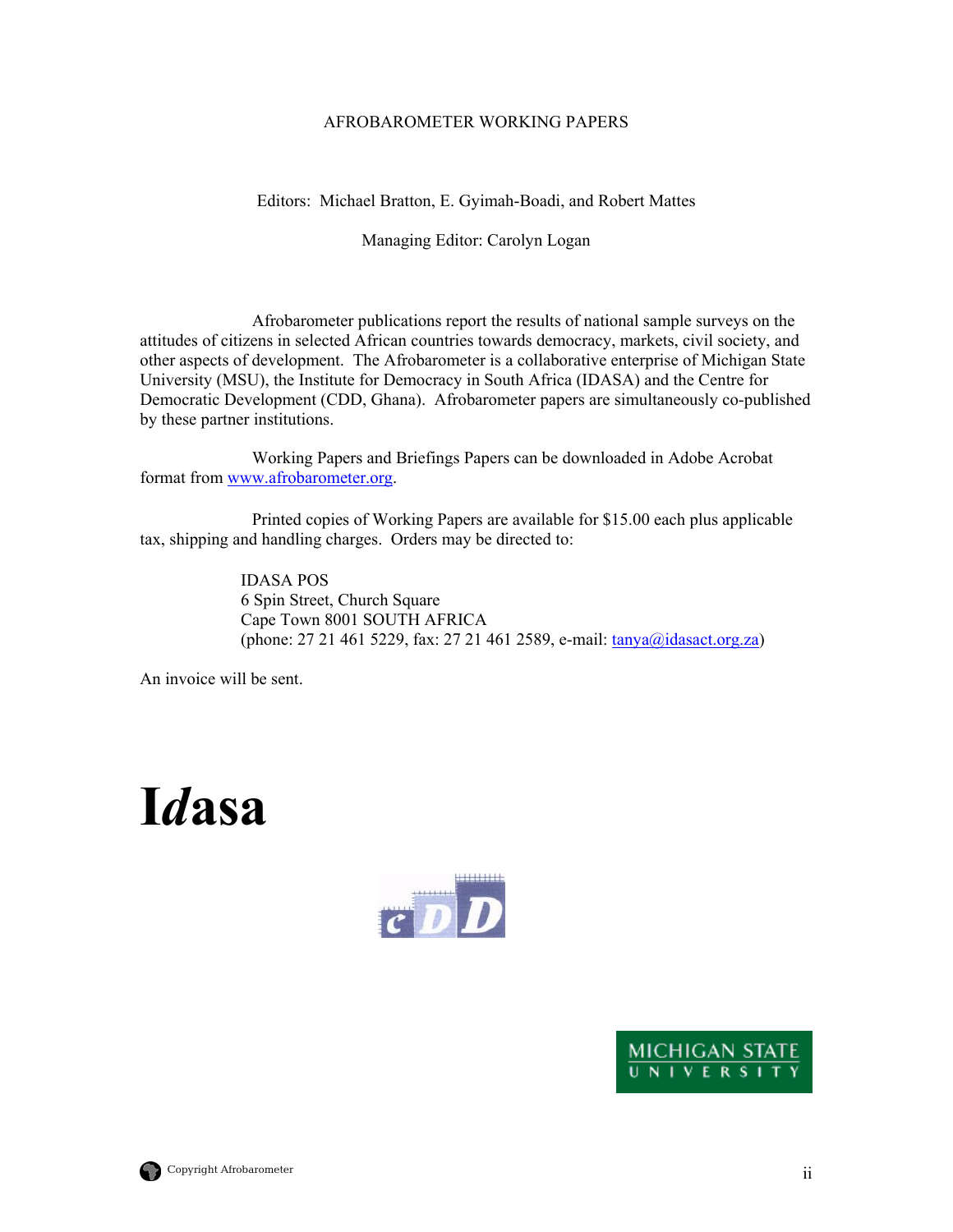#### **Publications List**

#### **AFROBAROMETER WORKING PAPERS**

- No.47 Keulder, Christiaan and Tania Wiese. "Democracy Without Democrats? Results from the 2003 Afrobarometer Survey in Namibia." 2005.
- No.46 Khaila, Stanley and Catherine Chibwana. "Ten Years of Democracy in Malawi: Are Malawians Getting What They Voted For?" 2005.
- No.45 Schedler, Andreas and Rodolfo Sarsfield. "Democrats with Adjectives: Linking Direct and Indirect Measures of Democratic Support." 2004.
- No.44 Bannon, Alicia, Edward Miguel, and Daniel N. Posner. "Sources of Ethnic Identification in Africa." 2004.
- No.43 Bratton, Michael. "State Building and Democratization in Sub-Saharan Africa: Forwards, Backwards, or Together?" 2004.
- No.42 Chikwanha, Annie, Tulani Sithole, and Michael Bratton. "The Power of Propaganda: Public Opinion in Zimbabwe, 2004." 2004.
- No.41 Mulenga, Chileshe L., Annie Barbara Chikwanha, and Mbiko Msoni. "Satisfaction with Democracy and Performance of the New Deal Government: Attitudes and Perceptions of Zambians." 2004.
- No.40 Ferree, Karen E. "The Micro-Foundations of Ethnic Voting: Evidence from South Africa." 2004.
- No.39 Cho, Wonbin. "Political Institutions and Satisfaction with Democracy in Sub-Saharan Africa." 2004.
- No.38 Mattes, Robert. "Understanding Identity in Africa: A First Cut." 2004.
- No.37 Leysens, Anthony J. "Marginalisation in Southern Africa: Transformation from Below?" 2004.
- No.36 Sall, Babaly and Zeric Kay Smith, with Mady Dansokho. "Libéralisme, Patrimonialisme ou Autoritarisme Atténue : Variations autour de la Démocratie Sénégalaise." 2004.
- No.35 Coulibaly, Massa and Amadou Diarra. "Démocratie et légtimation du marché: Rapport d'enquête Afrobaromètre au Mali, décembre 2002." 2004.
- No.34 The Afrobarometer Network. "Afrobarometer Round 2: Compendium of Results from a 15- Country Survey." 2004.
- No.33 Wolf, Tom, Carolyn Logan, and Jeremiah Owiti. "A New Dawn? Popular Optimism in Kenya After the Transition." 2004.
- No.32 Gay, John and Robert Mattes. "The State of Democracy in Lesotho." 2004.
- No.31 Mattes, Robert and Michael Bratton. "Learning about Democracy in Africa: Awareness, Performance, and Experience." 2003
- No.30 Pereira, Joao, Ines Raimundo, Annie Chikwanha, Alda Saute, and Robert Mattes. "Eight Years of Multiparty Democracy in Mozambique: The Public's View." 2003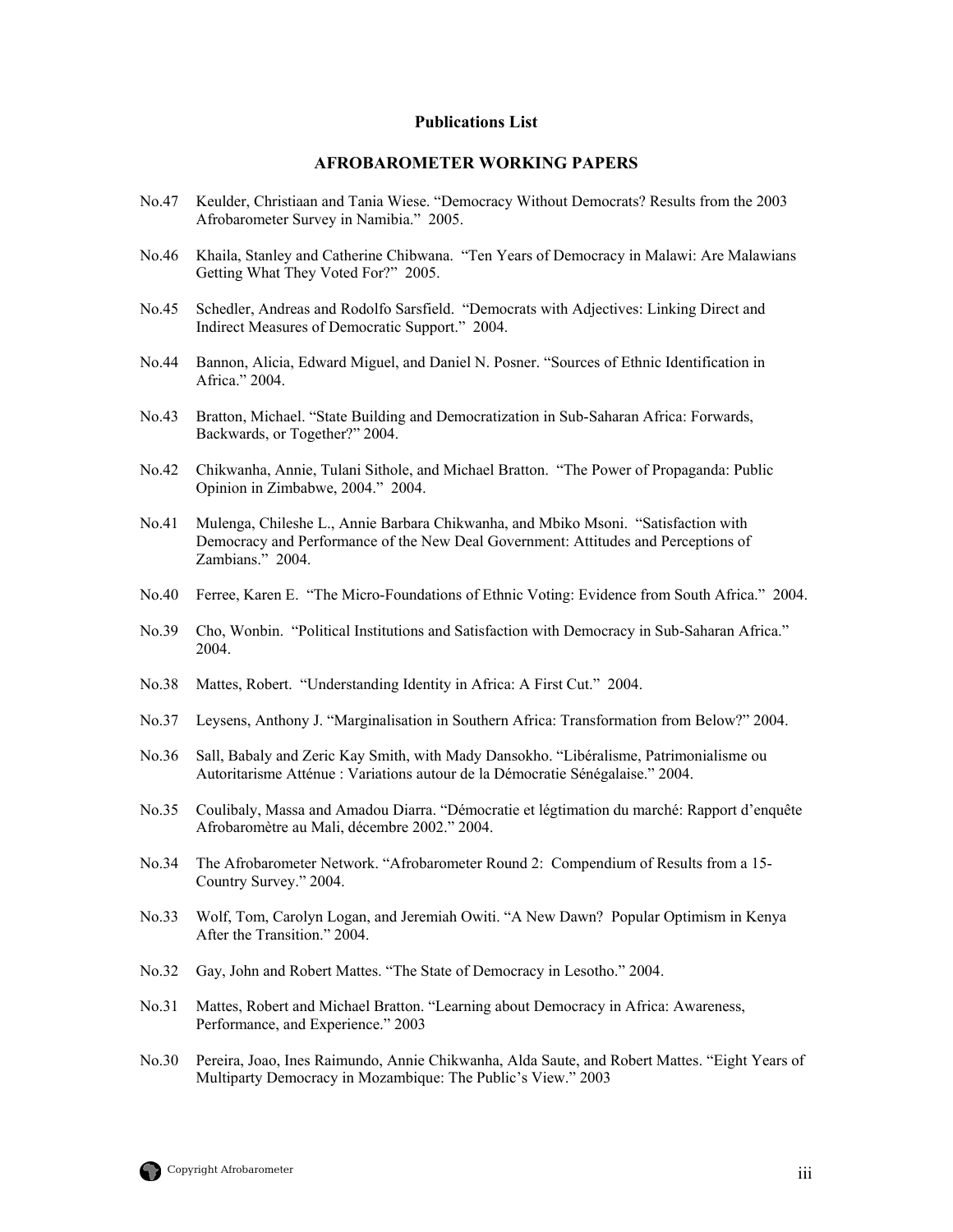- No.29 Gay, John. "Development as Freedom: A Virtuous Circle?" 2003.
- No.28 Gyimah-Boadi, E. and Kwabena Amoah Awuah Mensah. "The Growth of Democracy in Ghana. Despite Economic Dissatisfaction: A Power Alternation Bonus?" 2003.
- No.27 Logan, Carolyn J., Nansozi Muwanga, Robert Sentamu, and Michael Bratton. "Insiders and Outsiders: Varying Perceptions of Democracy and Governance in Uganda." 2003.
- No.26 Norris, Pippa and Robert Mattes. "Does Ethnicity Determine Support for the Governing Party?" 2003.
- No.25 Ames, Barry, Lucio Renno, and Francisco Rodrigues. "Democracy, Market Reform, and Social Peace in Cape Verde." 2003.
- No.24 Mattes, Robert, Christiaan Keulder, Annie B. Chikwana, Cherrel Africa, and Yul Derek Davids. "Democratic Governance in South Africa: The People's View." 2003.
- No.23 Mattes, Robert, Michael Bratton, and Yul Derek Davids. "Poverty, Survival, and Democracy in Southern Africa." 2003.
- No.22 Pereira, Joao C. G., Yul Derek Davids, and Robert Mattes. "Mozambicans' Views of Democracy and Political Reform: A Comparative Perspective." 2003.
- No.21 Whiteside, Alan, Robert Mattes, Samantha Willan, and Ryann Manning. "Examining HIV/AIDS in Southern Africa Through the Eyes of Ordinary Southern Africans." 2002.
- No.20 Lewis, Peter, Etannibi Alemika, and Michael Bratton. "Down to Earth: Changes in Attitudes Towards Democracy and Markets in Nigeria." 2002.
- No.19 Bratton, Michael. "Wide but Shallow: Popular Support for Democracy in Africa." 2002.
- No.18 Chaligha, Amon, Robert Mattes, Michael Bratton, and Yul Derek Davids. "Uncritical Citizens and Patient Trustees? Tanzanians' Views of Political and Economic Reform." 2002.
- No.17 Simutanyi, Neo. "Challenges to Democratic Consolidation in Zambia: Public Attitudes to Democracy and the Economy." 2002.
- No.16 Tsoka, Maxton Grant. "Public Opinion and the Consolidation of Democracy in Malawi." 2002.
- No.15 Keulder, Christiaan. "Public Opinion and Consolidation of Democracy in Namibia." 2002.
- No.14 Lekorwe, Mogopodi, Mpho Molomo, Wilford Molefe, and Kabelo Moseki. "Public Attitudes Toward Democracy, Governance, and Economic Development in Botswana." 2001.
- No.13 Gay, John and Thuso Green. "Citizen Perceptions of Democracy, Governance, and Political Crisis in Lesotho." 2001.
- No.12 Chikwanha-Dzenga, Annie Barbara, Eldred Masunungure, and Nyasha Madingira. "Democracy and National Governance in Zimbabwe: A Country Survey Report." 2001.
- No. 11 The Afrobarometer Network. "Afrobarometer Round I: Compendium of Comparative Data from a Twelve-Nation Survey." 2002.
- No.10 Bratton, Michael and Robert Mattes. "Popular Economic Values and Economic Reform in Southern Africa." 2001.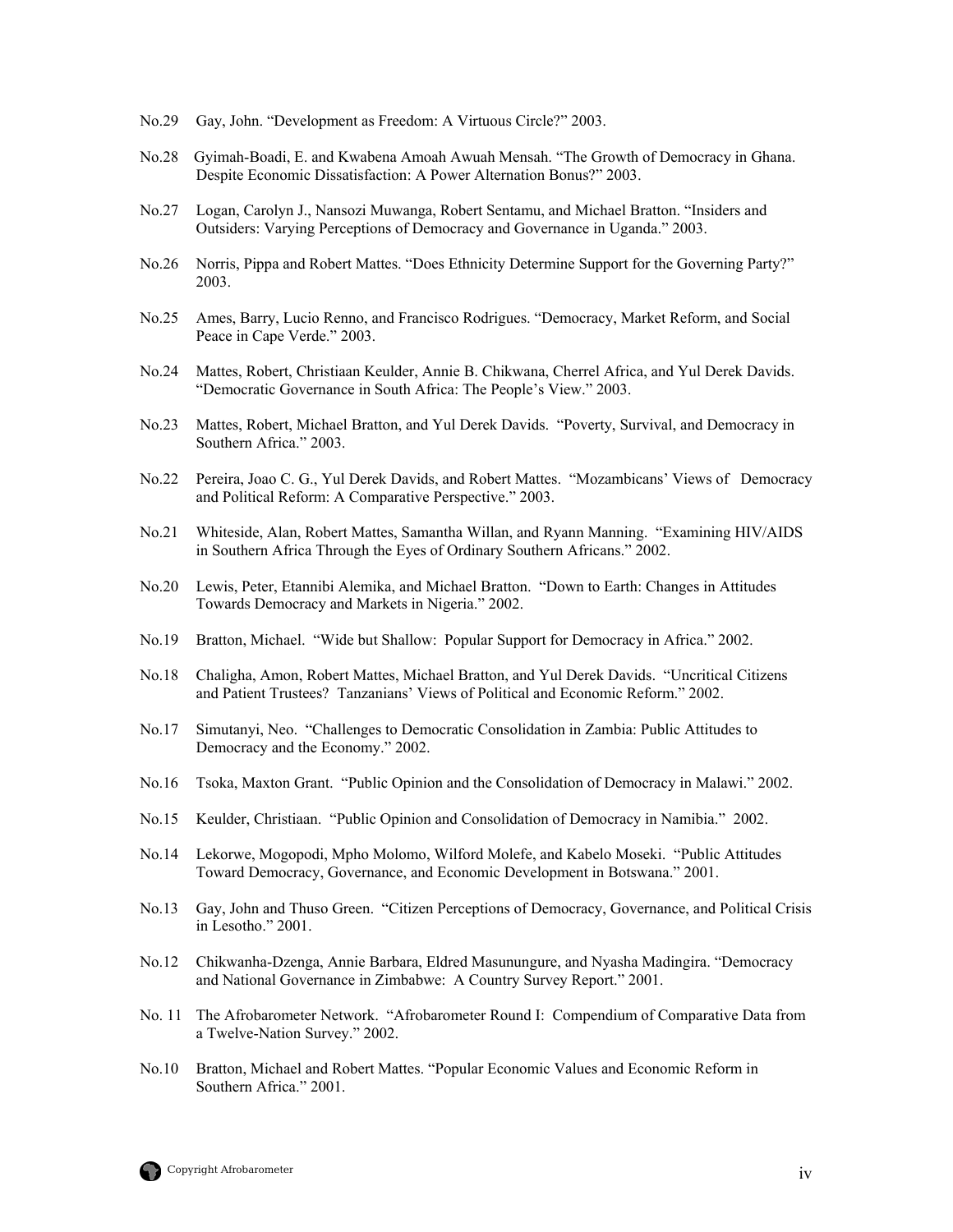- No. 9 Bratton, Michael, Massa Coulibaly, and Fabiana Machado. "Popular Perceptions of Good Governance in Mali." March 2000.
- No.8 Mattes, Robert, Yul Derek Davids, and Cherrel Africa. "Views of Democracy in South Africa and the Region: Trends and Comparisons." October 2000.
- No.7 Mattes, Robert, Yul Derek Davids, Cherrel Africa, and Michael Bratton. "Public Opinion and the Consolidation of Democracy in Southern Africa." July 2000.
- No.6 Bratton, Michael and Gina Lambright. "Uganda's Referendum 2000: The Silent Boycott." 2001.
- No.5 Bratton, Michael and Robert Mattes. "Democratic and Market Reforms in Africa: What 'the People' Say." 2000.
- No.4 Bratton, Michael, Gina Lambright, and Robert Sentamu. "Democracy and Economy in Uganda: A Public Opinion Perspective." 2000.
- No.3 Lewis, Peter M. and Michael Bratton. "Attitudes to Democracy and Markets in Nigeria." 2000.
- No.2 Bratton, Michael, Peter Lewis, and E. Gyimah-Boadi. "Attitudes to Democracy and Markets in Ghana." 1999.
- No.1 Bratton, Michael and Robert Mattes. "Support for Democracy in Africa: Intrinsic or Instrumental?" 1999.

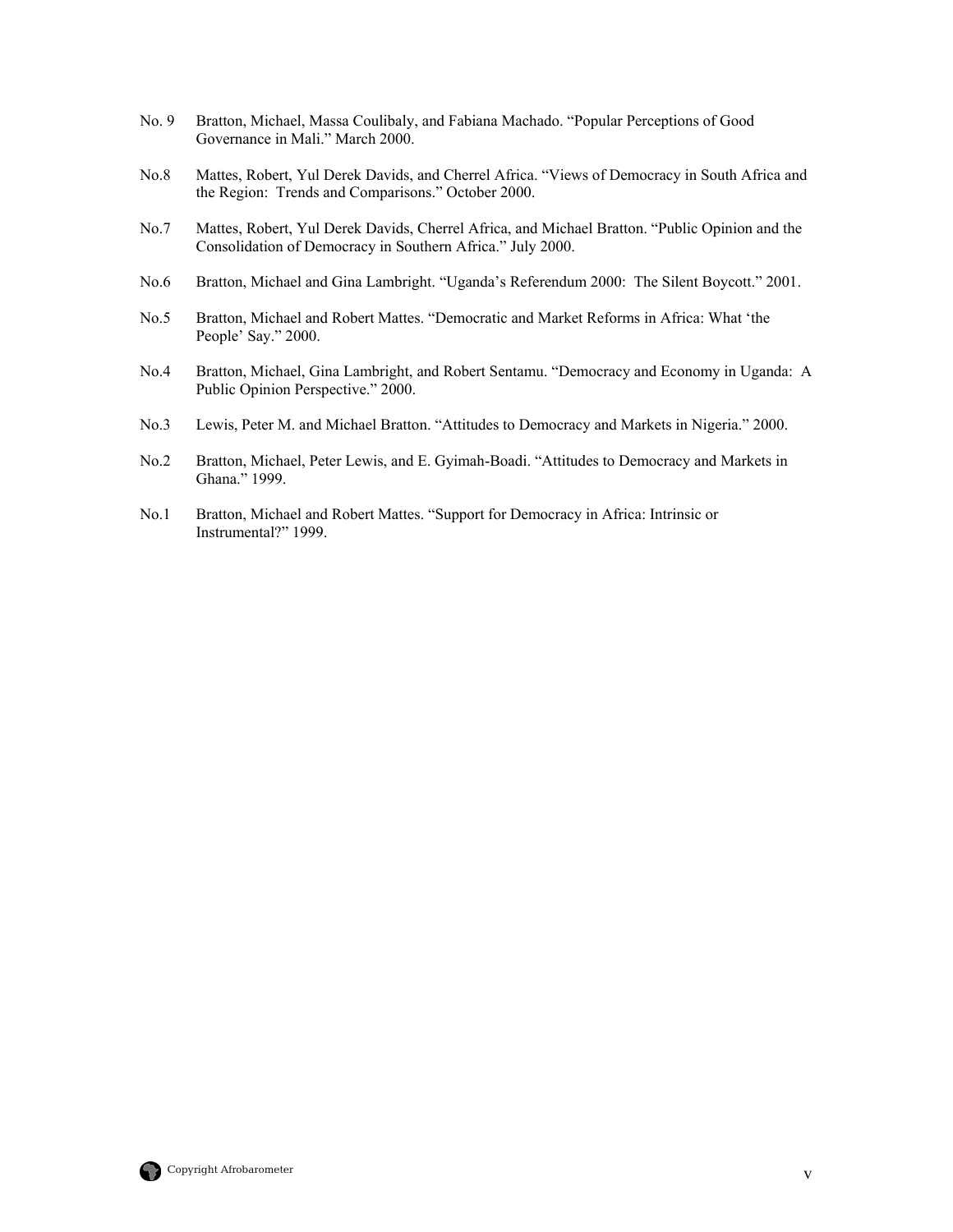#### **Table of Contents**

| $\mathbf{1}$ |    |
|--------------|----|
| 2.           |    |
| 3.           |    |
|              |    |
|              |    |
|              |    |
|              |    |
|              |    |
|              |    |
|              |    |
|              |    |
|              | 21 |
|              |    |
|              |    |
|              |    |

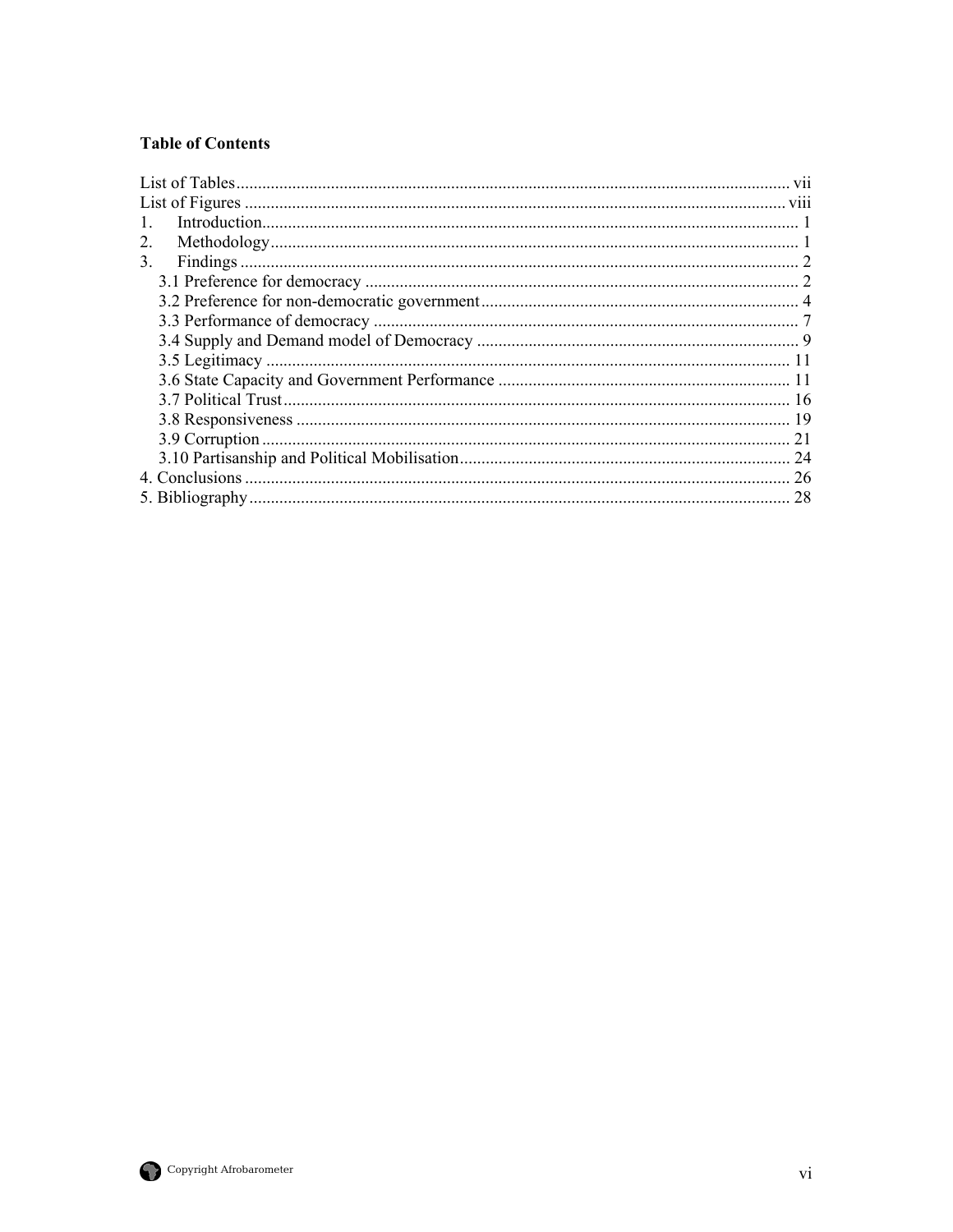## <span id="page-7-0"></span>**List of Tables**

| Table 12: The "Peoples' Agenda"                                                   |  |
|-----------------------------------------------------------------------------------|--|
| Table 13: Positive Ratings of Government Performance on Selected Policy Issues 15 |  |
|                                                                                   |  |
|                                                                                   |  |
|                                                                                   |  |
|                                                                                   |  |
|                                                                                   |  |
|                                                                                   |  |
|                                                                                   |  |
|                                                                                   |  |
|                                                                                   |  |
|                                                                                   |  |

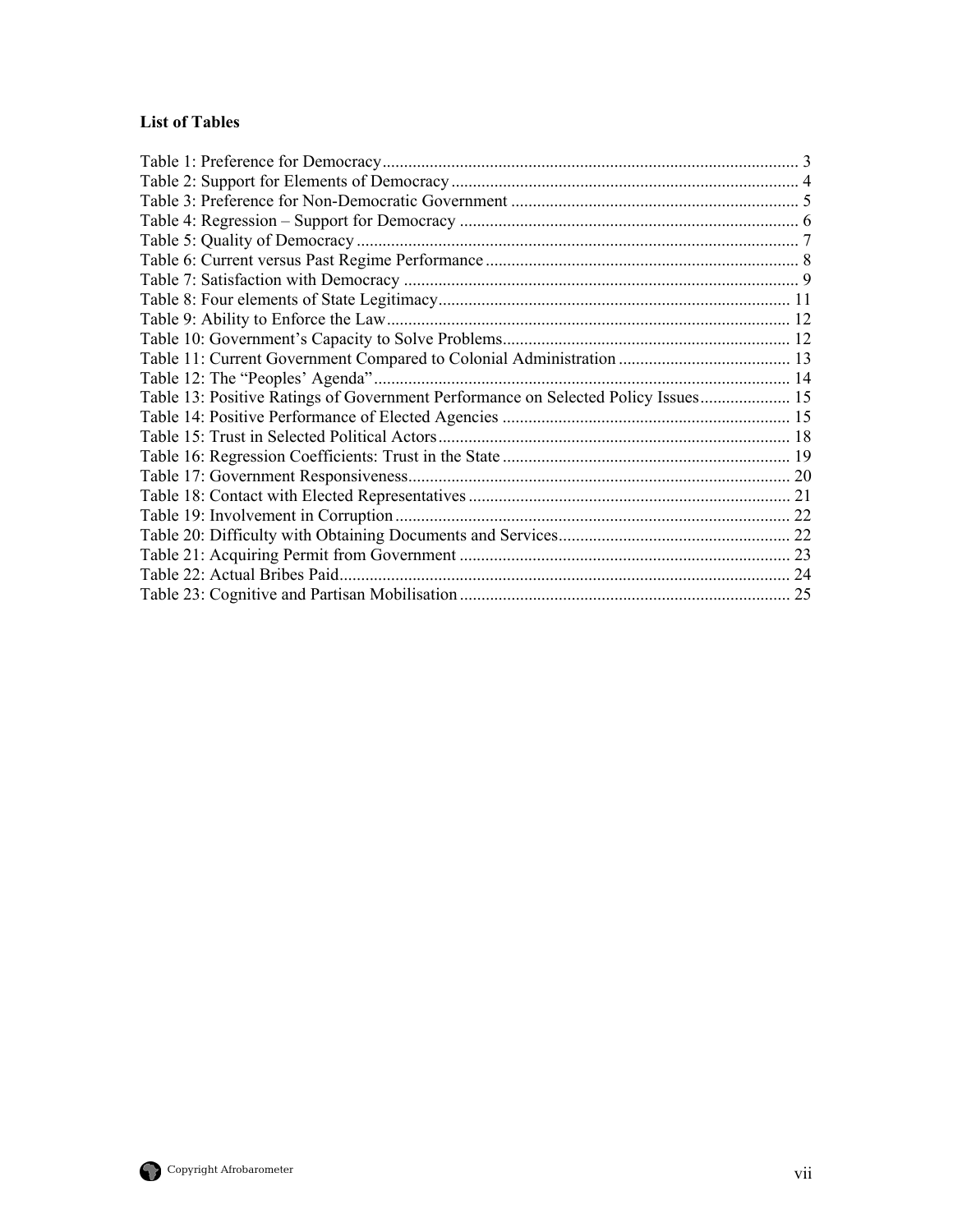## <span id="page-8-0"></span>**List of Figures**

|--|--|

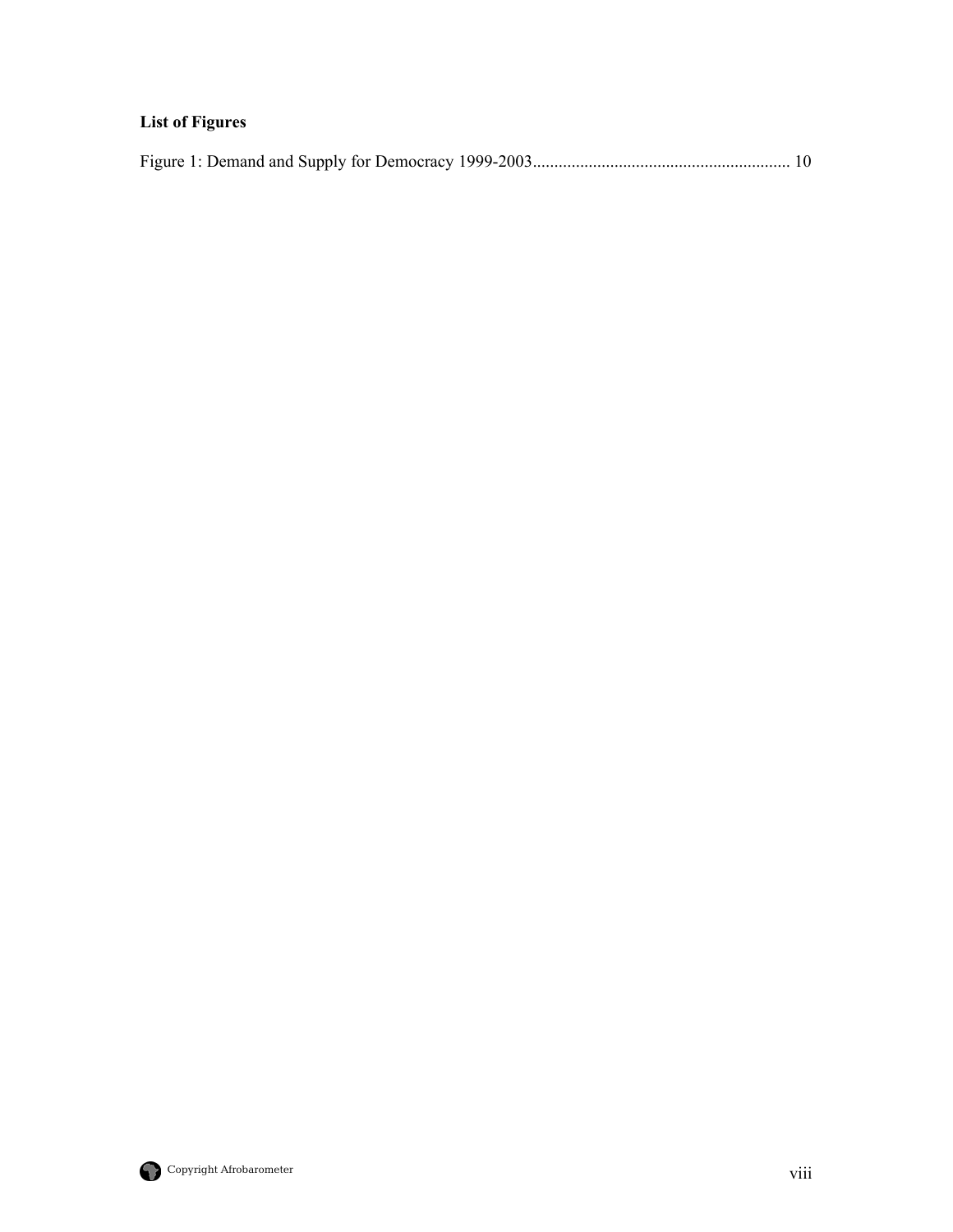#### **EXECUTIVE SUMMARY**

Based on a national sample survey conducted in Namibia as part of Afrobarometer Round 2, this report finds that, even though democracy is yet to become consolidated at the attitudinal level, Namibia appears to be a "democracy without democrats." Key findings supporting this proposition include the following:

- Only a slight majority of Namibians have a clear preference for democracy. Furthermore, the number of Namibians who believe democracy is always best has declined over the past three waves of surveys.
- A substantial number of Namibians are supportive of possible non-democratic alternatives, especially a single-party polity.
- Despite the substantial number of Namibians who do not show outright preference for democracy, most Namibians are satisfied with democracy at the moment. They show an appreciation for the current regime over the previous (colonial) one and they think the quality of democracy is quite high.
- The demand for democracy across the country is low. The demand for democracy increased from 1999 to 2002 and declined again to its lowest levels yet in 2003. The supply of democracy is much higher than the demand suggesting that Namibians "get more than they ask for."
- Namibians generally hold the state in much higher esteem than the democratic regime. They regard the state as legitimate and with sufficient capacity to enforce its laws. However, they are more cautious about their ability to solve problems. Namibians over time have identified four main problems for the state to address: unemployment, education, HIV/AIDS and water. Some of these are among the policy issues that they feel the government has performed less well on.
- Overall, trust in government and state agencies has declined since 1999. Particularly, the low levels of trust in opposition parties are reason for great concern.
- Another major reason for concern is the overwhelming view that the state is unresponsive. There is almost no contact between elected representatives and citizens. We argued that the electoral system contributes to this trend, but political representatives take little initiative to overcome the effects of the electoral system.
- Finally, most Namibians are still mobilised through their partisanship and not through their own cognitive abilities. This implies an absence of large number of floating voters. We thus expect Namibia's dominant party system to remain for the near to medium future.

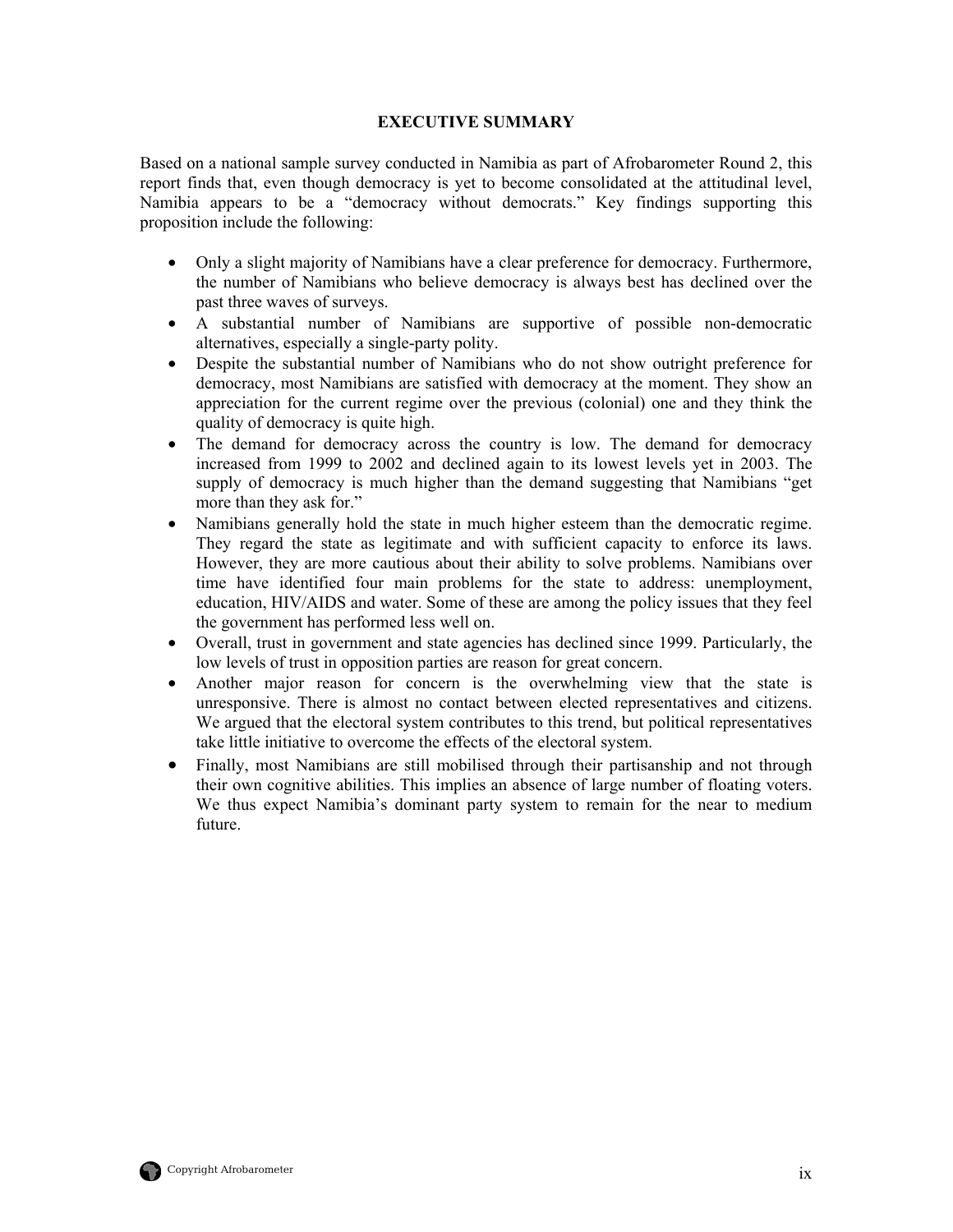## <span id="page-10-0"></span>**1. Introduction**

Democracy needs democrats. New democracies need a large number of democrats if democracy is to become consolidated as the "only game in town." Democrats are those citizens in a society that display unequivocal support or preference for democracy as the most appropriate form of government, and thus disregard all other forms of (non-democratic) government.

Yet, we understand little about why or how popular preference or mass support for democracy develops in societies that have had little experience with democracy. If we accept that democrats are made and not born, we have to accept that support for democracy, as regime type, is the outcome of socio-political learning and not some innate human quality or feature. There are at least two important aspects to the analysis of support for democracy.

Firstly, what are the factors that shape, determine or instigate support for democracy? This report reviews a number of possible predictors of support for democracy: a rejection of non-democratic form of government, regime performance, policy performance, representative performance, legitimacy, trust in government; government responsiveness, and partisanship.

Secondly, we need to understand what type of support is granted to democracy. Is support for democracy a normative commitment to democracy, or is it instrumental support? A normative commitment requires citizens to express: 1) a clear preference for democracy, and at the same time, 2) an unqualified rejection of all other forms of non-democratic government. These citizens believe in and are committed to democracy because of its inherent or intrinsic qualities. They thus believe in democracy for what it is (its inherent political worth), and not what it can do (economic and material performance).<sup>[1](#page-10-1)</sup>

Instrumental support is essentially support based on economic and material performance – of the regime, of the actors within the regime, and of the policies generated by the actors in the regime. This support is conditional, and hence, potentially less permanent than intrinsic support. It coexists with substantive popular expectations about economic and material well-being or improvement.

The factors that shape, determine or instigate support for democracy, will determine, initially at least, the type of support. Deprived citizens might initially support democracy because of their material expectations, but as citizens gain more experience with democracy and get used to the non-material benefits of democracy, the nature of their support might shift. If and where this occurs, prospects for democracy to become successfully consolidated are enhanced.

## **2. Methodology**

This survey is the third Afrobarometer survey conducted by the Institute for Public Policy Research (IPPR). Previous surveys were conducted in 1999 and 2002. Fieldwork for the third survey was completed in 2003.

The survey methodology for all three Namibian surveys followed the requirements of the Afrobarometer Network.<sup>[2](#page-10-2)</sup> A nationally representative sample of 1,200 Namibians 18 years and older was selected by means of a three-step probability proportional to size (PPS) sampling

 $\frac{1}{1}$  $<sup>1</sup>$  For a summary of the intrinsic vs. instrumental debate see Bratton and Mattes (2001).</sup>

<span id="page-10-2"></span><span id="page-10-1"></span> $2$  For a detailed description of the sample and fieldwork methodology, please consult the Afrobarometer website at: www.afrobarometer.org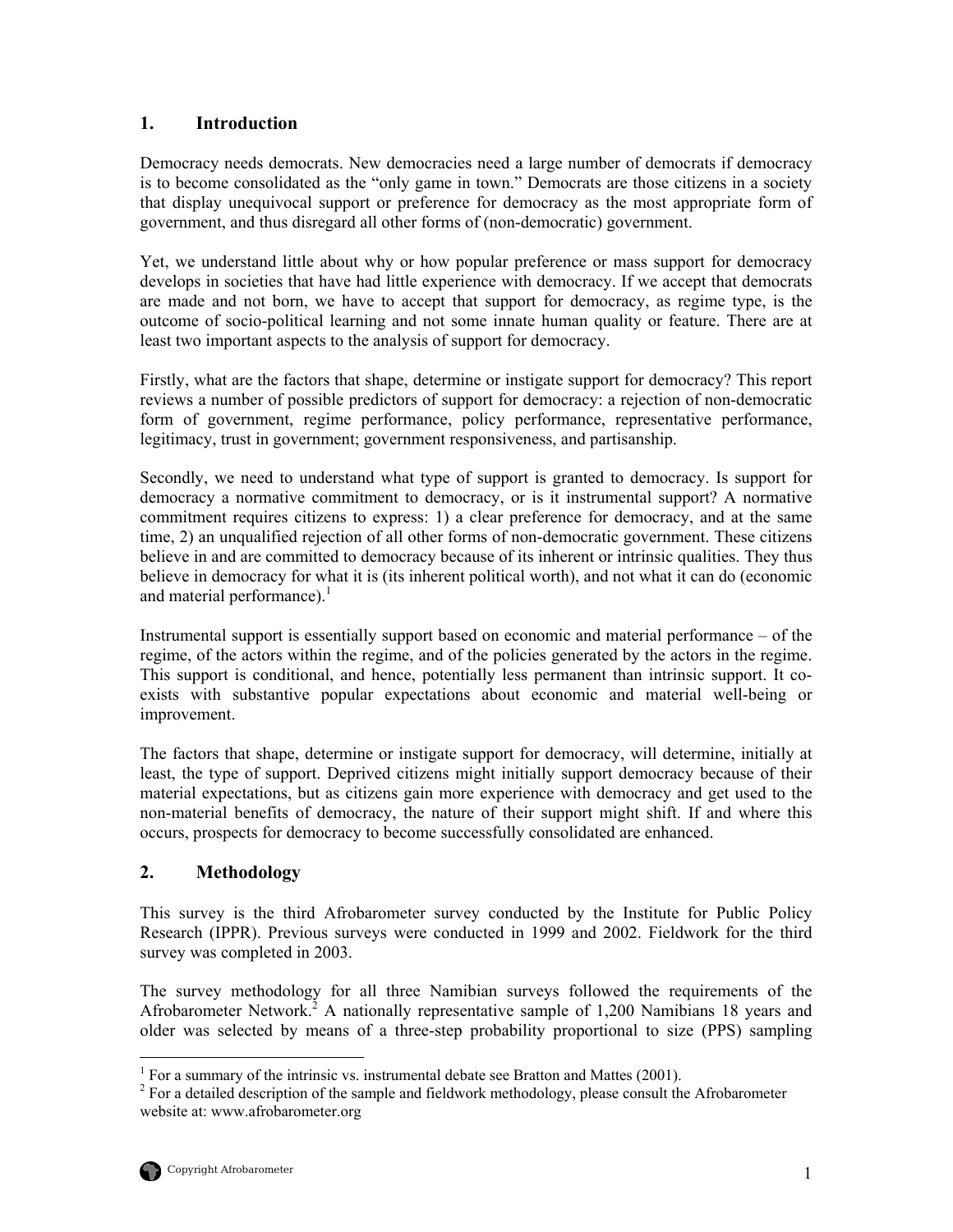<span id="page-11-0"></span>method. This means that firstly, each region was allocated a share of the overall sample proportionate to its share of the overall population above 18 years, and secondly, that within each region, urban and rural areas were allocated their share of interviews in proportion to their overall share of that region's overall population above 18 years. Households were selected by means of a fixed interval (based on the number of interviews required and the number of households in the settlement or Enumerator Area) by the interviewers (four in each team) following a random walkpattern. Finally, eligible respondents were selected by means of a random number card system for each of the two genders to ensure that equal numbers of male and female respondents were included in the sample.

Research Facilitation Services (RFS), a Namibian commercial survey company, conducted all fieldwork. The same company also conducted the fieldwork in 1999 and 2002. The Central Bureau of Statistics (CBS) in the National Planning Commission (NPC) designed the sample from the provisional 2001 Population and Household Census sample frame. The CBS also provided the Enumerator Area (EA) and Constituency Maps.

## **3. Findings**

#### **3.1 Preference for democracy**

Democrats are those citizens in a society that display unequivocal support for democracy, thus preferring democracy to any other form of (non-democratic) government. Typically this type of support is diffuse support. Norris writes that "diffuse [political] support relates to... accumulated experience" (1999: 219). She also quotes Easton who first suggested the notion of diffuse support:

"Members do not come to identify with basic political objects only because they have learned to do so… from others – a critical aspect of socialisation processes. If they did, diffuse support would have entirely the appearance of a non-rational phenomenon. Rather, on the basis of their own experiences, members may also adjudge the worth of supporting these objects for their own sake. Such attachment may be a product of spillover effects from evaluations of a series of outputs and performance over a long period of time. Even though the orientations derive from responses to particular inputs initially, they become in time disassociated with performance. They become transformed into generalised attitudes towards the authorities or other political objects."

Based on Easton's quote above, one can deduce that a preference for democratic rule must be based, ideally, on attitudes other than those related to how well the regime is performing. In this regard Diamond (1996: 112) identifies three paradoxes of democracy. The first is between conflict and consensus; the second sets representativeness against governability; and the third, on which we focus for this analysis, lies between consent and effectiveness. He writes that a stable democracy needs to be deemed legitimate by its citizens, i.e. they must view it as "the best, the most appropriate form of government for their society." This means that democracy rests on the sanction of those it governs.

As far as respondents' belief that democracy is the better alternative is concerned, Table 1 below shows that slightly more than half of the respondents interviewed for the most recent Afrobarometer survey (2003) believe that democracy is always preferable. This figure was slightly higher in 1999 (57 percent), increased by around 7 percentage points in 2002 and decreased again by approximately 10 points during 2003. A comparison of the three years shows that there has been a steady increase in the proportion of respondents who believe that under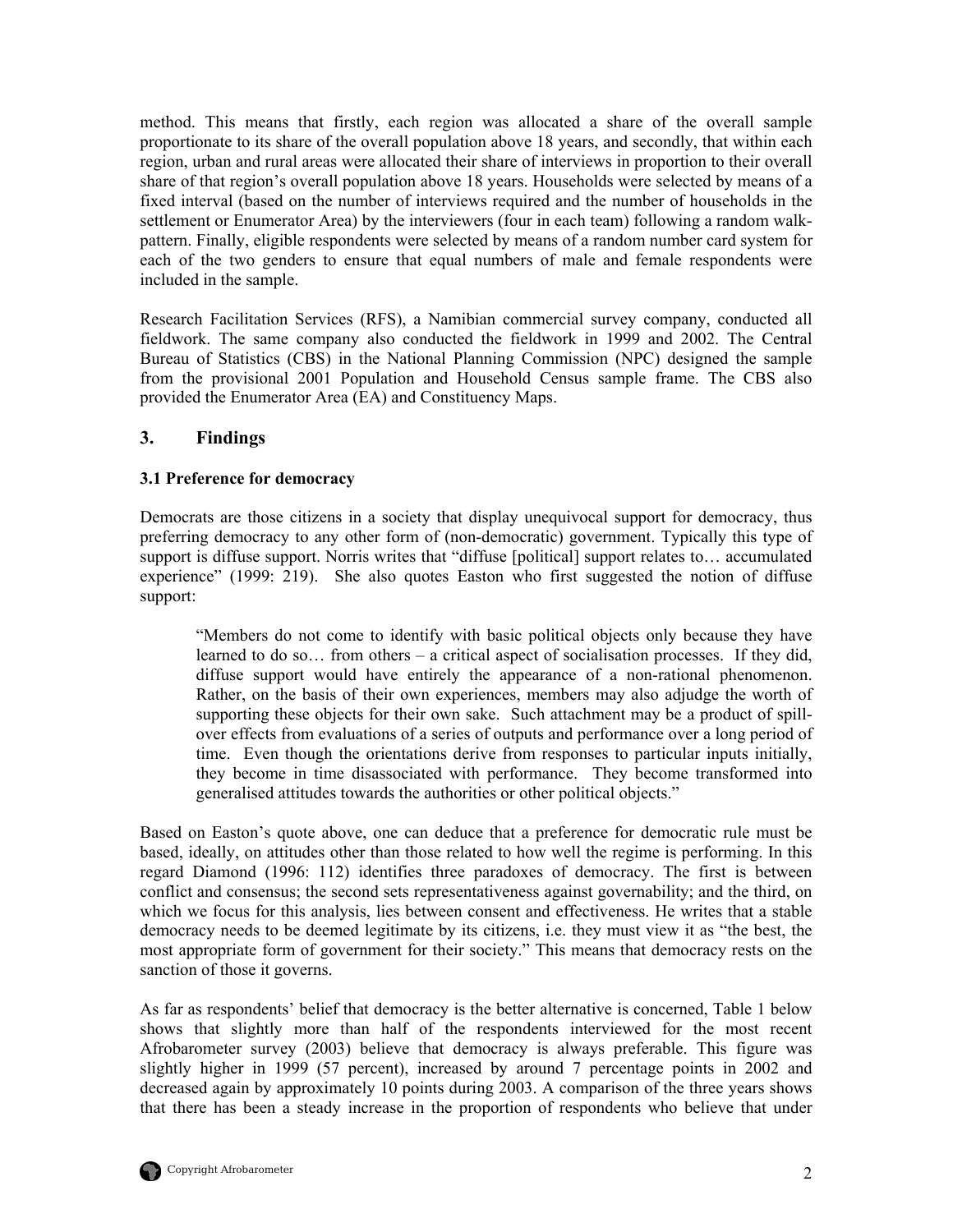<span id="page-12-0"></span>specific circumstances, a non-democratic government might be preferable – it went up from nearly 12 percent in 1999 to slightly more than 14 percent in 2002, and then increased again by another 5 in 2003. Another one-in-five Namibians do not care about the form of government at all.

|                                                                         | 1999 | 2002 | 2003 |
|-------------------------------------------------------------------------|------|------|------|
| Democracy is preferable to any other kind of government                 | 57   | 64   | 54   |
| In some circumstances, a non-democratic government can be<br>preferable | 12   | 14   | 20   |
| For someone like me, it doesn't matter what kind of government we       | 12   | 19   | 20   |
| have                                                                    |      |      |      |
| Don't know                                                              | 19   |      |      |

#### *Table 1: Preference for Democracy*

 *Which of these statements is closest to your own opinion?* (percent)

This means that overt support for democracy is at slightly lower levels than in 1999, whilst support for non-democratic government is significantly higher. Namibians appear to have made up their minds since 1999 when 19 percent "did not know." In 2003, only 5 percent did not know which of the two options they preferred. Table 1 also shows that support for democracy, like most other attitudes, is not fixed. Over the three rounds of surveys, support for democracy first increased, then decreased. Although more time series data is needed to determine whether support for democracy will continue to decline, it seems as if after three rounds of surveys, consolidation is still some way away. Namibians, after fifteen years of uninterrupted democracy, are still not entirely convinced that democracy is best. In our view, this suggests that a significant proportion of Namibians do not support democracy for its intrinsic value; but rather that their support is more instrumental.

In order to assess respondents' endorsement of various key elements of democracy, respondents were asked about their support for regular free and fair elections, multi-party competition, limits on presidential terms, and parliamentary autonomy.

Support for regular free and fair elections has decreased slightly from 2002 (86 percent) to 2003 (82 percent), but remains very high overall. Support for parliamentary autonomy decreased from its already low levels of 2002 (45 percent) to 36 percent in 2003. This, we believe, is cause for concern because the Executive already dominates the Namibian legislative process, and the presidential control over the Executive is near absolute. His control over the legislature stems primarily from his powers to appoint cabinet members from the ranks of the legislature, and the fact that the incumbent President increased the number of cabinet positions to a point where more than half the National Assembly is either a Minister or Deputy-Minister. This had a negative effect on the legislative process – for all practical purposes the National Assembly has become a rubberstamp for the legislative preferences of the Executive.

On the positive side, more Namibians expressed their support for a multi-party system in 2003 (62 percent) than in 2002 (46 percent). There has also been an increase in support for the limitation on presidential terms in office. In 2002 about one-in-two (50 percent) Namibians thought the presidential term should be limited to two terms in office, whilst in 2003 slightly more than three-in-five (63 percent) thought the same way. Roughly the same percentage supported democracy for its intrinsic value in 2002 (55 percent) and 2003 (56 percent). This means that only about one-half of all Namibians show intrinsic support. This seems to confirm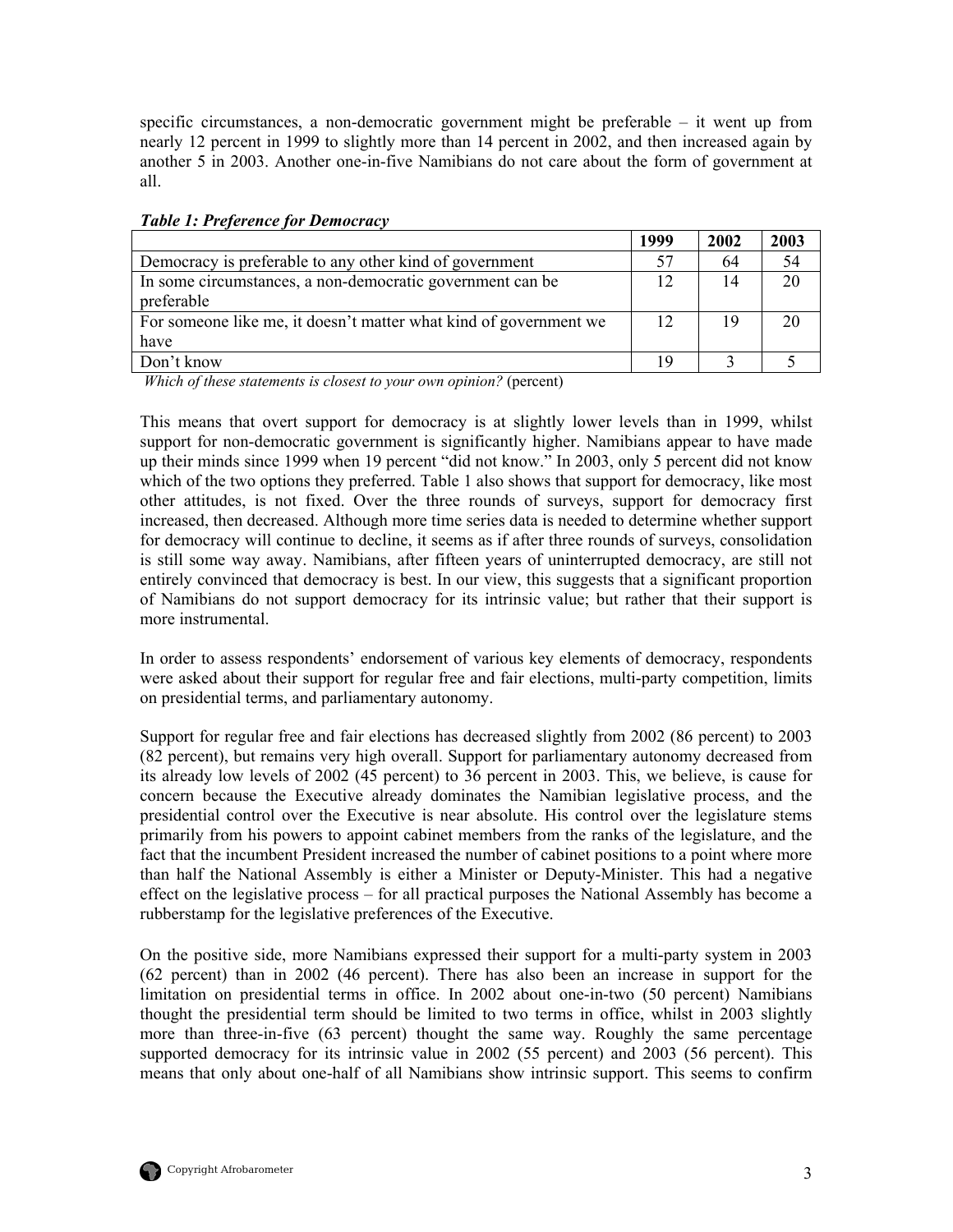<span id="page-13-0"></span>our observation earlier in this section: Namibians are not entirely convinced that democracy is "truly best."

|                                                                 | 2002 | 2003 |
|-----------------------------------------------------------------|------|------|
| We should choose our leaders in this country through regular,   | 86   | 82   |
| open and honest elections                                       |      |      |
| Many political parties are needed to make sure that Namibians   | 46   | 62   |
| have choices in who governs them                                |      |      |
| In Namibia, the President must obey the constitution, including | 50   | 63   |
| serving no more than two terms in office                        |      |      |
| The members of the National Assembly represent the people;      | 45   | 36   |
| therefore they should make laws for this country, even if the   |      |      |
| President does not agree                                        |      |      |
| Our present system of elected government should be given more   | 49   | 63   |
| time to deal with inherited problems                            |      |      |
| Democracy is worth having simply because it allows everyone a   | 55   | 56   |
| free and equal voice in making decisions                        |      |      |

#### *Table 2: Support for Elements of Democracy*

*Which of the following statements is closest to your view?* (percent)

At least two of these findings are quite interesting in the current political context. Firstly, increased support for political plurality or multi-party democracy could point to the fact that citizens no longer see opposition parties as negatively as before. After fifteen years of experience with opposition parties, and coupled with the fact that the opposition is weak, it is just possible that Namibian are now, more than ever before, ready to accept their presence. They are thus no longer seen as a threat to the ruling party and the political process controlled by the ruling party.

Secondly, the large increase in opposition to unlimited presidency is rather important. The incumbent President, Sam Nujoma, already serves a third term. The third term came about as a result of a constitutional amendment prior to the 1999 presidential elections. With the next presidential elections due later this year (2004) it is not surprising that rumours about a fourth term started circulating earlier this year. Unlike the previous time when he probably had public support for his third term bid, Namibians are now against a fourth term. President Nujoma's decision not to bid for a fourth term seems to be the correct one as far as citizens were concerned in  $2003.3$  $2003.3$ 

#### **3.2 Preference for non-democratic government**

A commitment to, and support for democracy, is only one side of the coin. It is not simply a case of respondents being "for" democracy – support for a certain regime type necessarily requires an outright rejection of its polar opposite, which, in this context, would be various varieties of nondemocratic rule. Fully committed democrats are those citizens who a) show outright support for democracy as the best system, and b) at the same time reject all forms of non-democratic rule.

Table 3 below shows support for various types of non-democratic rule. Support for one-party rule was quite low in 1999, decreased by around a further 3 percentage points in 2002 and then

<span id="page-13-1"></span>3 <sup>3</sup> Nuioma officially paved way for a successor during a special party congress in May 2004. The current Minister of Lands, Resettlement and Rehabilitation and a close aid of Nujoma, Hifikepunye Pohamba was appointed as SWAPO Party's next presidential candidate. For a detailed discussion of the issues surrounding the nomination process and the individual campaigns for the nomination see Hopwood (2004).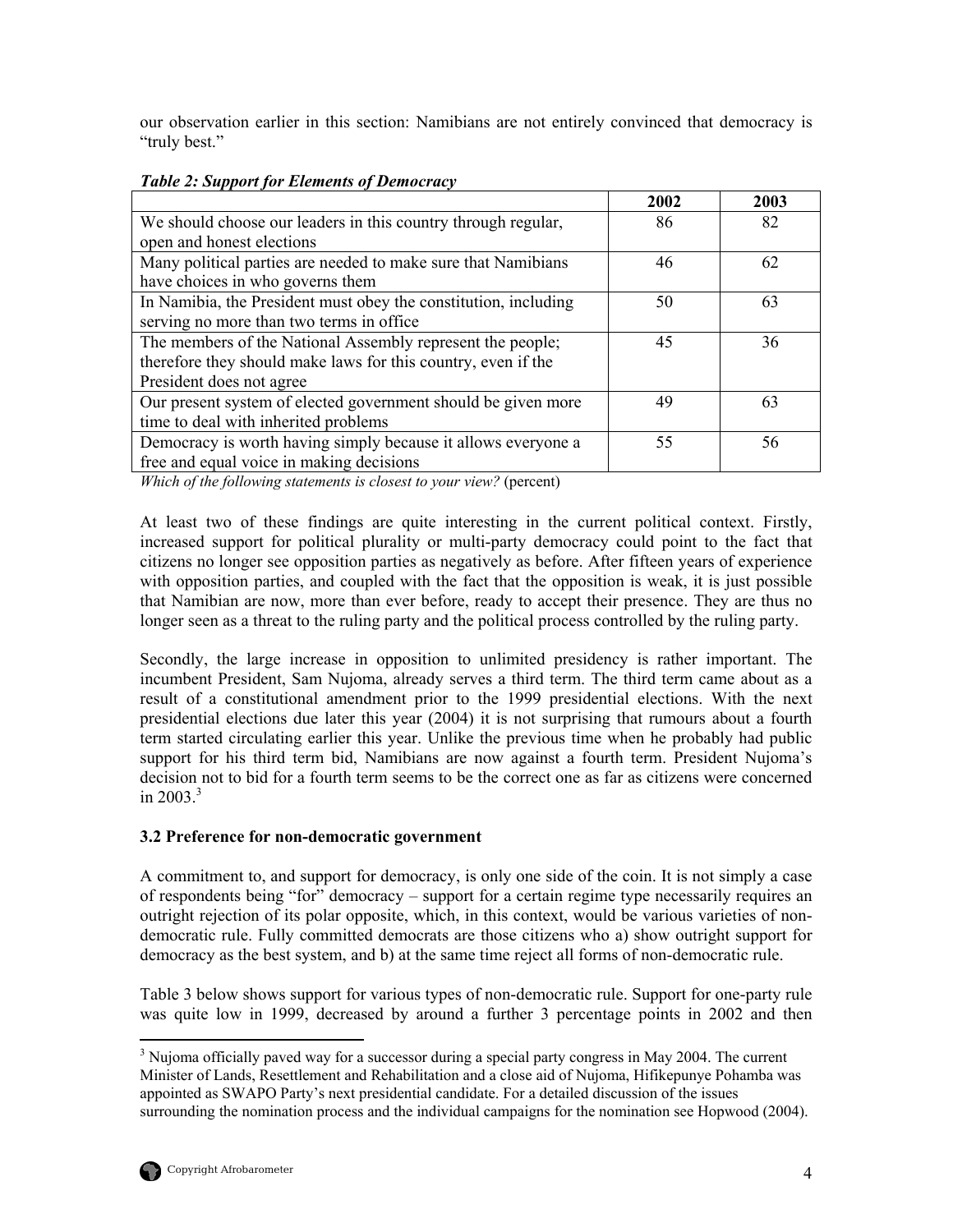<span id="page-14-0"></span>increased substantially to almost half of the respondents (47 percent) in 2003. Support for other forms of non-democratic rule all followed the same pattern – relatively low in 1999, with a "dip" in 2002 and then an increase in 2003 to levels well above the 1999 standard.

After one-party rule, respondents indicated the most support for military rule (30 percent), followed by traditional rule (28 percent). Presidential rule had the least support (22 percent). There are some inconsistencies when the results here are compared to the support for certain components of democracy in Table 2 above. This, we believe, is due to the fact that Namibians do not show consistent and structured support for democracy; they have yet to decide whether or not democracy is better than its alternatives. To some extent, this could also reflect the fact that Namibians have no experience with indigenous authoritarianism. They still seem to want the "best of both worlds."

|                                                      | 1999 | 2002 | 2003 |
|------------------------------------------------------|------|------|------|
| If only one political party, or candidates from only | 24   | 21   | 47   |
| one party, were allowed to stand for elections and   |      |      |      |
| hold office                                          |      |      |      |
| If all decisions were made by a council of Elders,   | 22   | 19   | 28   |
| <b>Traditional Leaders or Chiefs</b>                 |      |      |      |
| If the army came in to govern the country            | 24   | 14   | 30   |
| If Parliament and political parties were abolished,  | 24   | 12   | 22   |
| so that the President could decide everything?       |      |      |      |

#### *Table 3: Preference for Non-Democratic Government*

*1999: Our current system of governing with regular elections and more than one political party is not the only one Namibia has ever had. Some people say that we would be better off if we had a different system of government. How much would you disapprove, neither disapprove nor approve, or approve of the following alternatives to our current system of government with at least two political parties and regular elections?* 

*2002, 2003: There are many ways to govern a country. Would you disapprove or approve of the following alternatives?* (percent)

A factor analysis (with maximum likelihood used as extraction method) indicates that support for single-party rule, traditional rule, military rule and presidential rule; all load on one dimension, which we refer to as support for authoritarianism. This factor has an Eigen value larger than one and explains a cumulative percentage of variance of 61 percent. Using the above-mentioned four variables, a reliable "Authoritarianism Index" (Cronbach's alpha = 0.7813) was compiled for use in further analysis.

Comparison of urban/rural mean scores on the support for Authoritarian Index showed that there is very little variation in support for authoritarianism between urban and rural areas.

Despite the fact that support for non-democratic alternatives has increased over the three surveys, most Namibians still prefer democracy and reject non-democratic alternatives. But what forms the basis of their support? According to Larry Diamond (1996), democratic legitimacy requires a "moral commitment and emotional allegiance," both of which develop over time and partially as a result of performance. However, when attempting to consolidate democracy, a government must aim to achieve at mass level a "broad normative and behavioural consensus" (Diamond 1999) on the desirability of the constitutional system. Norris writes that countries might revert to authoritarian rule or never become fully consolidated democracies, if they fail to establish public support for democratic institutions (1999: 266).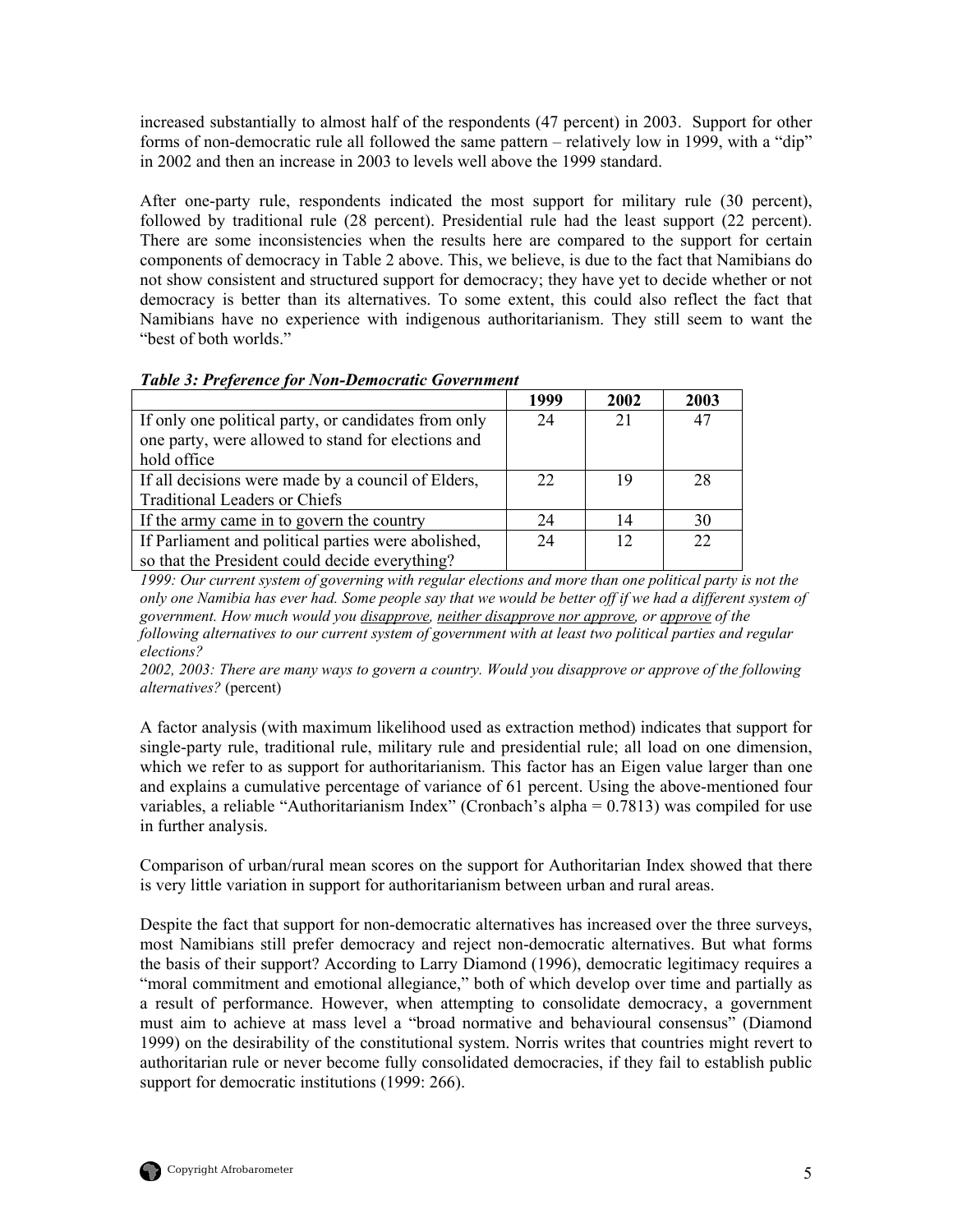<span id="page-15-0"></span>Below, we assess these claims, and present some evidence that it has something to do with a normative commitment to democracy. We tested five contending explanations: 1) that support for democracy is explained by an outright rejection of non-democratic alternatives and hence by the normative belief that democracy is best; 2) that support for democracy is the product of electoral legitimacy for the incumbents; 3) that support for democracy is best explained by the performance of key actors in the system; 4) that support for democracy is best explained by where citizens find themselves in the relations of power; and 5) that support for democracy is explained by the levels of trust citizens show toward key actors.<sup>[4](#page-15-1)</sup> Some of these independent variables consist of indexes that were constructed from several items. These are explained in more detail elsewhere in this report.

The last four explanations all have some degree of conditionality attached to them. They all place an emphasis on the actors in charge: who they are, how they were appointed, how they perform and how much they are trusted. None of these require a normative commitment to democracy itself.

An ordinary least squares (OLS) regression (see results in Table 4 below) with "support for democracy" as dependent variable, shows the support for authoritarianism index to be the only variable that has a statistically significant influence on whether or not someone would show outright support for democracy or not ( $b = -0.358$ ;  $p < 0.01$ ). The direction (as expected) is negative, which means that as support for authoritarianism decreases, support for democracy is likely to increase, and *vice versa*.

|                                    | <b>Unstandardised</b> |                     | <b>Standardised</b>      |                          |      |
|------------------------------------|-----------------------|---------------------|--------------------------|--------------------------|------|
|                                    |                       | <b>Coefficients</b> | <b>Coefficients</b>      |                          |      |
|                                    | B                     | Std.                | <b>Beta</b>              |                          | Sig. |
|                                    |                       | <b>Error</b>        |                          |                          |      |
| (Constant)                         | 1.725                 | .257                |                          | 6.709                    | .000 |
| Support for authoritarianism index | $-.308$               | .037                | $-.358$                  | $-8.255$                 | .000 |
| Legitimacy index                   | .056                  | .056                | .047                     | 1.006                    | .315 |
| Performance of political actors    | .011                  | .079                | .008                     | .142                     | .887 |
| Supporter of ruling party          | .013                  | .077                | .008                     | .173                     | .863 |
| Trust in government                | .102                  | .068                | .085                     | 1.496                    | .135 |
| R                                  | R                     |                     | <b>Adjusted R Square</b> | <b>Std.</b> Error of the |      |
|                                    | <b>Square</b>         |                     |                          | <b>Estimate</b>          |      |
| .379                               | .144                  | .135                |                          | .75227                   |      |

*Table 4: Regression – Support for Democracy* 

None of the other variables, i.e. "legitimacy," "performance of political actors," "being a supporter of the ruling party," or "trust in government," has a statistically significant influence on support for democracy. It seems to indicate that commitment to democracy is, to a greater extent, based on a rejection of non-democratic rule, and hence, a normative commitment rather than a product of the workings of the political system. The R square value indicates that this model explains 14 percent of the variance as far as the variable "support for democracy" is concerned.

<span id="page-15-1"></span> $\frac{1}{4}$ <sup>4</sup> Please note that it is not our aim to present a comprehensive explanation of support for democracy (or any other theme for that matter) in this report. Our analysis is rather cursory as we look to cover a large number of themes in a report that is intended to be more descriptive.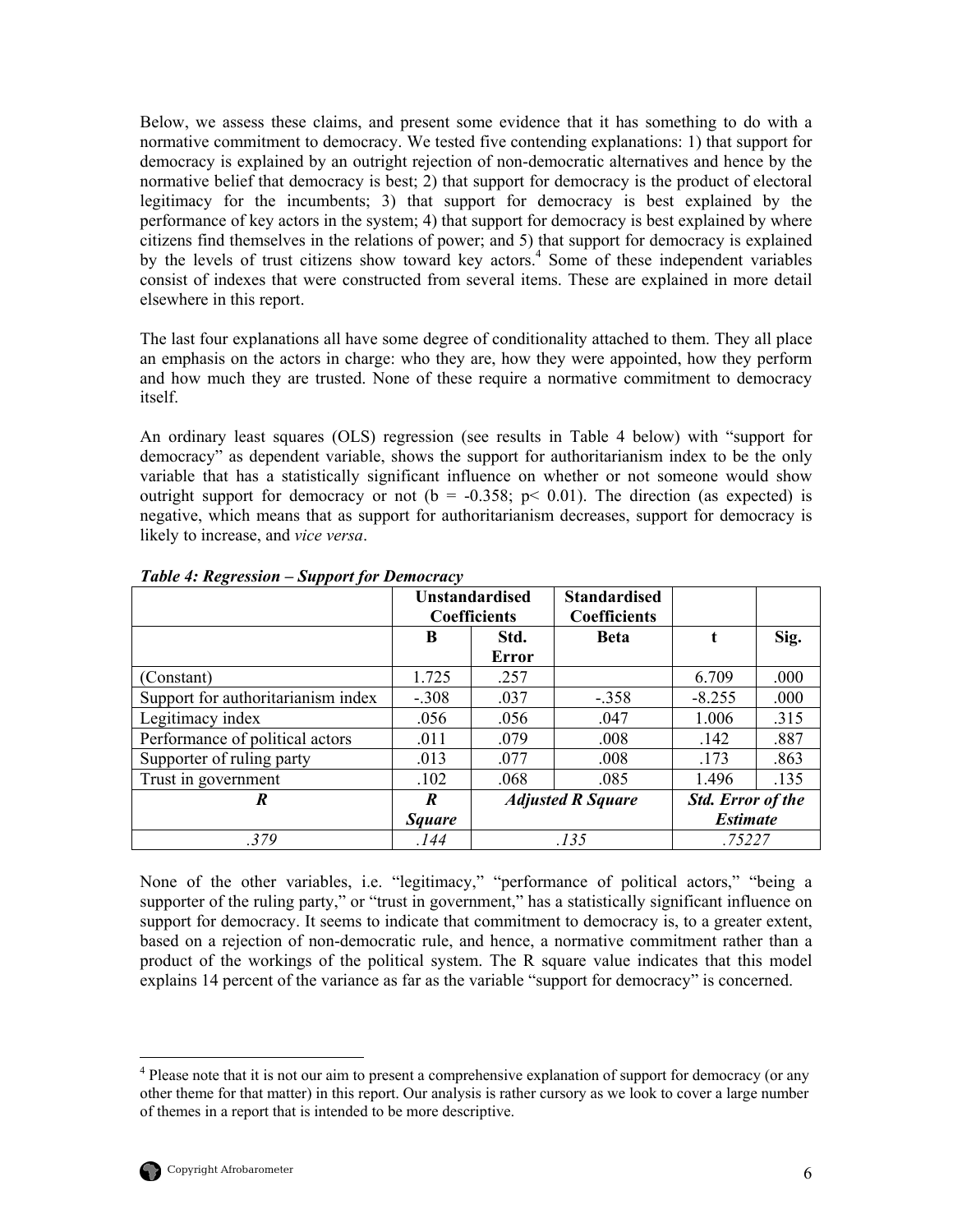#### <span id="page-16-0"></span>**3.3 Performance of democracy**

Thus far, we have made mention of the intrinsic value of democracy. In this section we explore a closely related issue namely regime performance. We propose that the intrinsic value of democracy means little if this regime does not deliver the political goods that distinguish democracyfrom other regime types.<sup>5</sup> According to Diamond, "performance of the regime is a crucial variable affecting the development and internalisation of beliefs about legitimacy" (1999: 77). Diamond also writes that citizens expect "freedom, accountability and constitutionalism" (1999: 89) from democracy. He uses a quote by Bresser Pereira in order to explain the importance of regime performance for democratic consolidation:

"Democracy is an autonomous value for which many people made sacrifices when they struggled against authoritarian regimes. The quality of the democratic process, perhaps less tangible than material welfare, affects the everyday life of individuals: it empowers them as members of a political community, or deprives them of power. And if democracy is to be consolidated, that is, if all political forces are to learn to channel their demands and organise their conflicts within the framework of democratic institutions, these institutions must play a real role in shaping and implementing policies that influence living conditions."

As a first step we report on Namibians' view on the quality of their democracy. This could be helpful in assessing whether public dissatisfaction with regime performance is likely to have influence. Norris writes that tensions between democratic ideals and the perceived performance of the regime could hamper consolidation, or it is possible that public opinion could fuel widespread democratic reforms (1999: 270).

Table 5 below shows that in 1999, approximately 29 percent of respondents interviewed for the Afrobarometer felt that Namibia was a full democracy. This number increased by about 5 percentage points in 2002 and decreased again in 2003 to its 1999 level. Substantially fewer people, just 30 percent, viewed the system as democratic with minor problems in 2003 than in 2002 (42 percent) and in 1999 (41 percent). Those who think that Namibia is a democracy with major problems have increased from 15 percent in 1999 to nearly 29 percent in 2003. Thus, for a substantial group of Namibians, the quality of democracy has deteriorated from 1999 to 2003.

|                                                       | 1999 | 2002 | 2003 |
|-------------------------------------------------------|------|------|------|
| A full democracy                                      | 29   | 34   | 30   |
| A democracy, but with some minor problems/ exceptions | 41   | 42   | 30   |
| A democracy, but with major problems/ exceptions      |      |      | 29   |
| Not a democracy                                       |      |      |      |
| Do not understand question/do not understand what a   |      |      |      |
| democracy is                                          |      |      |      |
| Don't Know                                            |      |      |      |

#### *Table 5: Quality of Democracy*

*In your opinion, how much of a democracy is Namibia today?* (percent)

If we combine the first two categories, i.e. those who view the country either as a full democracy or a democracy with minor problems, some 70 percent of Namibians regarded the country as a

<span id="page-16-1"></span> $\frac{1}{5}$  $5$  For our purposes a regime can be defined as a collection of "institutions to maintain order, collect taxes and enforce the authority of the state, and the rules of the game that informally affect how power is exercised" (Rose, Mishler and Haerpfer 1998).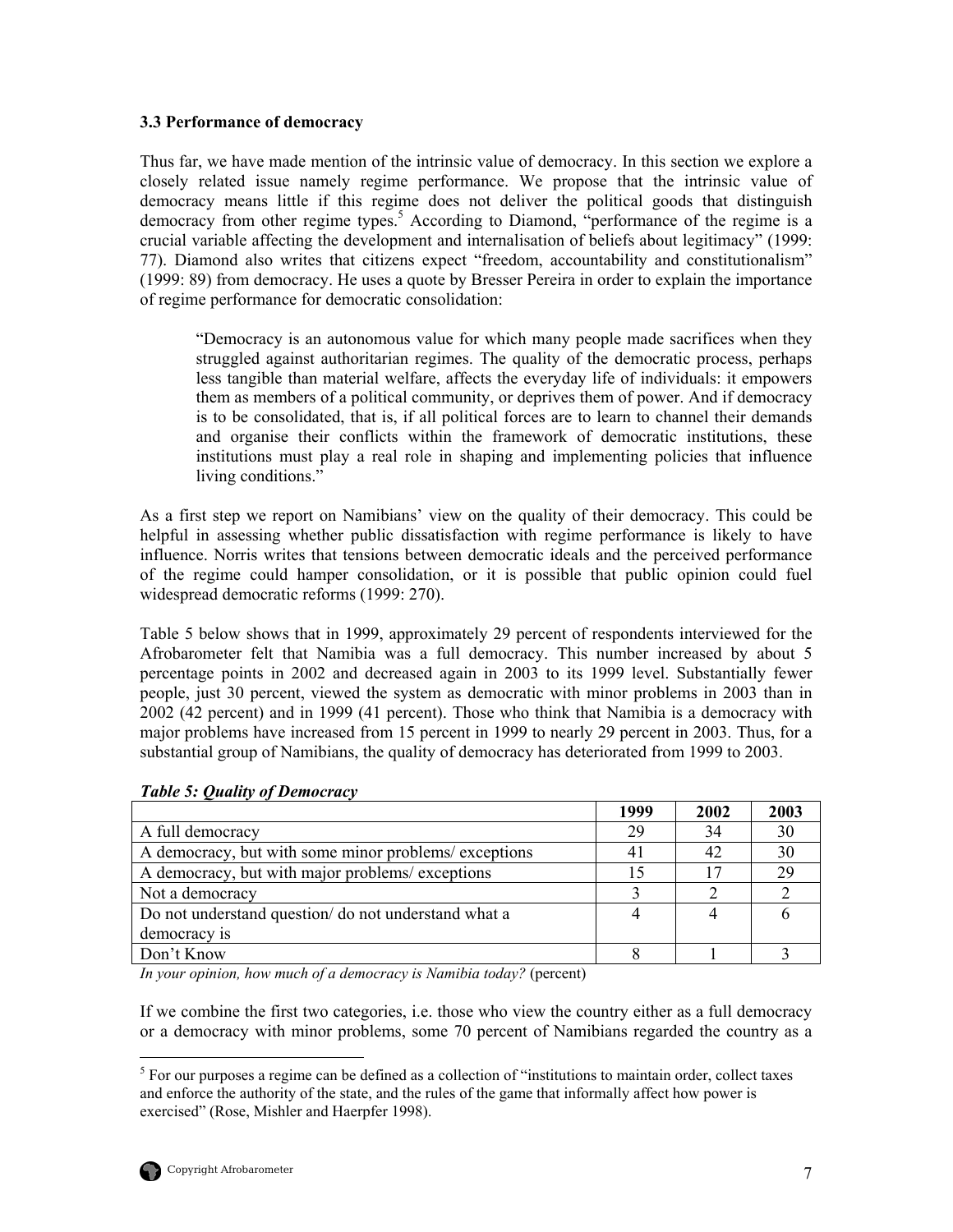<span id="page-17-0"></span>high quality democracy in 1999. This number increased slightly to 76 percent in 2002. However, substantially fewer Namibians did so in 2004 (60 percent).

Two additional aspects of regime performance are investigated. Firstly, the current regime's performance is compared with that of the colonial dispensation. Respondents were specifically asked to rate the present Namibian system of governance against the former South African rule as they remember it – the results are presented in Table 6. Overall, Namibians are positive that the current democratic regime outperforms the colonial one on various indicators. As far as freedom of speech, the freedom to join political organisations, freedom to vote without feeling pressured, popular influence over government and equal treatment by government are concerned, the percentage of respondents who believe that these are better, has increased from 1999 to 2003.

|                                                                  | 1999 | 2002 | 2003 |
|------------------------------------------------------------------|------|------|------|
| Freedom to say what you think                                    | 80   | 90   | 92   |
| Freedom to join any political organisation you want              | 85   | 88   | 92   |
| Fear of being arrested when you are innocent                     | 78   | 73   | 75   |
| Freedom to choose who to vote for without feeling pressured      | 86   | 86   | 91   |
| The ability of ordinary people to influence what government does |      | 60   | 74   |
| Safety from crime and violence                                   | 51   | 66   | 65   |
| Equal and fair treatment for all people by government            | 64   | 59   | 79   |
| People have an adequate standard of living                       | 57   |      |      |
| People have access to basic necessities (like food and water)    | 41   |      |      |
| Namibians are equal to one another                               | 43   |      |      |

*Table 6: Current versus Past Regime Performance* 

*Some people say that today, under our current system of government, our political and overall life is better than it was under South African rule. Others say things are no better, or even worse. For each of these following matters, would you say things today are worse, about the same, or better?* (percent)

It appears as if, with time, Namibians are more convinced about the gains under the current regime. Scores on all indicators improved over each of the three surveys. Most Namibians seem to think that the current regime is better at providing and securing basic political liberties: freedom of speech (92 percent), freedom to join political organisations (92 percent), and freedom to vote (91 percent). It is with regard to crime and violence that the current regime scores lowest (65 percent), but the trend over time is still positive.

The overall impression one gains from tables 5 and 6 above is that a) despite problems, a majority of respondents nevertheless view Namibia as a democracy; and b) that a much larger majority view it as a better system of governance than the previous regime. There is thus no evidence of "colonial nostalgia" – i.e. a longing for times past because the current regime is failing.

The second additional aspect of regime performance deals with satisfaction with democracy as it is at the moment. Table 7 below then also shows that the respondents are, to a large extent, satisfied with the general state of democracy in the country. The percentage of respondents who are either very or fairly satisfied was around 63 percent in 1999. This number increased to nearly 80 percent in 2002 and then decreased again to approximately 70 percent in 2003. The percentage of respondents who were not at all satisfied with democracy followed an inverse pattern – it started at around 6 percent in 1999, decreased by around 3 percent in 2002 and increased again to nearly 7 percent in 2003. This means that overall, the proportion of Namibians who are not satisfied with the way democracy works, remains unchanged.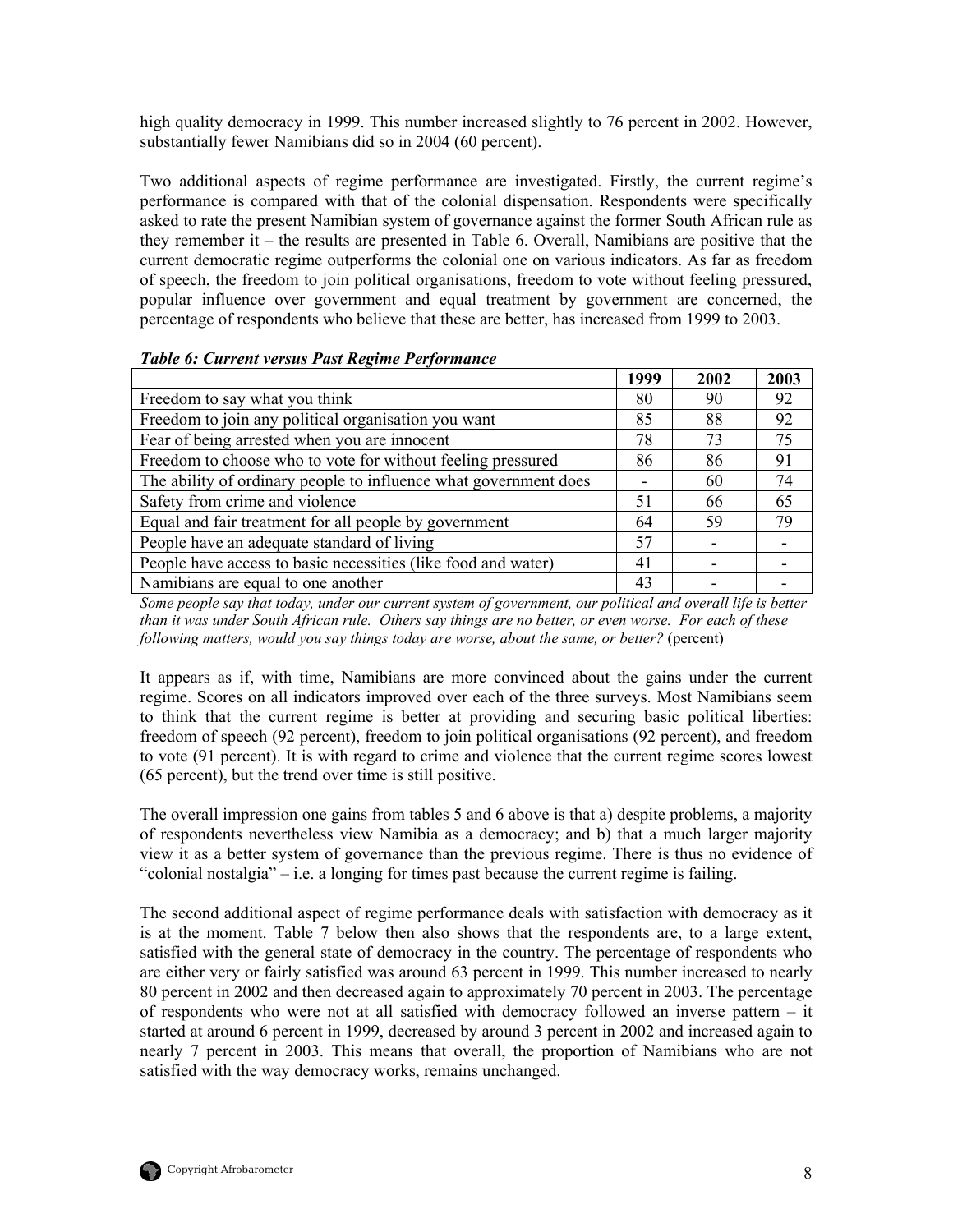<span id="page-18-0"></span>

|  |  |  |  |  | <b>Table 7: Satisfaction with Democracy</b> |
|--|--|--|--|--|---------------------------------------------|
|--|--|--|--|--|---------------------------------------------|

|                            | 1999 | 2002 | 2003 |
|----------------------------|------|------|------|
| Very satisfied             | 28   | 25   | 25   |
| Fairly satisfied           | 35   | 54   | 44   |
| Not very satisfied         | 19   |      | 18   |
| Not at all satisfied       | n    |      |      |
| Namibia is not a democracy |      |      |      |
| Don't know                 |      |      |      |

*Overall, how satisfied are you with the way democracy works in Namibia? Are you…* (percent)

The overall level of satisfaction with democracy, when read together with opinions on the quality of democracy, presents an interesting picture. While almost 31 percent Namibians had a negative view on the quality of democracy, far less, one-in-four, is actually dissatisfied with the current state of affairs. The correlation between these two items is relatively strong, and the direction positive, meaning that those Namibians who have a more positive view about the quality of democracy are also more likely to have greater satisfaction  $(r = .392; p < 0.01)$ .

A means analysis shows that there is very little variation in satisfaction with democracy between rural  $(3.1)$  and urban  $(2.9)$  areas. Opinions in urban areas (standard deviation = 0.82) differ slightly more than those in rural areas (standard deviation  $= 0.71$ ). Supporters of the ruling party are somewhat more satisfied  $(3.3)$  with democracy than the respondents who are not  $(2.76)$ ; –satisfaction levels of supporters of the ruling party are situated above the scale mean of 3.02.

#### **3.4 Supply and Demand model of Democracy**

For democracy to become fully consolidated, it must be regarded as "the only game in town" (Rose and Mishler 1998; Linz and Stepan 1997). Thus, citizens should no longer find nondemocratic forms of government an attractive alternative to the current democratic one. In addition to the preference for democracy, citizens must perceive democracy to be successful, thus they must be satisfied with the performance of their democracy. These two dimensions of democracy are used to compile a demand and supply model of democracy (see Figure 1 below). On the demand side are the "committed democrats" – i.e. those Namibians who believe that democracy is always best, and at the same time reject the three non-democratic alternatives (presidential rule, military rule, and one-party rule). Thus, those Namibians who believe democracy is always best but support some form of non-democratic system are not regarded as "committed democrats." The supply side is a composite index of those individuals who believe Namibia is a full democracy or a near full democracy, and those who are currently satisfied with the way democracy works.

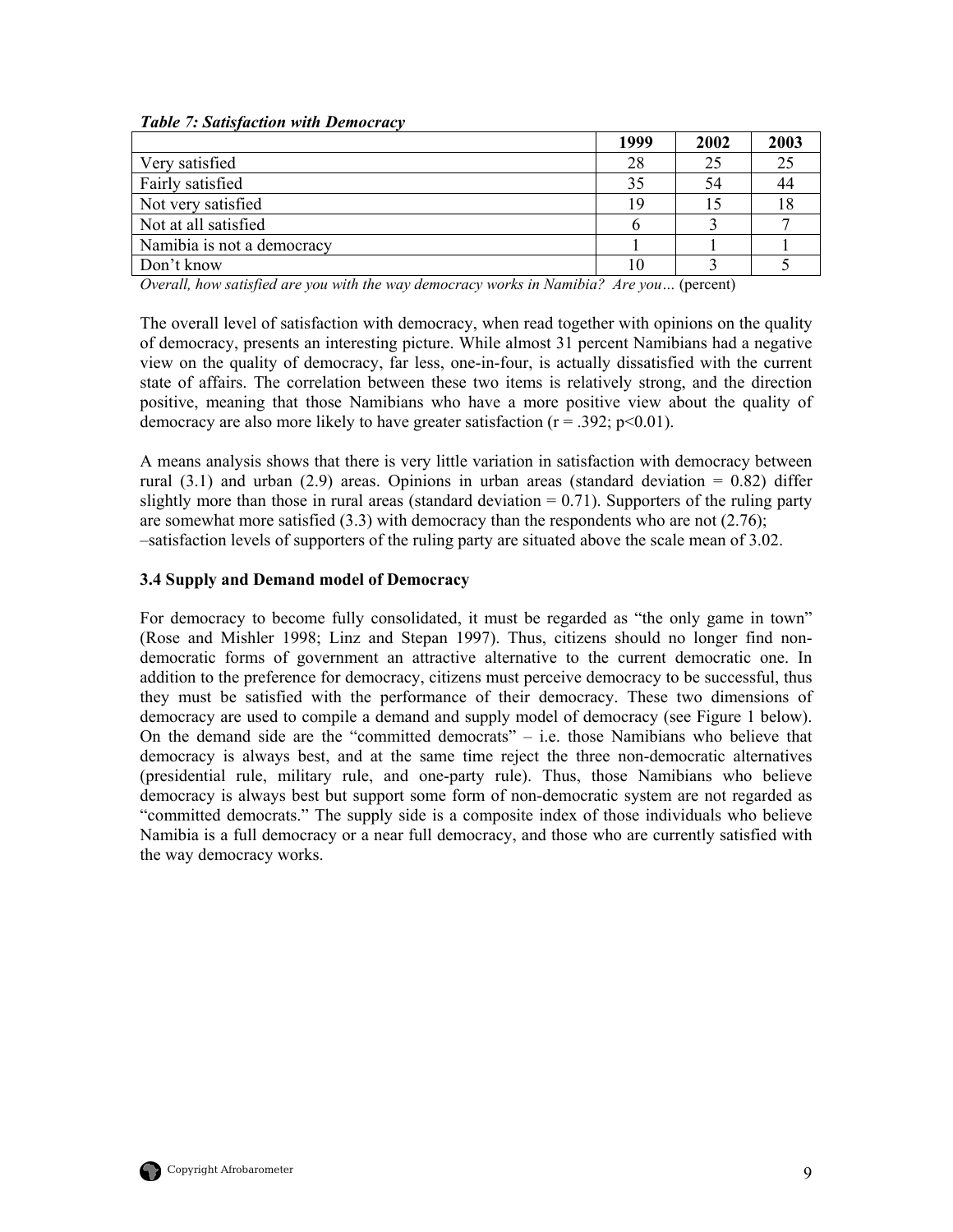<span id="page-19-0"></span>*Figure 1: Demand and Supply for Democracy 1999-2003* 



Figure 1 shows that for each of the three years, the supply of democracy has exceeded the demand for it. Both demand and supply peaked in 2002 where after supply declined to around 1999 levels and demand to below 2003 levels. The difference between demand and supply remained fairly constant from 1999 to 2002, but increased in 2003.

There are a number of ways to interpret the results. Firstly, the relatively small number of committed democrats shows that democracy is not yet "the only game in town" meaning that democracy is not yet consolidated. Future conflict thus may arise from possible contests over what form of government Namibia should have. On the positive side is the large number of Namibians who are satisfied with the way the democratic system works at the moment. This could offset some of the dangers stemming from the lack of committed democrats since there seems to be no immediate demand for the democratic system to be changed or reversed.

Secondly, the results suggest that Namibians are currently getting more democracy than what they ask for  $-$  i.e. the supply of democracy exceeds the demand. In a consolidated democracy, both demand and supply would be high. But the findings also suggest that thus far, democracy is in the hands of political elites and leaders rather than ordinary citizens. Thus whatever deepening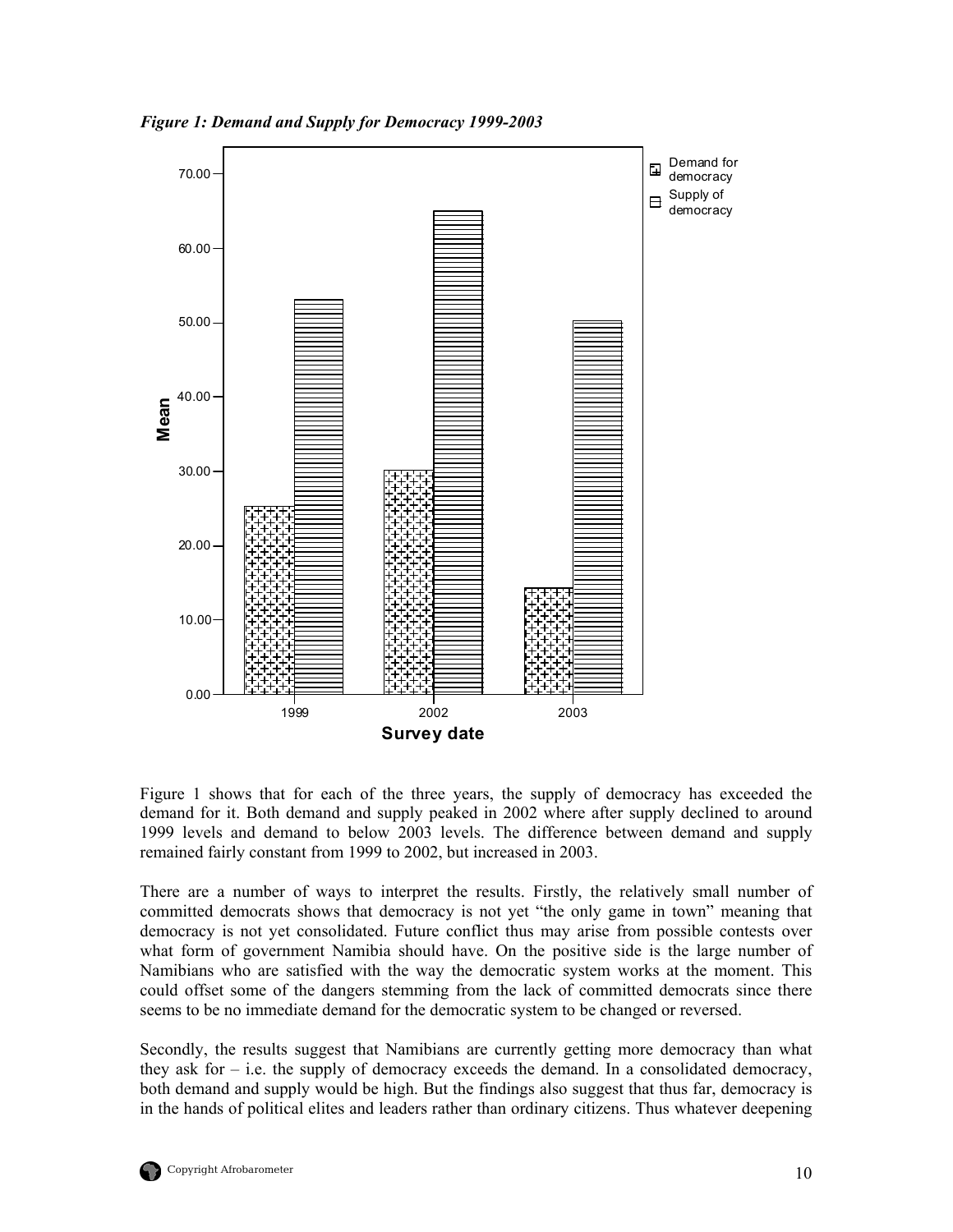<span id="page-20-0"></span>of democracy will take place (if it does take place) will come about as a result of elite initiatives rather than popular demand. There is a real danger however, that due to low levels of popular demand for more democracy, democratic development will become stagnant at best, or be reversed at worst.

## **3.5 Legitimacy**

Political theory states that the legitimacy of the state is derived from the fact that citizens perceive the process by which key actors are appointed to be just and thus that these agencies have the right to design and implement policy, and discharge their duties in a manner they deem best. Citizens on the other hand have the political duty or obligation to obey the laws and regulations made by those agencies they perceive as legitimate even if they do not like them. Table 8 shows the overall picture with regard to the legitimacy of four key institutions, namely the constitution, courts, the police and the tax agency. In all four cases positive responses increased from 2002 to 2003. In 2003 three of the four institutions were perceived positively by more than 75 percent of all respondents. Perhaps not entirely surprising is the fact that the tax agency received much less support (55 percent).

|  |  |  |  | <b>Table 8: Four elements of State Legitimacy</b> |
|--|--|--|--|---------------------------------------------------|
|--|--|--|--|---------------------------------------------------|

|                                                                                                                                                                                                                                                                                                                                                                                                                                                                                                      | 2002          | 2003  |
|------------------------------------------------------------------------------------------------------------------------------------------------------------------------------------------------------------------------------------------------------------------------------------------------------------------------------------------------------------------------------------------------------------------------------------------------------------------------------------------------------|---------------|-------|
|                                                                                                                                                                                                                                                                                                                                                                                                                                                                                                      | Agree         | Agree |
| Constitution expresses Namibian values                                                                                                                                                                                                                                                                                                                                                                                                                                                               | 70            |       |
| Courts have the right to make decisions that people have to abide by                                                                                                                                                                                                                                                                                                                                                                                                                                 | 61            | 76    |
| Police have the right to make people obey the law                                                                                                                                                                                                                                                                                                                                                                                                                                                    | 70            | 76    |
| Tax department have the right to make people pay taxes                                                                                                                                                                                                                                                                                                                                                                                                                                               | 51            |       |
| $\blacksquare$ $\blacksquare$ $\blacksquare$ $\blacksquare$ $\blacksquare$ $\blacksquare$ $\blacksquare$ $\blacksquare$ $\blacksquare$ $\blacksquare$ $\blacksquare$ $\blacksquare$ $\blacksquare$ $\blacksquare$ $\blacksquare$ $\blacksquare$ $\blacksquare$ $\blacksquare$ $\blacksquare$ $\blacksquare$ $\blacksquare$ $\blacksquare$ $\blacksquare$ $\blacksquare$ $\blacksquare$ $\blacksquare$ $\blacksquare$ $\blacksquare$ $\blacksquare$ $\blacksquare$ $\blacksquare$ $\blacks$<br>$\sim$ | $\sim$ $\sim$ |       |

*For each of the following statements, please tell me whether you agree or disagree?* (percent)

Factor Analysis shows that the four variables (constitution, courts, police, and tax) all load strongly on one dimension, which we refer to as the *Legitimacy Index*. The factor has an Eigen value larger than 1 and explains a cumulative percentage of variance of nearly 45 percent. Reliability analysis shows that the index consisting of all four items is reliable (Cronbach's alpha  $= 0.574$ ). The Legitimacy Index is a five-point scale with the value 3 as mid-point.

Overall, on all four individual items as well as the overall index, mean scores exceed the scale mid-point. Of the four individual items, the tax agency receives the lowest mean compliance (3.56). The police received the highest overall score of all individual items (3.91). Overall legitimacy is highest in Karas, Omaheke and Otjozondjupa – all have means higher than 4.

The important aspect of these findings is that in none of the thirteen regions the mean scores are below the scale mid-point. This means that the average opinion on each of these agencies leans toward the "agree" category on the scale. At worst, respondents "did not agree" or "disagree." There is thus little evidence suggesting an emerging legitimacy crisis for the Namibian state.

## **3.6 State Capacity and Government Performance**

Diamond writes that political performance is partially dependent upon whether a government is able to offer its citizens physical safety and security, which implies protecting them against harm from especially criminal elements (1999: 89), but also against those who undermine the democratic system by not adhering to its laws. We asked respondents about their views on the Namibian state's capacity to enforce the law when: a) serious crimes are committed; b) taxes are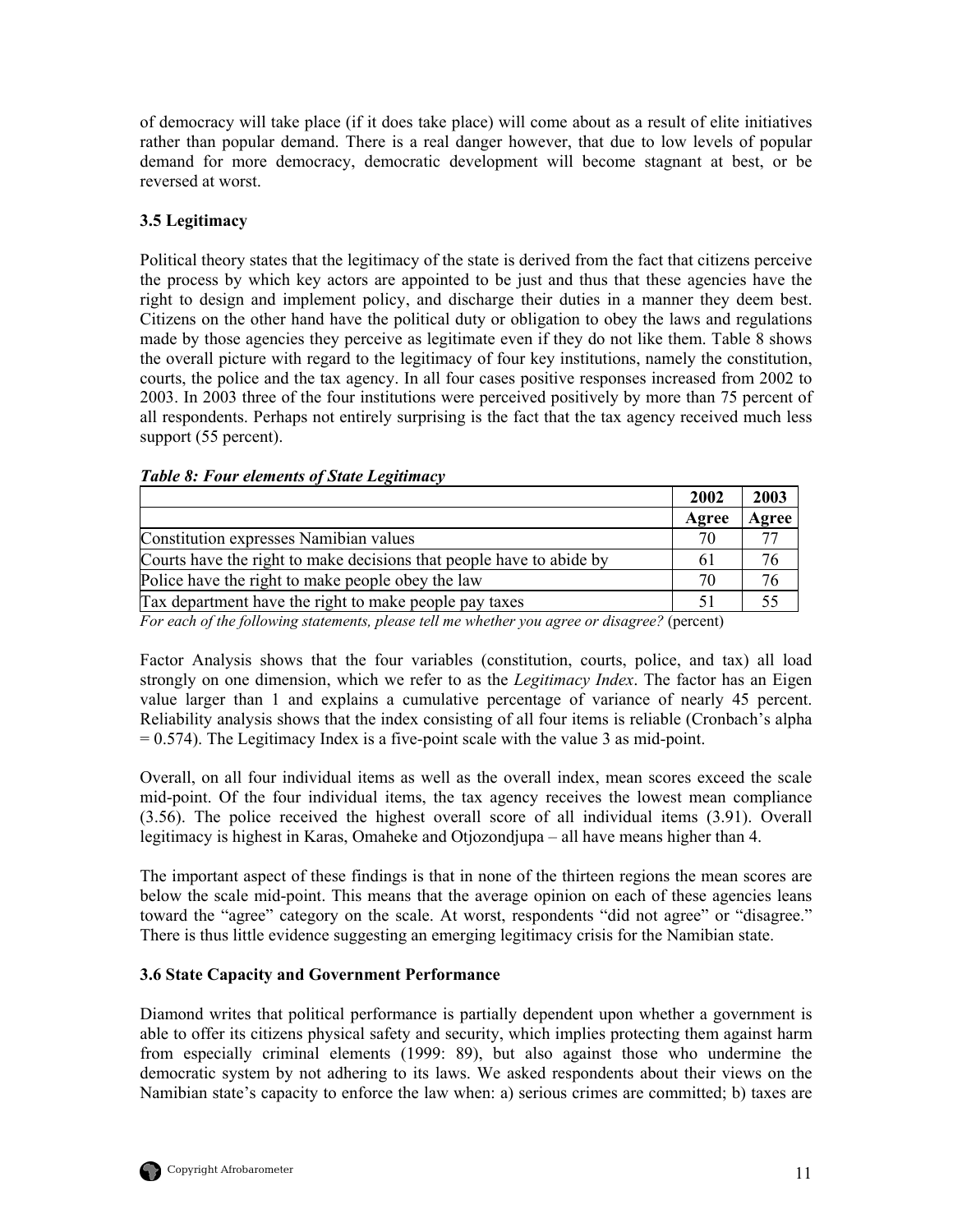<span id="page-21-0"></span>not paid; and c) household services such as water and electricity are obtained without payment. The results are presented in Table 9.

During 2002, around 82 percent of respondents felt that the government would be likely to be able to enforce the law if someone had committed a serious crime, and this increased by 5 percent in 2003. Namibians view the state's capacity to extract taxes to be weakest of the three items. In 1999, 62 percent felt that the state could enforce the law if taxes are not paid, and in 2003 67 percent felt that way. The same trend exists for household services: in 2002, 65 percent of respondents felt that government would be able to enforce the law if water and electricity were obtained illegally.

#### *Table 9: Ability to Enforce the Law*

|                                                                   | 2002          | 2003          |
|-------------------------------------------------------------------|---------------|---------------|
|                                                                   | <b>Likely</b> | <b>Likely</b> |
| Committed a serious crime                                         |               | 86            |
| Did not pay tax on some of the income they earned                 | 62            |               |
| Obtained household services (like water $\&$ electricity) without | 65            | 70            |
| paying                                                            |               |               |

*How likely do you think it would be that the authorities could enforce the law if a person like yourself…*  (percent)

The three variables in Table 9 above were used to construct a state capacity index. This index is a 5-point scale, where 1=not likely at all and 5=very likely. The scale midpoint is 3. As far as trusting government's ability to enforce the law is concerned, an analysis of means shows that there is little difference between those who support the ruling party (3.65) and those who do not (3.68). When means differences between rural and urban areas are analysed, the same situation occurs namely that urban respondents (3.61) have slightly less faith in government's capacity to enforce the law than rural respondents (3.70).

*Table 10: Government's Capacity to Solve Problems* 

|                  | 2002 | 2003 |
|------------------|------|------|
| All of them      |      | 19   |
| Most of them     | 24   | 36   |
| Some of them     | 53   | 33   |
| Very few of them | 1 Q  |      |
| None of them     |      |      |
| Don't Know       |      |      |

*What proportion of the country's problems do you think the government can solve?* (percent)

This question deals with government's general capability to solve the country's problems. Respondents were asked to rate government performance in a more general sense, by indicating what proportion of the country's problems they think the government would be able to solve. Table 10 below shows the subsequent results. The percentage of respondents who believe that the government would be able to solve all, or most, of the country's problems has increased by around 27 percent from 2002 to 2003, while the percentage of respondents who believe that the government would only be able to solve some of the country's problems, has decreased by around 20 percent from 2002 to 2003. More than half of all respondents in 2003 (55 percent) felt that the government could solve either all, or most of, the country's problems, against only 28 percent in 2002. These views have thus improved significantly from 2002 to 2003.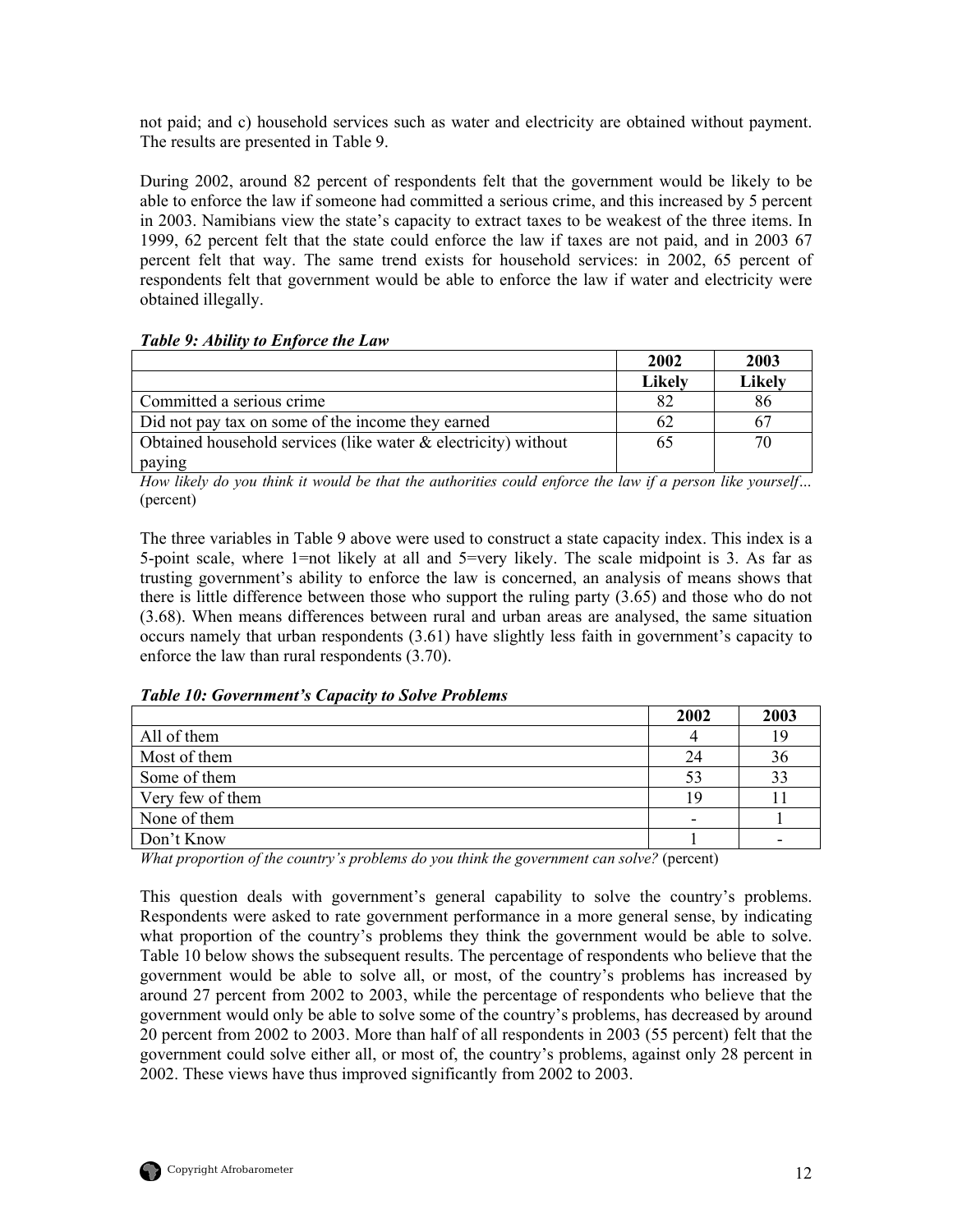<span id="page-22-0"></span>Miller and Listhaug (1999: 212) write that citizens of a country can use many different criteria for measuring their satisfaction with governmental performance. Amongst these are the absolute levels of outputs or benefits; comparing what they receive with what they think the average citizen ought to receive; or comparing past benefits with current outputs. We have several questions (see below) that measure government's performance by means of absolute outputs or benefits. Namibians were also asked to compare current outputs with past benefits, in this case benefits produced by the colonial administration.

Table 11 shows that respondents generally believe that government is performing better in comparison to the previous regime on all items. The overall trend is upward across all surveys: ability to enforce the law is up with 12 percent and effective service delivery is up by almost 7 percentage points –from 2002 to 2003. The perception that the current government is more trustworthy is up from 48 percent in 1999 to 67 percent in 2003. Corruption is the only item where the majority of Namibians are not convinced that the current regime is better than the past one. In 1999 only about one-in-four Namibians felt that the current government was either less or much less corrupt than the previous regime, and this increased slightly in 2003 to about three-inten.

|                                            | 1999                     | 2002 | 2003 |
|--------------------------------------------|--------------------------|------|------|
| More able to enforce the law               | $\overline{\phantom{0}}$ |      | 64   |
| More effective in the delivery of services |                          | 59   | 66   |
| Less corrupt                               | 26                       |      | 30   |
| More trustworthy                           | 48                       |      |      |

*Table 11: Current Government Compared to Colonial Administration*

*Comparing the current government with the former South African administration, would you say that the one we have now is more or less…* (percent)

In the next two subsections we explore opinions on two more specific aspects of the current government's performance, namely policy performance and agency performance.

## *Policy Performance*

In order to determine how respondents rated the Namibian government in terms of policy performance, we first looked at what they deemed to be important policy problems – a so-called "people's agenda" – and then we analysed Namibian's perceptions of government's performance in a much wider set of predetermined policy areas.

Table 12 shows which policy areas respondents believe should receive attention from government. Respondents indicated that, in their opinions, unemployment, HIV/AIDS, and education are the most pressing issues facing the country. These three policy areas have been on top of the list, in both 2002 and 2003. Unemployment is by far the most dominant problem. A recent study by the IPPR suggested that government's performance in this area has been less than satisfactory. It created less than 30,000 jobs since independence (Sheefeni, Humavindu and Sherbourne 2003).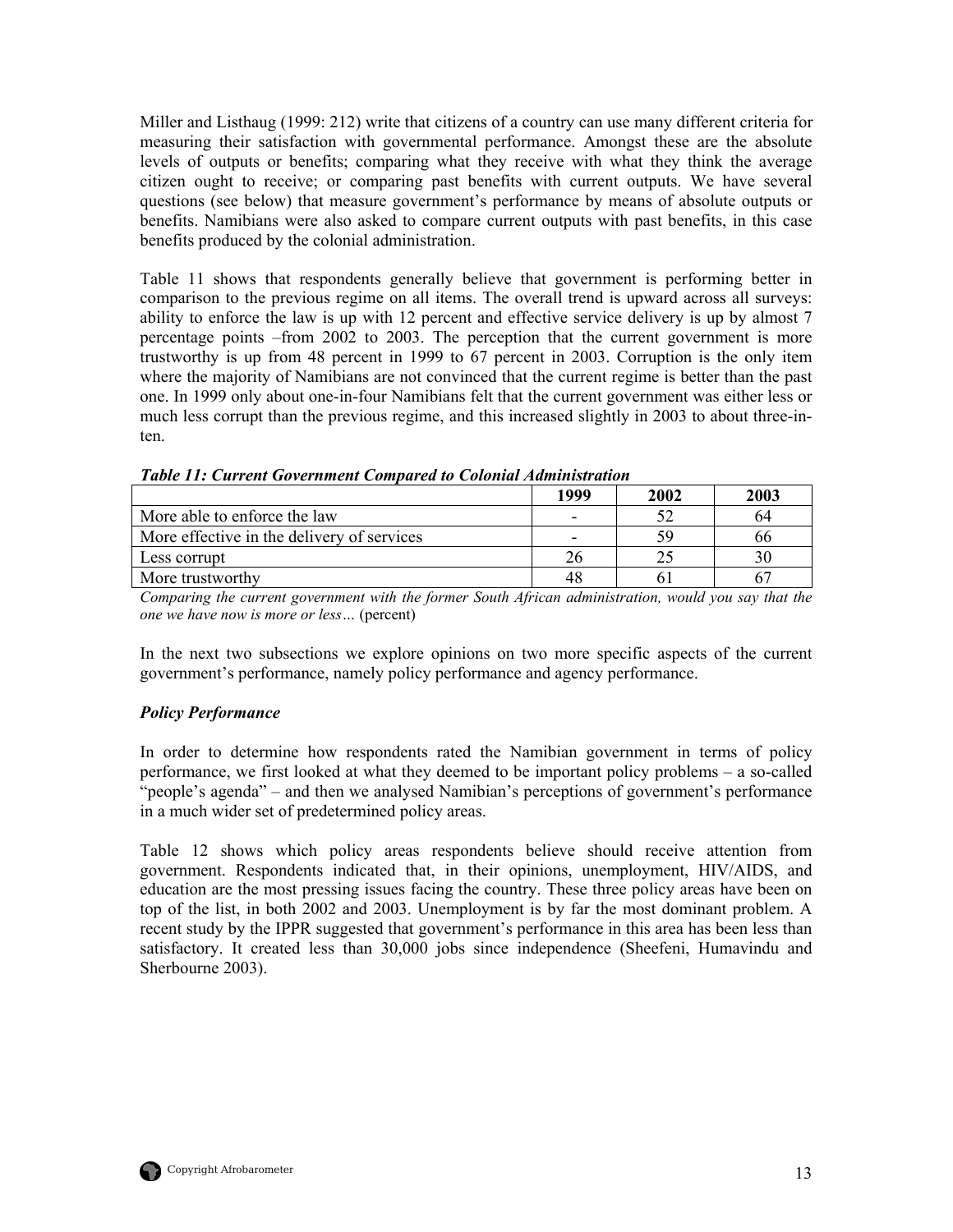#### <span id="page-23-0"></span>*Table 12: The "Peoples' Agenda"*

|                            | 2002 | 2003 |
|----------------------------|------|------|
| Unemployment/Job creation  | 77   | 72   |
| Poverty/Destitution        | 20   | 20   |
| Food shortage/Famine       | 12   | 16   |
| Wages, income and salaries | 12   |      |
| Education                  | 29   | 24   |
| Health                     | 21   |      |
| <b>HIV/AIDS</b>            | 35   | 28   |
| Crime/Security             | 15   | 14   |
| Water supply               | 14   | 27   |

*In your opinion, what are the most important problems facing this country that government should address?* (percent)

Given the HIV/AIDS prevalence rate of 21 percent among adults and 16,000 HIV/AIDS related deaths in 2003 one can expect this issue to be given priority by ordinary citizens.<sup>[6](#page-23-1)</sup> Government's track record is mixed: on the one hand, HIV prevalence rates as well as HIV/AIDS related deaths are still on the increase; and on the other hand, the Government plans to roll out Anti-Retroviral drugs through selected hospitals.

The single largest government budget item since independence has been education. The biggest allocation hereof is toward primary education. It is also the area in which the government has achieved its most significant successes: it has built substantial number of new schools, literacy rates have improved and enrolment rates for both males and females have risen. On the other hand, schools are often overcrowded, the quality of teachers (especially in deep rural areas) is not up to standard, student to teacher ratio's are large, and secondary school pass rates leave much to be desired.

What is quite striking about the various issues is not only that the same ones consistently appear at the top of the list, but also that their popular emphasis has remained fairly consistent. This means that Namibians know what they want and their preferences are quite clear. The next table shows that these popular priorities are also among the policy areas in which the government is perceived to do less well.

Table 13 below indicates how respondents perceived the degree of success with which the government is handling certain policy issues. The areas in which the government is perceived to do well include managing the economy; improving basic health services, addressing educational needs; reducing crime, resolving conflict between communities and fighting HIV/AIDS. For all these areas the government has met the approval of more than two-thirds of Namibians.

<span id="page-23-1"></span> $\frac{1}{6}$  $6$  The numbers are quoted from UNAIDS (2004).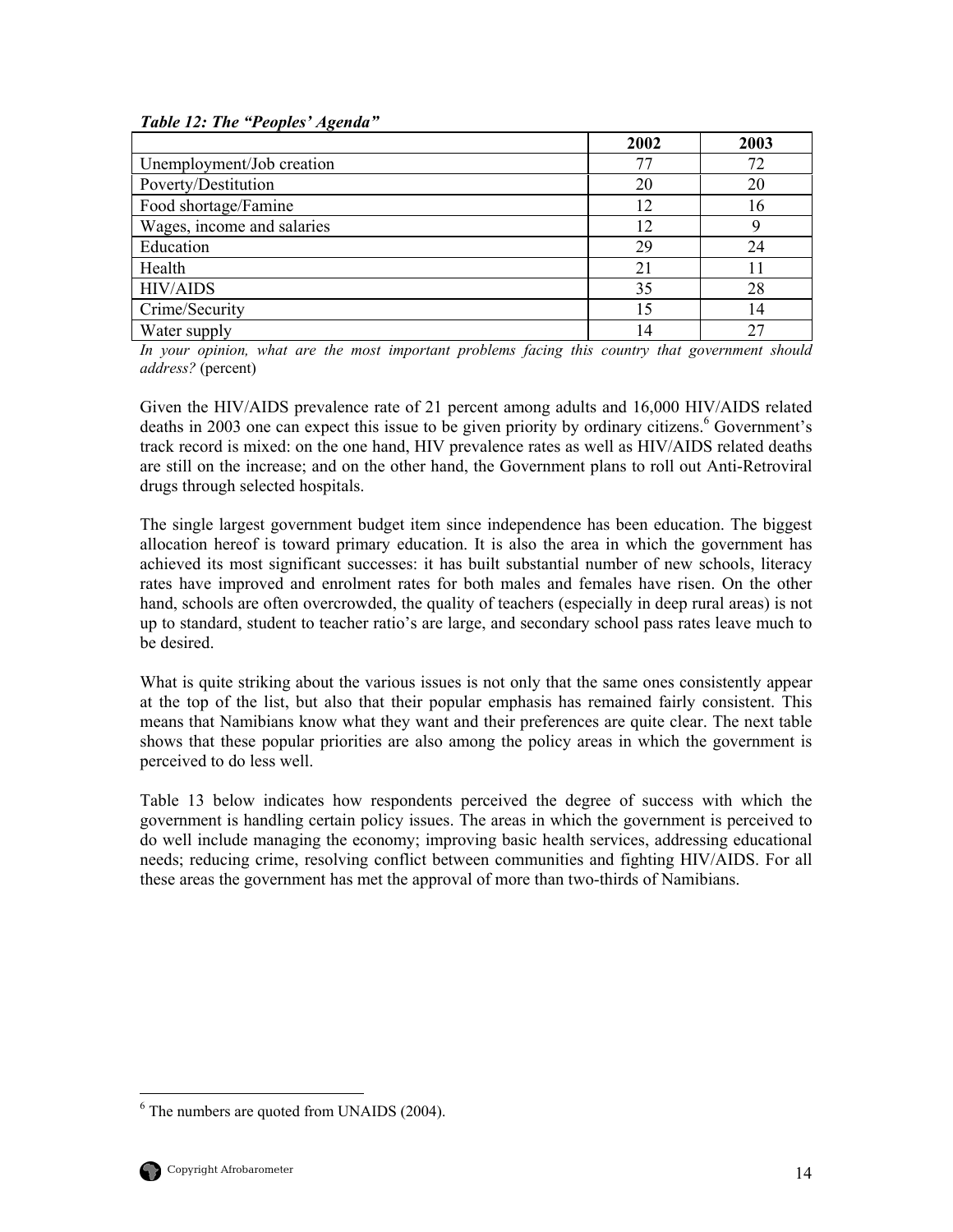|                                        | 1999 | 2002 | 2003 |
|----------------------------------------|------|------|------|
| Managing the economy                   | 45   | 80   | 73   |
| Creating jobs                          | 47   | 47   | 46   |
| Keeping prices stable                  | 38   | 35   | 39   |
| Narrowing income gaps                  |      | 30   | 37   |
| Reducing crime                         | 46   | 65   | 62   |
| Improving basic health services        | 62   | 79   | 83   |
| Addressing educational needs           | 62   | 79   | 83   |
| Delivering household water             | 55   | 63   | 54   |
| Ensuring food security                 |      | 41   | 41   |
| Fighting corruption in government      |      | 58   | 53   |
| Resolving conflict between communities |      | 70   | 64   |
| Combating HIV/AIDS                     |      | 78   | 66   |

<span id="page-24-0"></span>*Table 13: Positive Ratings of Government Performance on Selected Policy Issues* 

*How well or badly would you say the current government is handling the following matters?* (Only responses "fairly well" and "very well" included here) (percent)

Most significant perhaps is the fact that, given the popular emphasis on unemployment as a most serious problem, less than one-in-two Namibians approve of government's performance in job creation consistently over the three surveys. Furthermore, the government is negatively perceived with regard to job creation, keeping prices stable, narrowing income gaps and ensuring food security.

On seven of the twelve items, government's performance is perceived to have declined from 2002 to 2003. The biggest decline was with HIV/AIDS where performance declined by 12 percentage points. Other significant declines were resolving conflict between communities by 6 percent, delivering household water by 9 percent and managing the economy by 7 percent. The areas in which government's performance is seen to have increased the most from 2002 to 2003 are the following: narrowing income gaps (7 percent), improving basic health services (4 percent) and addressing educational needs (4 percent).

#### *Agency performance*

The second aspect of government performance is related to how the different elected agencies are perceived to have performed their duties. In order to determine how respondents view the performance of these agencies, they were asked to rate various representatives on a scale that ranges from 1 (strongly disapprove) to 4 (strongly approve) according to how well these agencies are perceived to have performed their jobs during the preceding twelve months. The results, summarised in Table 14, show that the respondents generally approve of the performance of the various representatives they were required to evaluate.

| ີ                          | 1999 | 2002 | 2003 |
|----------------------------|------|------|------|
| President                  | 79   |      |      |
| National Assembly          | 64   |      | O I  |
| National Council           |      | 68   |      |
| Regional Councilor         |      | 68   |      |
| Local Government Councilor | 54   |      | 44   |

*Table 14: Positive Performance of Elected Agencies* 

*Do you approve or disapprove of the way that the following people have performed their jobs over the past twelve months?* (Only responses "approve" and "strongly approve" included here) (percent)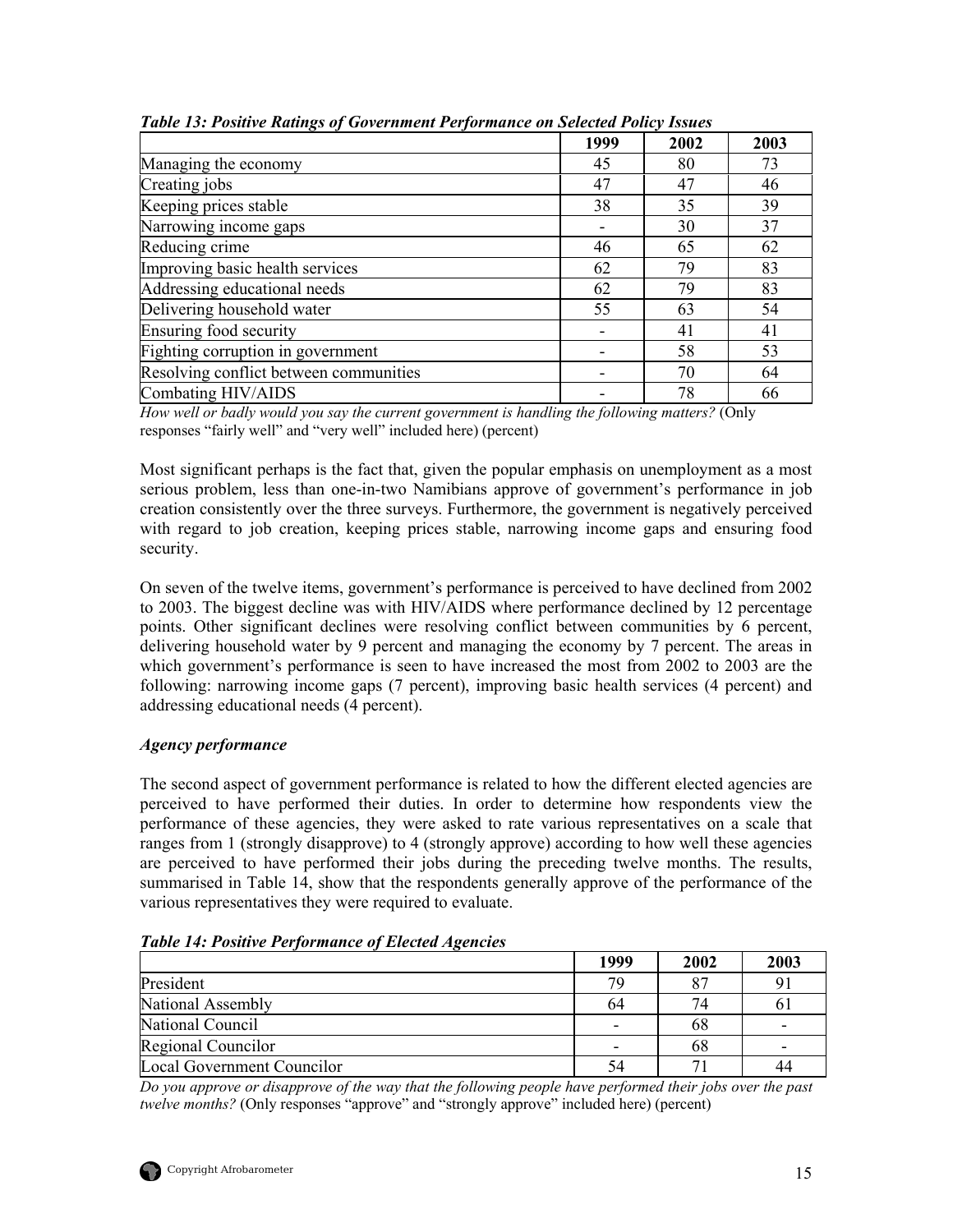<span id="page-25-0"></span>Of all the agencies, the President received the most positive rankings. His approval rate increased from 79 percent in 1999 to 91 percent in 2003. Local authorities on the other hand had an increase in approval from 1999 to 2002, and then a decrease from 2002 to 2003. The same trend applies to the National Assembly.

#### **3.7 Political Trust**

Political trust can be defined as "a basic evaluative orientation toward the government founded on how well the government is operating according to people's normative expectations" (Hetherington 1998). It is very important for the consolidation of democratic governments, because, as Mishler and Rose (1997) quoted Gamson, "it serves as the creator of collective power." This puts the government in a position to make decisions and apply resources without having to resort to coercion, or needing specific approval for its decisions from citizens. Furthermore, trust is essential to the representative relationship that forms the basis of democracy, since without it the establishment of a civil society is impossible.

According to Hetherington, higher levels of political trust translate into the positive reception of both elected officials and political institutions. This in turn gives leaders more scope to govern effectively, and provides institutions with enduring support, irrespective of how those who are running the government perform (1998: 803). Too little or too much trust can also prove problematic. Whereas with insufficient trust, civil society disintegrates, excessive trust promotes political apathy and encourages a loss of citizen control of government – neither bodes well for the consolidation of democracy (Mishler and Rose 1997).

According to Mishler and Rose, there are two broad theoretical perspectives that attempt to explain variations in political trust. The first of these is cultural theories, which incorporate both sociological and psychological arguments. These postulate that basic political values and beliefs, including political trust, are a form of diffuse support that is the outcome, mainly, of political socialisation experiences. In their various forms, socialisation theories are all in agreement that political values and beliefs are gained through learning. This educational process is generally a result of experiences early in life based on a person's position in society relating to education, age, gender and socio-economic status (1997: 433).

On the other hand, political, economic and rational theories of political behaviour view political trust as a form of specific support that is primarily dependent upon assessments of institutional performance. Mishler and Rose write that, from this performance perspective, trust rests upon individual evaluations of the competency with which political institutions provide what they deem to be valuable social, economic and political benefits (1997: 434). If a government is trusted, its mistakes will be disregarded as an inevitable part of an attempt to cope in difficult circumstances – if it is viewed with distrust, dissatisfaction with performance will be viewed as proof of incompetence or dishonesty (Rose, Mishler and Haerpfer 1998).

However, Mishler and Rose argue that the distinction between the two sets of theories is overemphasised (1997: 434). Both view trust as a product of experience, albeit it in different time frames. Socialisation theories look to early life experiences for its motivation, while performance theories draw on more recent experiences. Based on research specific to post-Communist Europe, they write that the socialisation *versus* performance debate can be reduced into a dispute about the relative importance of cultural values and beliefs that were shaped by the experience of growing up under Communism, *versus* the performance of institutions as experienced during the post-Communist period.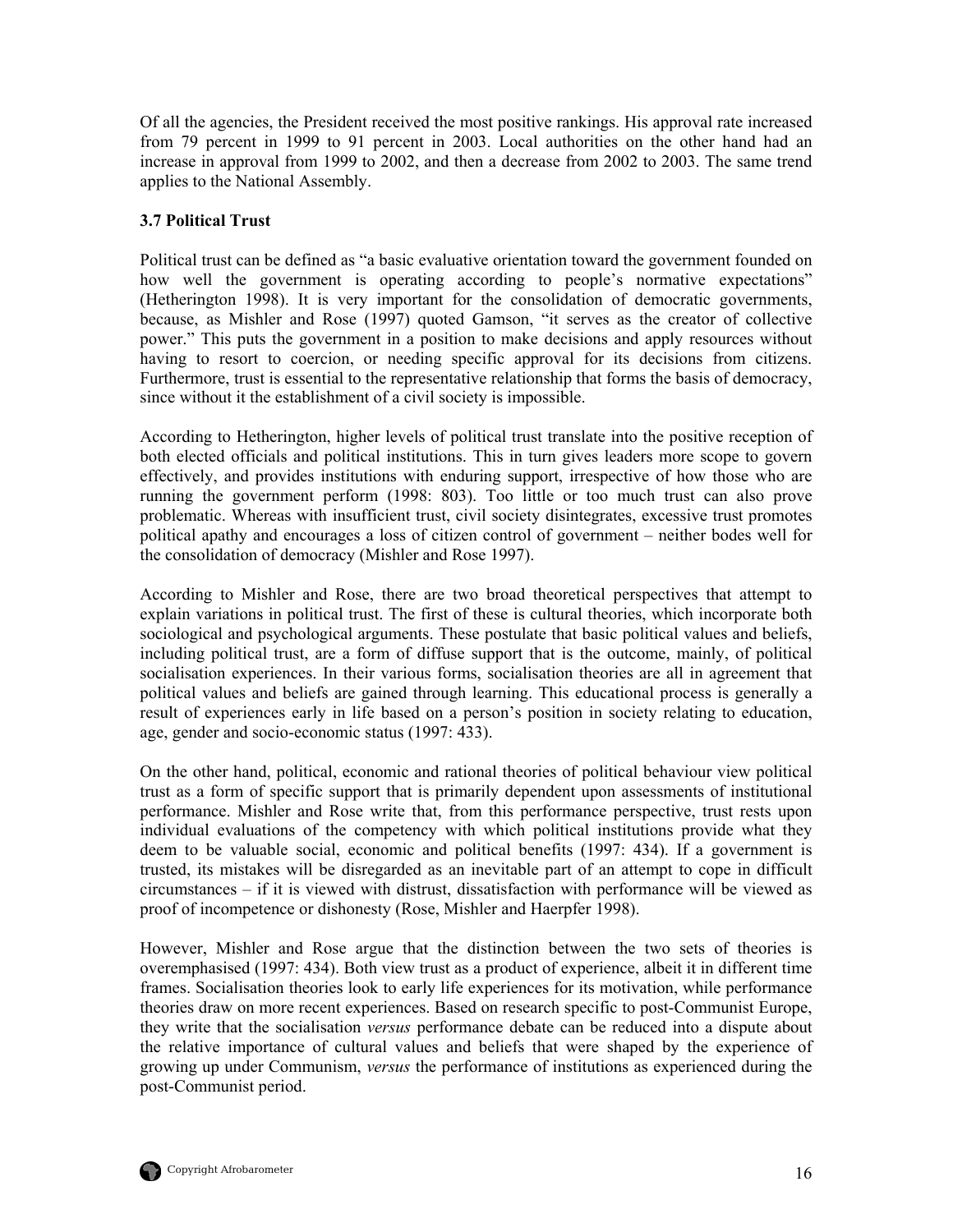It is possible to apply this argument to the Namibian situation, if one takes into consideration that it is only during the last decade and a half that Namibia has gone from being governed under South Africa's regime of Apartheid, to becoming independent and democratic. Most, if not all of the respondents in this survey, would have grown up and become politically socialised during the era of South African rule although they have only had, in comparative terms, a relatively short time to experience the performance of the new Namibian government after Independence in 1990. This is another aspect where the two perspectives on performance overlap, because it is only natural for individuals to judge the performance of the current regime against memories of the previous one (Mishler and Rose 1997).

To conclude their debate on which of the two theories explain variations in political trust to a greater degree, Mishler and Rose quote work done by Rose and McAllister in saying that both arguments can be integrated into a developmental or "lifetime learning model" due to the fact that they are experience based. This model states that trust in political institutions begins to form early in life and evolves continuously thereafter as early attitudes and beliefs are reinforced or challenged by subsequent experiences. They write that citizens may be predisposed to trust or distrust political institutions based on past experience, but a lifetime learning model implies that the legacy of the past is subject to periodic revision based on more recent experiences and evaluations of contemporary performance (1997: 436).

Newton writes that political trust is different from social trust, because it is not built on personal knowledge of the other, and because it belongs to the public political sphere where there are "more unknowns, greater risks and less predictability" (1999: 179). He also argues that whereas earlier, political trust was dependent upon "social identities and ideological loyalties" (1999: 179), now it is more "pragmatic, instrumental and dependent on second-hand political information and performance" (1999: 179). This means that policy records and personal performance will be more influential when it comes to determining levels of trust.

Hetherington agrees that policy considerations should explain trust – if people perceive that government is pursuing the policy goals they deem important, then, they should in theory trust the government more (1998: 793). Furthermore, he also narrows his focus to concentrate on the figurehead of the political arena, the one person about whose actions the public is usually well informed. He quotes Citrin by arguing that political trust is "most strongly a function of presidential approval and the President's personal characteristics" (1998: 793).

Table 15 below shows to what extent the respondents indicated that they trust specific political figures.<sup>[7](#page-26-0)</sup> In almost every case for which comparable data is available, there has been an overall decrease in levels of trust. The results show that trust in the President is the highest across the board: –more than 70 percent of the respondents who answered this specific question, both in 1999 and 2002, indicated that they trust the President "most of the time/a lot" or "just about always/ a very great deal."

<span id="page-26-0"></span><sup>-&</sup>lt;br>7 The 2002 and 2003 survey instrument contained some 19 *trust* items. In addition to those listed here these surveys also enquired about trust in media and trust in business.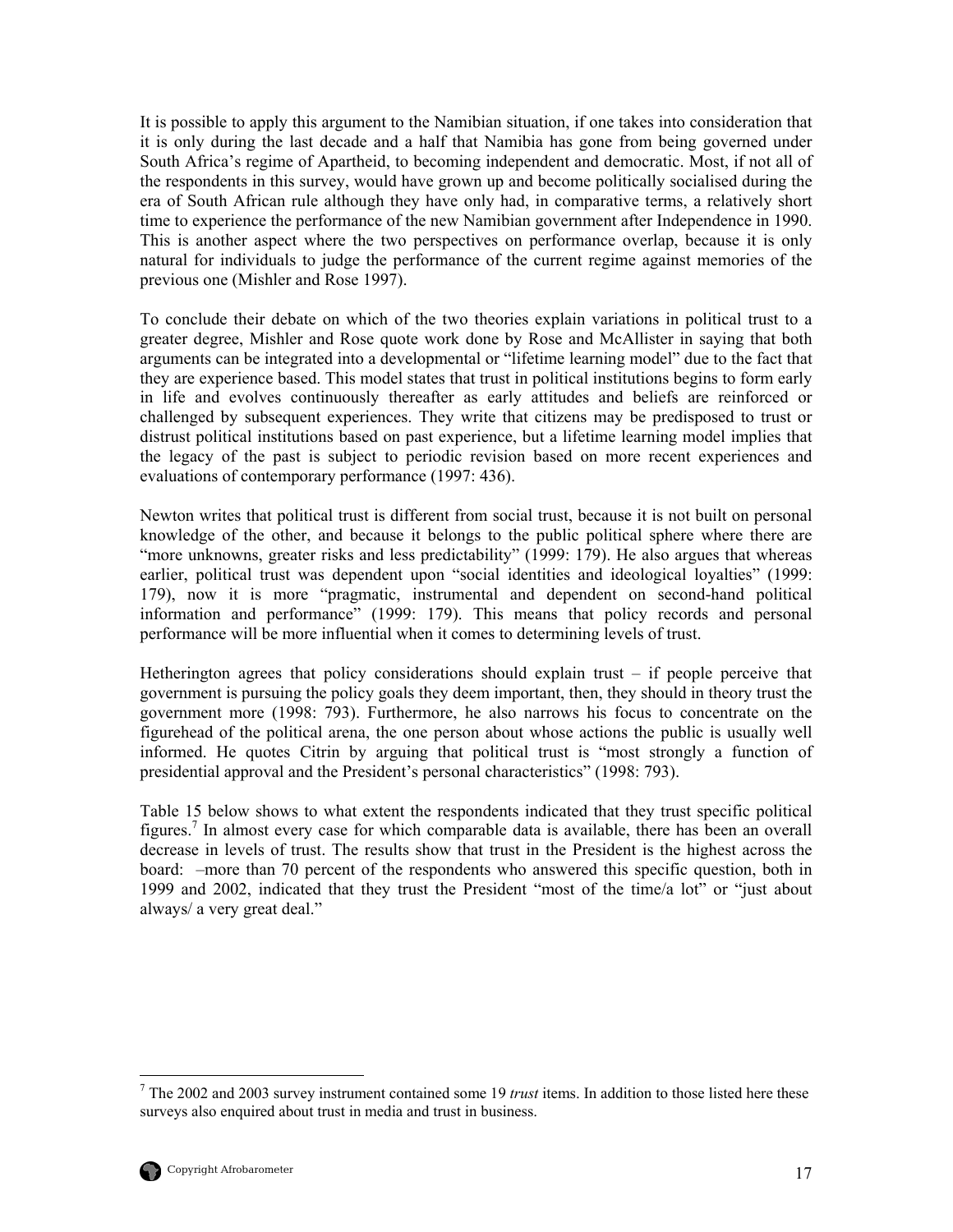|                                       | 1999 | 2002 | 2003 |
|---------------------------------------|------|------|------|
| President                             | 73   | 79   | 76   |
| National Assembly                     | 51   | 65   | 48   |
| <b>Electoral Commission</b>           | 66   | 66   | 41   |
| Local Authority Councils <sup>8</sup> | 42   | 50   | 32   |
| <b>Ruling Party</b>                   |      | 63   | 59   |
| <b>Opposition Parties</b>             |      | 27   | 16   |
| Army                                  | 66   | 62   | 51   |
| Police                                | 69   | 59   | 48   |
| Courts of law                         | 64   | 72   | 43   |
| <b>Traditional leaders</b>            | 50   | 62   | 42   |

<span id="page-27-0"></span>*Table 15: Trust in Selected Political Actors* 

*How much do you trust the following?* (percent)

Two agencies that have a serious shortage of trust are the opposition parties and local authority councils. To compound their problems, the levels of trust have declined significantly from 2002 to 2003. It is perhaps not surprising that these two agencies have low levels of trust. Opposition parties are weak and come and go with regularity. At the same time, their Parliamentary record is not much to speak of, due to the fact that combined they currently occupy about 25 percent of all seats. Crippling financial problems caused by mismanagement and frequent allegations of corruption, on the other hand, plague local authorities. In recent times local residents in some of the smaller local authority areas had to do without basic services due to outstanding debts by their local authority to the national bulk service providers.

On a more positive note, following Mishler and Rose's (1997) warning that too much trust is not a good thing, Table 15 shows that with the exception of their faith in the President, Namibians are not "blind believers" – their trust in institutions is not overwhelming.

Factor analysis showed that seven items loaded on a single factor, which we will call the State Trust Index. These items are: trust in the President, the Ruling Party, the National Assembly, the Electoral Commission, the Police, the Army, and the Courts. Reliability analysis showed that all items could be combined into a reliable scale or index (Cronbach's Alpha = .853). The State Trust Index ranges from 0 (not at all) to 3 (a very great deal).

Based on the above-mentioned theoretical arguments, we propose two propositions to be tested in the Namibian context:

- Proposition 1: High levels of policy performance should lead to high levels of trust in the government.
- Proposition 2: Being a supporter of the ruling party should increase trust in state institutions.

To test these propositions more rigorously we did an OLS regression of the effects of economic policy performance and party support on political trust. Table 16 shows that both propositions are supported.

<span id="page-27-1"></span>8 <sup>8</sup> Only asked in urban areas.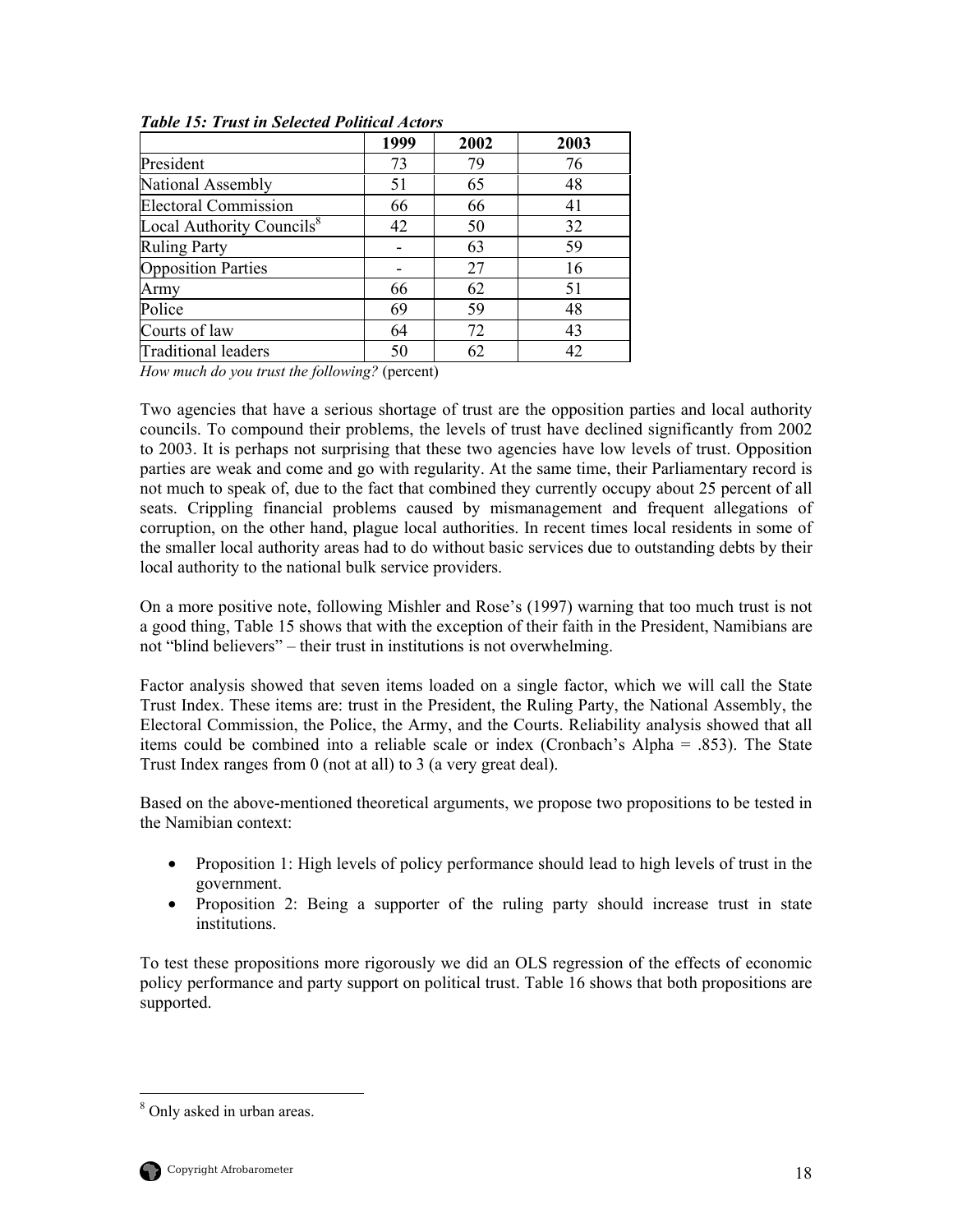| IJ                                | <b>Unstandardized</b><br><b>Coefficients</b> |                   | <b>Standardized</b><br><b>Coefficients</b> |       | Sig. |
|-----------------------------------|----------------------------------------------|-------------------|--------------------------------------------|-------|------|
|                                   | B                                            | <b>Std. Error</b> | Beta                                       |       |      |
| (Constant)                        | .531                                         | .082              |                                            | 6.496 | .000 |
| Economic Policy Performance Index | .317                                         | .032              | .288                                       | 9.825 | .000 |
| Ruling party supporters           | 364                                          | .040              | .266                                       | 9.058 | .000 |

<span id="page-28-0"></span>*Table 16: Regression Coefficients: Trust in the State* 

Having established some of the predictors of trust, we now turn to one of its possible outcomes. Larry Diamond argues that institutional trust has significant positive effects on support for the existing regime and also on the rejection of non-democratic regimes, and this effect seems to be linear (1999: 206). In this line of argument more trust in government is good for the consolidation of the democratic regime because it enhances the legitimacy of the democratic regime.

We conducted correlation analysis between trust and regime legitimacy. Firstly, trust in the state is positively and significantly correlated with support for democracy ( $r = .147$ ;  $p \le 0.01$ ). However, this correlation is perhaps weaker than argued by Diamond. Secondly, there is no significant correlation between trust in the state and overall support for authoritarianism (as measured by the Support for Authoritarianism Index). We then looked for correlations between trust and each of the individual items in the Support for Authoritarianism Index. We discovered that:

- There is a positive, significant correlation between trust in the State and the extent to which one-party rule is rejected  $(r = .191; p<0.01)$ .
- There is no significant correlation between trust in the State and the extent to which traditional rule is rejected. The direction of the coefficient is however, in the expected direction (positive).
- There is also no significant correlation between state trust and the extent to which presidential rule is rejected. The direction of the coefficient is as expected positive.
- Finally, there is a significant, but negative correlation between trust in the State and the extent to which military rule is rejected  $(r = -.151; p<0.01)$ . This is unsuspected for it suggests that those who have higher trust in the State are also less likely to reject military rule.

The findings above do support the propositions to some extent. But with regard to Namibia, some qualifications are in order. Although trust and support for democracy go together, the relationship is weak. Also, trust seems to have very limited impact on the rejection of non-democratic alternatives. Given this, we conclude that the current levels of trust in the State add very little to the prospects for consolidation of democracy because it has a very weak positive effect on support for democracy and no real effect on the rejection of non-democratic alternatives.

#### **3.8 Responsiveness**

Modern day democracies are representative democracies. This means that citizens appoint others to rule on their behalf and in their interest. Lamounier identifies 4 concepts of representation found at various stages of democratic development (1995: 126):

• The first one he refers to as its original meaning, which corresponds to establishing the framework within which contestation may later take place.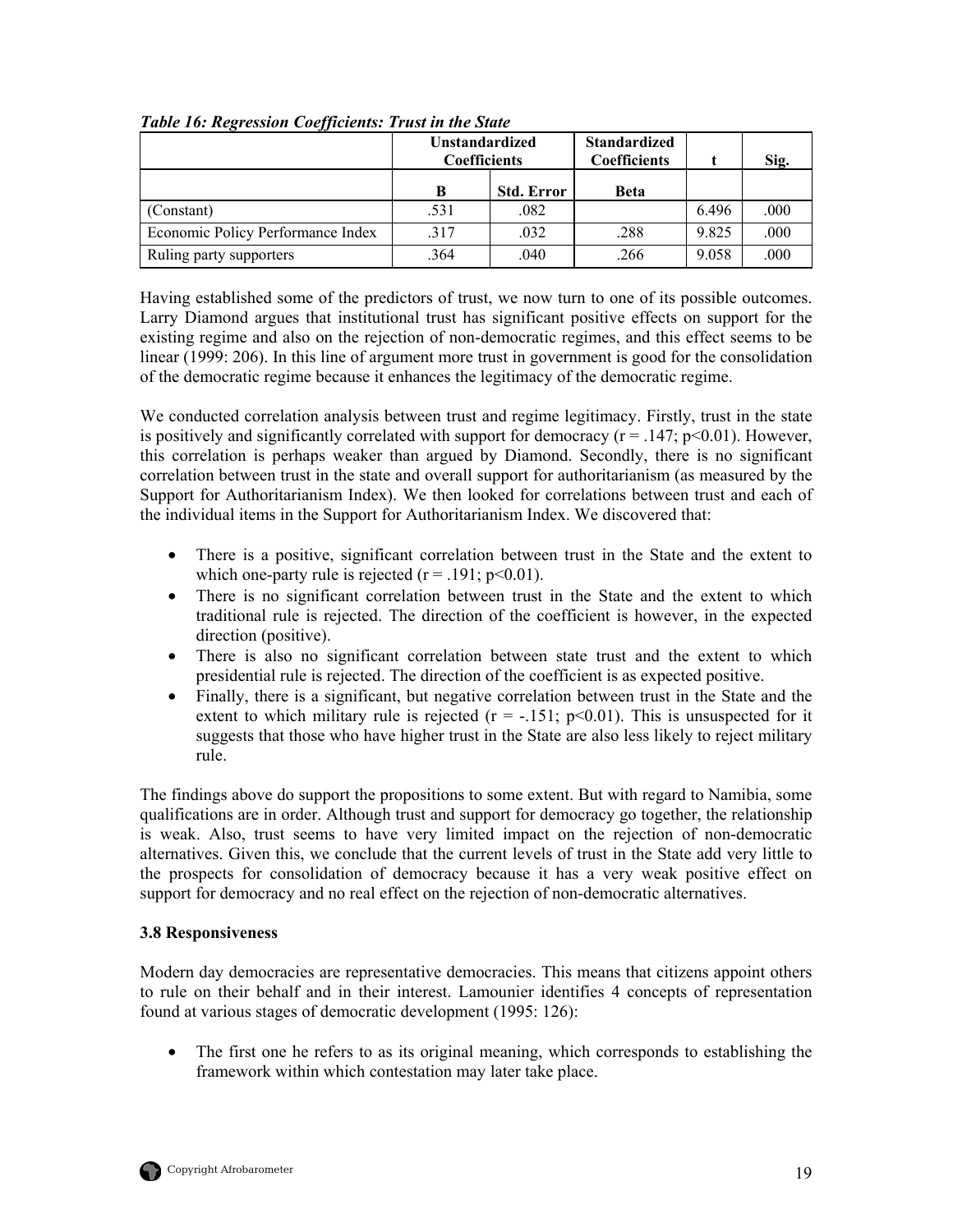- <span id="page-29-0"></span>• Social conflict and representation demands give rise to the descriptive notion of representation, i.e. that representative bodies should be like miniature samples reflecting a society's diversity.
- Increased conflict and cultural strains may also give rise to the demand for symbolic representation, which requires institutions or charismatic leaders that embody a collective self-image of the nation.
- The behaviour of elected representatives, especially in terms of their accountability, becomes important.

Schmitter and Karl (1996: 54) argue that elected representatives do most of the work in modern democracies, and that the main issue is related to how these representatives are chosen and then held accountable for their work. Thus, representation and accountability are two sides of the same coin. Representation serves no purpose if not accompanied by accountability. One of the key elements of representation is responsiveness, i.e. the ability of representatives to "stay in touch" with their constituencies, to represent as accurately as possible the interests of their constituencies, and to act in their best interests. Ultimately, responsiveness is one of the criteria on which representatives will be held accountable.

Norris (1999: 24) writes that a lack of accountability is very likely in countries that have divided governments, semi-permanent coalitions or a predominantly one-party government (such as Namibia). She might as well have added "countries with closed-list proportional representation electoral systems" to her list of potentially unresponsive governments. Being unresponsive means that it becomes difficult for citizens to use elections as a means of removing political agents from power who are not performing satisfactorily. Namibia has both a single-dominant party government and a closed-list PR electoral system. This means that the government of the day is fairly insulated from the workings of the (weak) opposition, faces no regular threats at the polls and has almost complete autonomy from the electorate when it presents its candidates. In addition the party holds ownership over seats in the legislative body and thus has substantial control over representatives' policy and legislative agendas. This means that the onus for responsiveness lies with the party and its central leadership, rather than the individual candidate. Given these factors, one would not expect a great deal of responsiveness in the Namibian political system.

|                                              | <b>Never</b> | Some of the<br>time | Most of the<br>time | <b>Always</b> | Don't<br>Know |
|----------------------------------------------|--------------|---------------------|---------------------|---------------|---------------|
| Look after the interests of<br>people        | 34           |                     |                     |               |               |
| Leaders listen to what people<br>have to say | 46           | 40                  |                     |               |               |

| <b>Table 17: Government Responsiveness</b> |
|--------------------------------------------|
|--------------------------------------------|

*How much of the time to you think elected leaders try their best to…* (percent)

Favourable scores increased substantially from 2002 to 2003 in three regions, namely Kunene, Otjozondjupa and Omaheke. These two items of responsiveness is strongly and positively correlated ( $r = .635$ ;  $p < 0.01$ ). Thus, those citizens who feel that elected leaders are looking after their interests also believe that leaders listen to people like them.

Another aspect related to representation and responsiveness is, how much contact citizens have with their elected leaders. Table 18 below indicates that in general, respondents do not have much, or regular, contact with their elected representatives. Local councillors are doing best: in 2004, contact with them doubled from 20 percent in 2002 to 40 percent. Traditional leaders,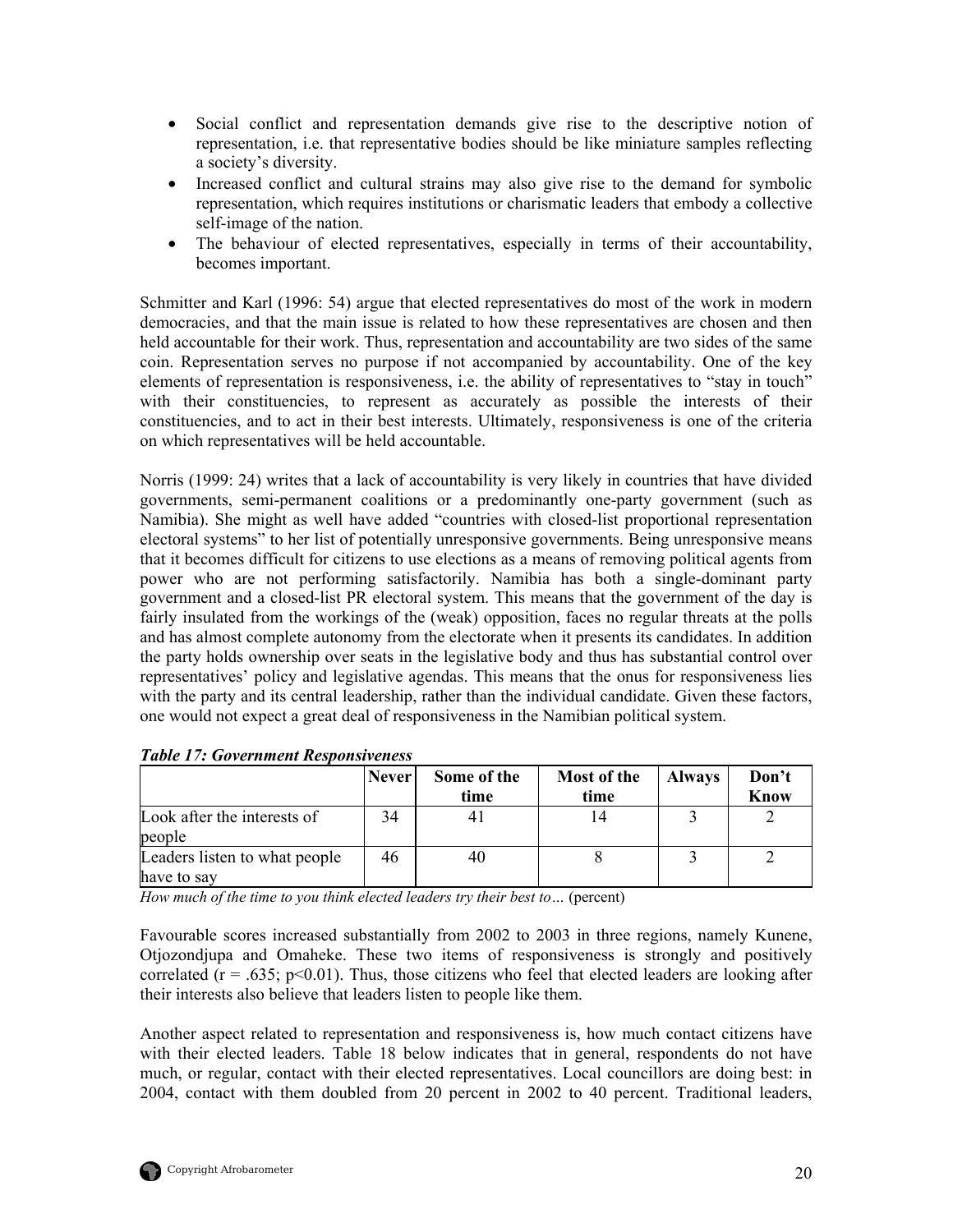<span id="page-30-0"></span>despite the fact that contact declined from 2002 to 2003, are second best. Worst are National Assembly representatives. In 2003 only 5 percent of citizens indicated that they had contact with an MP. This seems to confirm the standard critique against closed-list PR systems. Since it is a single-district, multi-member system that does not elect representatives from clearly demarcated, geographically defined, constituencies, representatives have little incentive to service any specific constituency.

Overall, more than 75 percent of respondents indicated that they have "never" had contact with a local government councilor, national assembly representative, national council representative or a government ministry official.

| Tuble To. Contact with Elected Representatives |      |      |  |  |
|------------------------------------------------|------|------|--|--|
|                                                | 2002 | 2003 |  |  |
| Local Government Councilor                     | 20   | 40   |  |  |
| National Assembly Representative               | 12   |      |  |  |
| Traditional ruler                              | 45   | 30   |  |  |
| Government ministry official                   | 23   | 17   |  |  |
| Political party official                       | 26   |      |  |  |

*Table 18: Contact with Elected Representatives* 

*During the past year, how often have you contacted any of the following persons for help to solve a problem or to give them your views?* (percent)

Of all the findings thus far, these dealing with responsiveness are the most negative. It appears to be one of the most problematic areas in the development of Namibia's young democracy. No doubt the electoral system in use has something to do with it, and so does the fact that a single party dominates electoral politics. The problem is getting worse. During the recent local authority elections, the lists containing the names of candidates were published only a few days before election-day, thereby giving voters no time to get to know their potential representatives. Furthermore, supporters of the ruling party openly challenged leadership over party lists in some constituencies. Ultimately the party got its way: after a court ruling it fired its own list of candidates in Ongwediva before they could be sworn in, and replaced them with new candidates who never appeared on any list. The court ruling stated that since the seats belong to the party and not to individual candidates, it is the party's prerogative to replace its candidates at any time. Soon after the court ruling was issued, opposition parties adopted the same tactic in other constituencies.

## **3.9 Corruption**

In this section we measure perceptions on corruption. Although these perceptions are not necessarily reflections of real instances of corruption they remain important political attitudes shaping public perceptions toward the state, government, and regime.

Table 19 below lists the proportions of citizens that felt "most" or "all" of the following were involved in corruption for all three rounds of the survey. Four agencies stand out for their relatively high scores over at least the last two rounds of the survey: government officials, the police, border officials, and foreign businessmen. In each of these instances at least one-in-three Namibians felt that "most" or "all" were involved in corruption. Religious leaders and officials in the office of the President are seen to be the least corrupt.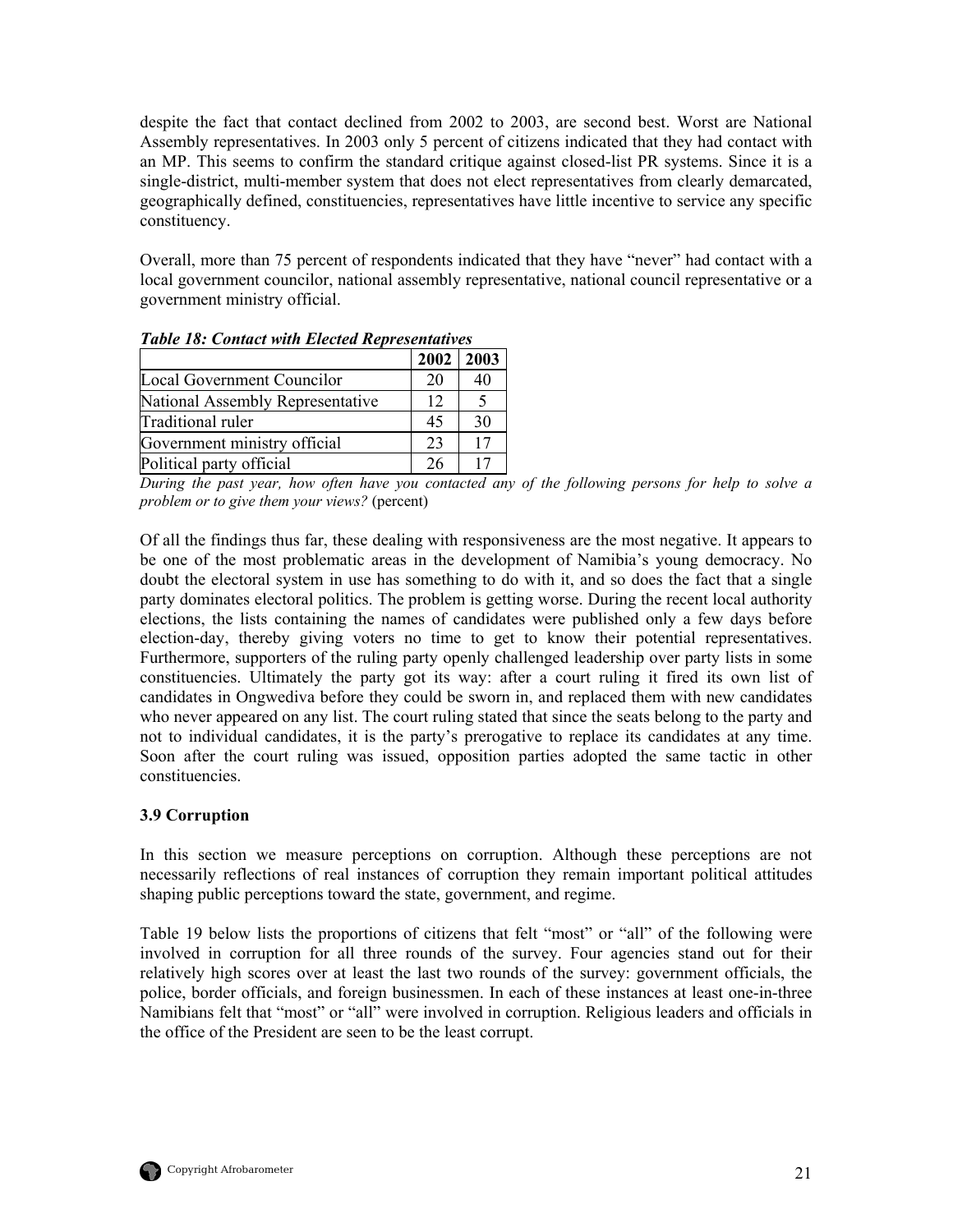<span id="page-31-0"></span>

| <b>Table 19: Involvement in Corruption</b> |
|--------------------------------------------|
|--------------------------------------------|

|                                          | 1999 | 2002 | 2003 |
|------------------------------------------|------|------|------|
| Officials in the Office of the President | 25   | 18   | 15   |
| <b>Elected</b> leaders                   | 19   | 27   | 22   |
| Officials in local government            | 17   |      |      |
| Government officials                     | 24   | 39   | 30   |
| Police                                   |      | 36   | 37   |
| Border officials                         |      | 25   | 28   |
| Judges & magistrates                     |      | 15   | 23   |
| Local businessmen                        |      | 20   | 22   |
| Foreign businessmen                      |      | 32   | 28   |
| Teachers and school administrators       |      | 24   | 25   |
| Religious leaders                        |      | 18   | 18   |
| <b>Traditional leaders</b>               | 9    |      |      |

*How many of the following people do you think are involved in corruption?* (percent)

It could be argued that one aspect of corruption that involved ordinary citizens stems from citizens' struggle to get access to the state. They require access for a number of reasons but two of the most important reasons are to obtain official documentation and to obtain special services. Both these types of goods can only be obtained from the State and are in high demand. Hence, they provide an ideal environment for corruption.

How difficult is it for Namibians to get access to important documentation and services? Table 20 contains the responses for those who firstly, tried to obtain these documents and services, and secondly found it either "very difficult" or "difficult."

| $\cdot$                                           | 2002 | 2003 |
|---------------------------------------------------|------|------|
| Obtaining an ID                                   | 60   | 56   |
| Getting a placement for a child in primary school | 34   |      |
| Obtaining an voter registration card              |      |      |
| Obtaining household services                      |      |      |
| Obtaining a loan or payment from government       |      |      |
| Getting help from the police                      |      |      |

*Table 20 Difficulty with Obtaining Documents and Services (percent)* 

Obtaining an ID document remains a serious problem for most Namibians. Close to three-in-five who have tried found it either difficult or very difficult to obtain an ID document. The ministry responsible for the issue of ID documents, the Ministry of Home Affairs, has always found it difficult to issue ID documents in an effective and speedy manner. Even in major urban centers such as Windhoek it is not uncommon to wait more than a year to obtain an ID card. The Ministry's inefficiency has major consequences for the average citizen who has to use formal identification almost on a daily basis. One special area for concern is the absence of formal identification among prospective voters. In the past, the Electoral Commission of Namibia allowed those voters without formal identification to register by means of sworn statements. This practice, although beneficial to many voters, has compromised the registration process in the past (see Keulder Van Zyl and Wiese, 2003).

Most Namibians struggle to get help from the police when they need it. On average nearly one-intwo who have tried found it either difficult or very difficult. Given the importance attached to crime as an important national problem, not having easy access to the police is a compounding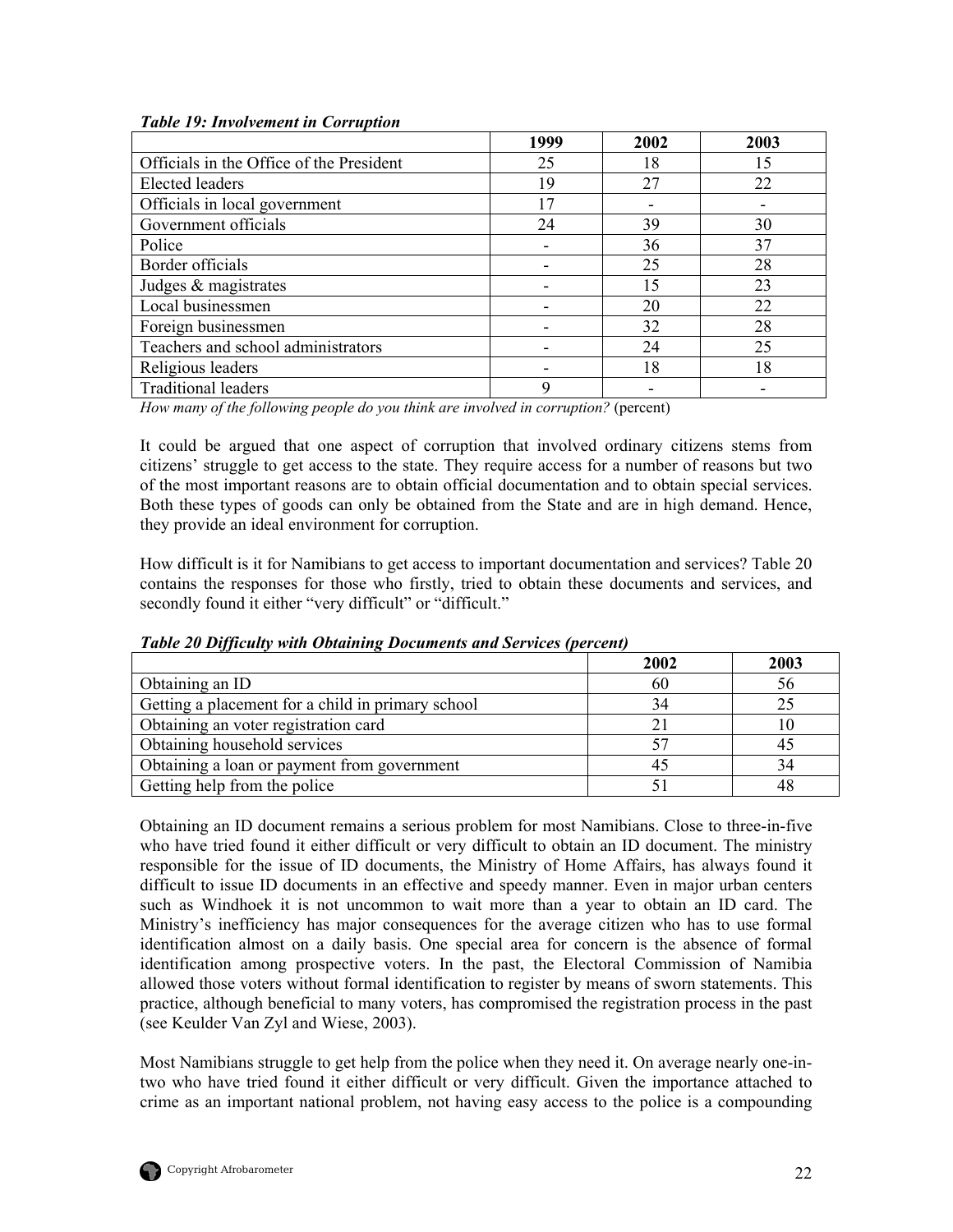<span id="page-32-0"></span>factor. Police efficiency is compromised by a lack of infrastructure, personnel shortages and shortage of equipment and vehicles. Recent increases in crimes will result in more demand for policing services, and this in turn will demand an improvement in the quality of policing.

A third problem area is obtaining household services such as water and electricity. Here too, nearly one-in-two had difficulties. This problem is located at the local government level, where many local authorities have been ineffective in providing adequate services to a growing number of residents. The service that presents the least problems is obtaining a voter registration card. Last year, the Electoral Commission acquired new technology to improve the registration process. The use of digitized cameras and scanning equipment shortened the actual registration process, meaning that more prospective voters could register in the prescribed period.

To assess the extent to which difficulty with obtaining formal documents and services is linked to perceptions of corruption, we did an OLS regression with the six items in Table 20 as independent variables and the PCI as dependent variable. Together these items explain very little of the PCI (R square = .070). Of all the individual items it is only "obtaining an ID" that has a significant impact ( $b = -.234$ ;  $p < 0.01$ ). Thus, at this point in time the ineffectiveness of the state has no real impact on whether or not Namibians see corruption to be frequent or not.

The next question asked what Namibians are likely to do when they struggle to obtain a crucial document from government (in this case a permit).

In 2002 most Namibians would simply wait (40 percent). In 2003 most Namibians would write a letter of enquiry (34 percent). In 2003, less Namibians were willing to wait than in 2002, and more Namibians were willing to write a letter than in 2002. The third most commonly used strategy across both years is to "do nothing because nothing can be done." Approximately one-infive Namibians gave this as their preferred option.

|                                              | 2002 | 2003 |
|----------------------------------------------|------|------|
| Don't worry, just wait, the permit will come | 40   | 25   |
| Offer a tip or gift to the official          |      |      |
| Use connections to influential people        |      |      |
| Write a letter to the head office            | 22   | 34   |
| Do what you want without the permit          |      |      |
| Do nothing because nothing can be done       |      | 21   |
| Don't know                                   |      |      |

*Table 21: Acquiring Permit from Government* 

*What would you do if you were waiting for a government permit or license, but kept encountering delays?* (percent)

The least preferred option is bribery (offering a tip or gift to the official). On average less than one-in twenty Namibians would consider this an option. About the same number would simply proceed to do what they intended to, without the permit, or use their connections to influential people.

The findings above suggest that Namibians have a low propensity to bribes. Moreover, the data below in Table 22 suggest that very few citizens are forced to pay bribes to obtain government services.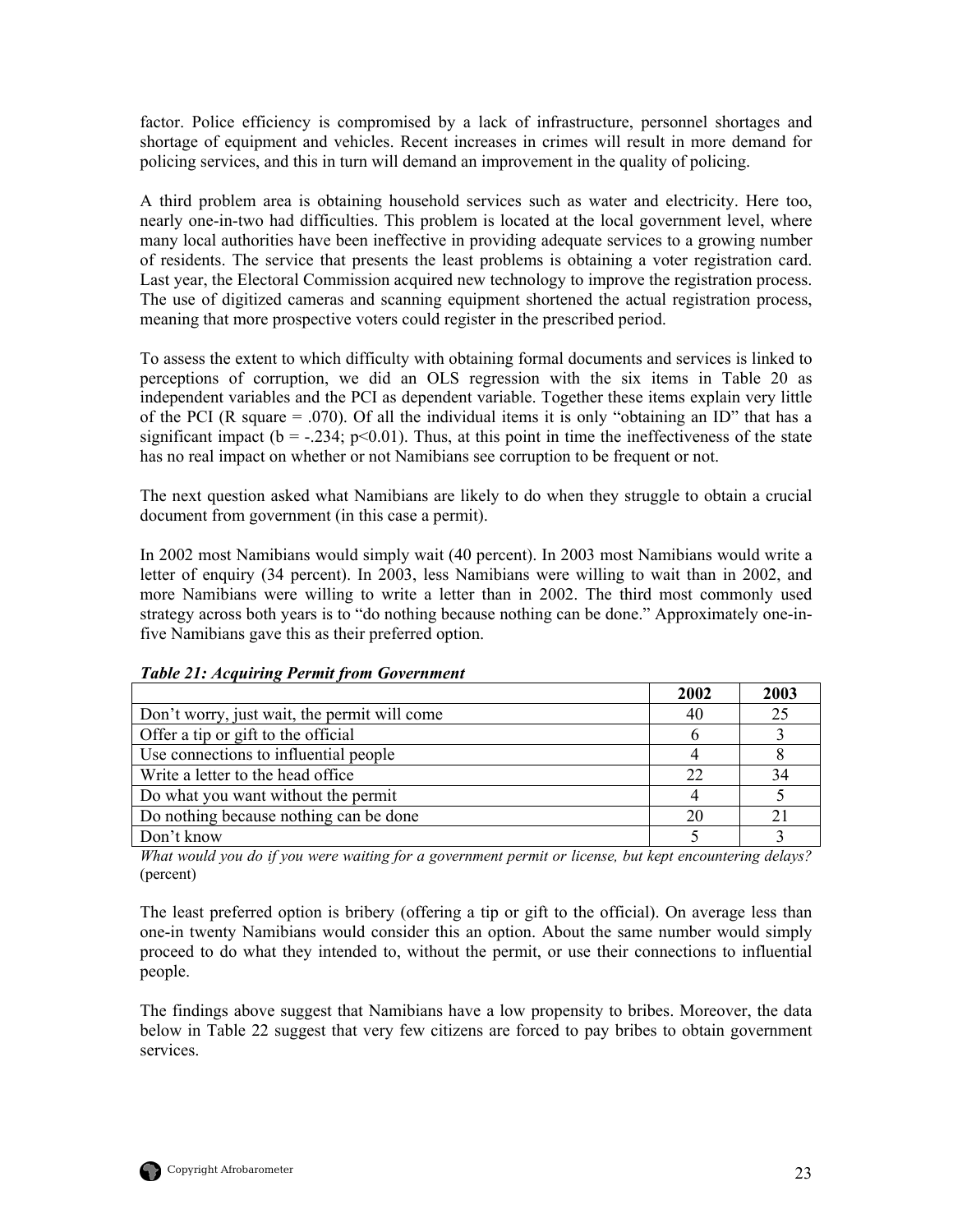#### <span id="page-33-0"></span>*Table 22: Actual Bribes Paid*

|                                                        | 1999 | 2002 | 2003 |
|--------------------------------------------------------|------|------|------|
| Get a document or a permit                             |      |      |      |
| Get a child into school                                |      |      | h    |
| Get a household service (like piped water, electricity |      |      |      |
| or phone)                                              |      |      |      |
| Cross a border (like a customs or immigration post)    |      |      |      |
| Avoid a problem with the police (like passing a        |      |      |      |
| checkpoint or avoiding a fine or arrest)               |      |      |      |
| A job                                                  |      |      |      |
| A government maintenance payment, pension              |      |      |      |
| payment or loan                                        |      |      |      |
| Housing or land                                        |      |      |      |

*In the past year, how often (if ever) have you had to pay a bribe, give a gift, or do a favour to government officials in order to:* (percent)

Overall 89 percent of all Namibians indicated that they have never paid a bribe on any of the items listed in Table 22. Furthermore, correlation analysis suggests that the frequency of bribery on one item is correlated with the frequency of bribery on all other items. This means that the same people often have to bribe more than once. Furthermore, although the overall levels of bribes paid are low, the scores generally increased from 2002 to 2003.

#### **3.10 Partisanship and Political Mobilisation**

Political theory explains citizens' mobilisation in politics in two ways. Firstly, some would argue that citizens are primarily mobilised through their attachment to political parties. Partisanship (measured as "closeness to a political party") develops over time: as voters repeatedly vote for the same party, they become more attached to the party. Thus, one would expect older generations to have higher partisanship than younger generation who have not voted repeatedly. In this explanation prospective voters rely on their parties for information; in fact the party is the information shortcut that informs voters' choices and preferences. Thus, where partisanship is high, the party system will be stable due to the stable, long-term attachment to political parties.

Secondly, others would argue that voters, as their overall levels of education increase over time, and as mass media develops, rely less on political parties and more on they own cognitive skills to obtain the information needed to exercise a vote choice. Thus, one would expect a decline in partisanship to coincide with an increase in cognitive skills. Cognitive mobilisation is predicted to be higher among the younger generations due to their higher levels of education and more exposure to mass media. Where cognitive mobilisation is high, the party system will be unstable because attachment to parties is low. Voters who are mobilised through their own cognitive skills are 'floating voters' who show no 'permanent' attachment to any party but would or could vote for any party depending on their judgment on any single or combination of issues. Parties are thus no longer the 'cue' that informs the vote choice.

On the partisanship dimension, we distinguished between those Namibians who felt close to a party and those who don't. On the cognitive dimension we compiled a 6-point composite index of respondent's education levels and their interest in politics. Below 3 on this scale is treated as low cognisance and above 3 as high cognisance. Following Dalton (1984), we have compiled a  $2x2$ grid of Namibian voters based on the two dimensions of mobilisation (partisanship and cognitive mobilisation). This renders four types of citizens: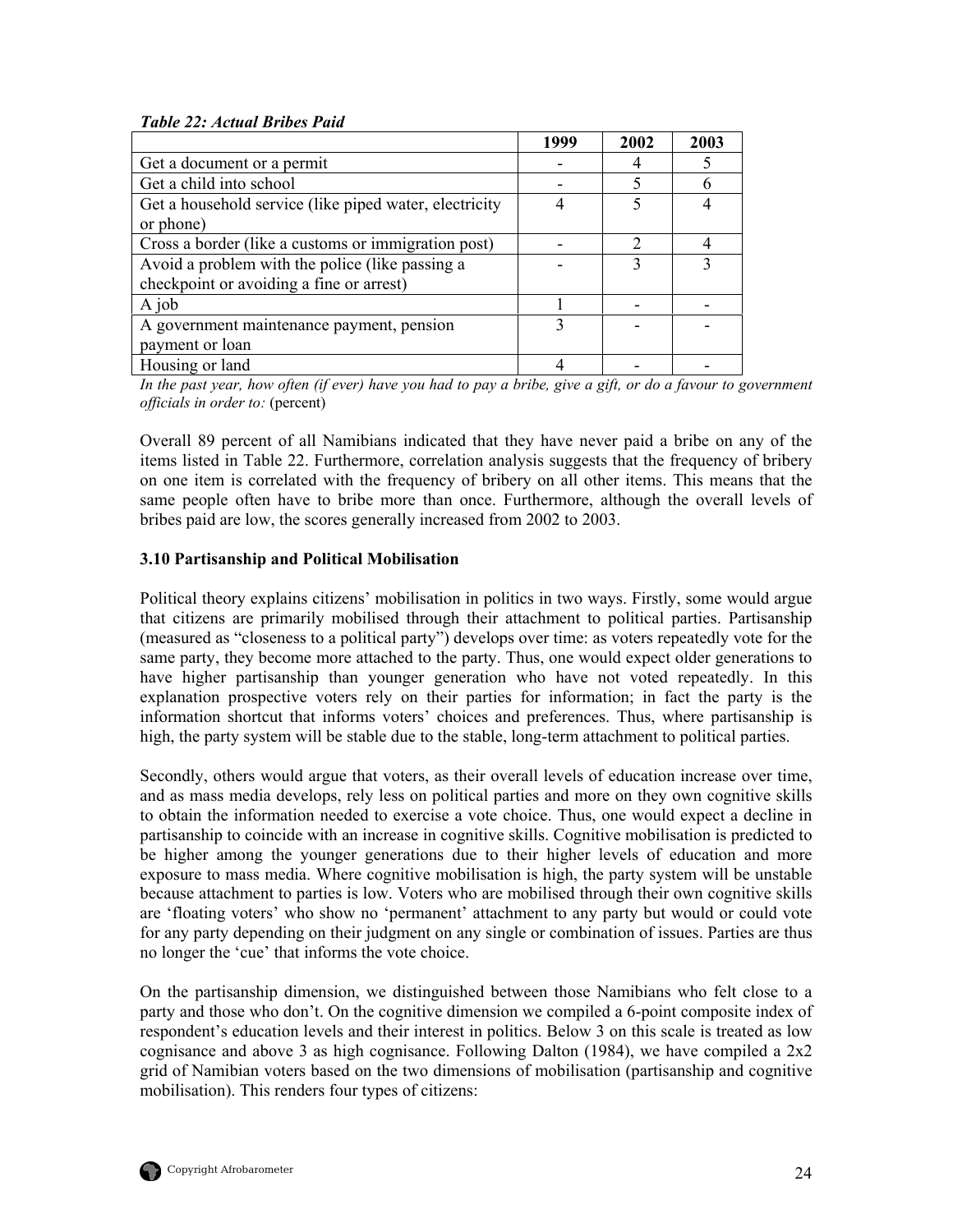- <span id="page-34-0"></span>• Apoliticals: Those who have both low partisanship and low cognitive mobilisation.
- Ritual Partisans: Those with low cognitive mobilisation but high partisanship.
- Apartisans: Those with low partisanship but high cognitive mobilisation.
- Cognitive Partisans: Those with high cognitive mobilisation and partisanship.

| <b>Ritual Partisans</b>    |  |  |
|----------------------------|--|--|
| 2002 (40 percent)          |  |  |
| 2003 (17 percent)          |  |  |
| <b>Cognitive Partisans</b> |  |  |
| 2002 (33 percent)          |  |  |
| 2003 (47 percent)          |  |  |
|                            |  |  |

#### *Table 23: Cognitive and Partisan Mobilisation*

Table 23 shows that:

- Approximately one-in-ten Namibians are currently "apoliticals." This number stayed fairly constant from 2002 to 2003.
- Approximately one-in-five Namibians are currently "ritual partisans." This number is down by more than 50 percent from 2002.
- About one-in-four Namibians are currently "apartisans." This number is up about 50 percent from 2002.
- About one-in-two Namibians are currently "cognitive partisans." This number is up some 10 percent from 2002.

We would expect younger generations to be mobilised more through their cognitive abilities than older generations because of their higher levels of education. Conversely we would expect older generations to be mobilised more through their partisanship, because they are more likely to be repetitive voters.

We tested these two propositions by means of OLS regression. We found the expected correlation between age and cognitive ability ( $b = -165$ ;  $p < 0.01$ ). The negative sign indicates that as age increases, cognitive ability decreases. We also found the expected relationship between age and partisanship ( $b = 0.152$ ; p<0.01). The positive sign indicates that as age goes up, partisanship also increases.

Two other additional factors have an effect on both the cognitive and partisan components. Firstly, living in a rural area has a positive impact on partisanship ( $b = .154$ ; $p < 0.01$ ), and being female has an insignificant impact on partisanship ( $b = -.028$ ;  $p = .331$ ). Secondly, living in a rural area has an insignificant impact on cognitive ability ( $b = -0.034$ ;  $p = 0.246$ ). Being female has the same impact ( $b = -.047$ ;  $p = .100$ ).

The data presented thus far suggests that substantially more Namibians are mobilised through their partisanship than through their own cognitive abilities. This means firstly, that one expects the party system to remain fairly stable in the near to medium future. Secondly it also means that parties are important as agents of mobilisation.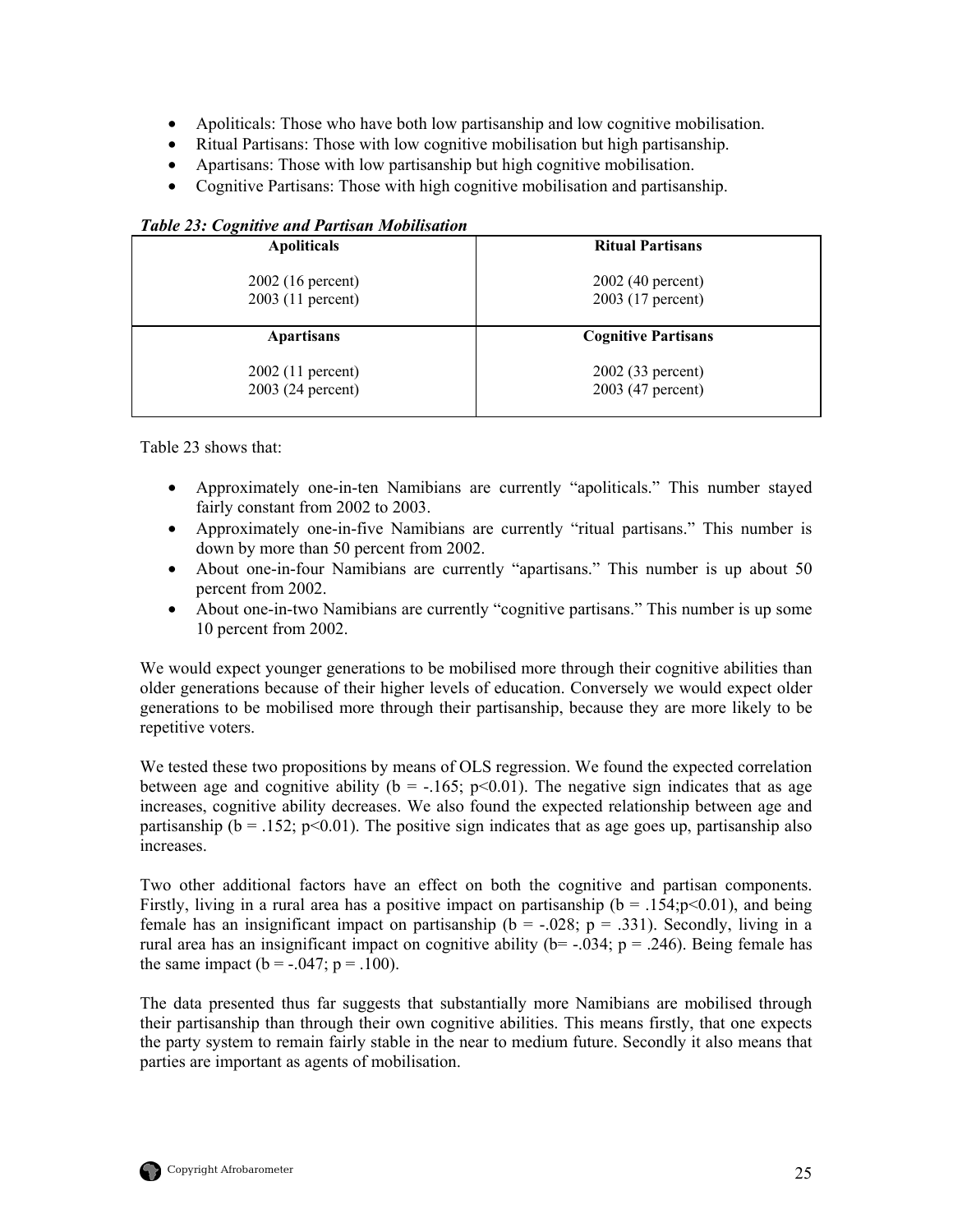<span id="page-35-0"></span>Namibia does not have a large number of "apartisans," which means that there is not a great number of floating voters prepared to mobilise themselves on particular issues and who feel themselves free to move between parties. But this number is growing. The existing party system is changing but at a slow rate. Changes in partisanship will occur over generations, and as urbanisation increases.

#### **4. Conclusions**

Namibia is one of Africa's most stable and enduring democracies. It has had almost fifteen years of uninterrupted plural democracy and most signs are that it would remain a stable democracy for some time. Although the data presented in this report suggests that democracy is yet to become consolidated at the attitudinal level; Namibia is very much a democracy without democrats. We have discussed a number of reasons why we believe this to be the case.

In the first instance, only a slight majority of Namibians have a clear preference for democracy. Furthermore, the number of Namibians who believe democracy is always best has declined over the past three waves of surveys. The fact that most Namibians prefer individual elements of democracy but not the entire system could point to an incomplete understanding of how the individual items relate to the whole.

Secondly, substantial numbers of Namibians are supportive of possible non-democratic alternatives, especially a single-party polity. Further reason for concern is the fact that across all items support for non-democratic alternatives has increased over the three waves of surveys.

Thirdly, despite the substantial number of Namibians who do not show outright preference for democracy, most Namibians are satisfied with democracy at the moment. They show an appreciation for the current regime over the previous (colonial) one and they think the quality of democracy is quite high. This, we believe, points to opportunistic support: many Namibians are happy with what they got, but might consider an alternative regime type when matters get tough.

Fourthly, the demand for democracy across the country is low. The demand for democracy increased from 1999 to 2002 and declined again to its lowest levels yet in 2003. The supply of democracy is much higher than the demand suggesting that Namibians "get more than they ask for." This means that the democratic future of the country is in the hands of the political elites who are under little pressure to increase the supply.

Fifthly, Namibians generally hold the state in much higher esteem than the democratic regime. They regard the state as legitimate and with sufficient capacity to enforce its laws. However, they are more cautious about their ability to solve problems. Namibians over time have identified four main problems for the state to address: unemployment, education, HIV/AIDS and water. Some of these are among the policy issues that they feel the government has performed less well on.

Sixthly, trust in government and state agencies has declined since 1999. Trust in some crucial agencies such as the National Assembly, the Electoral Commission and local authorities are reason for concern. The low levels of trust in opposition parties are reason for great concern.

Seventhly, another major reason for concern is the overwhelming view that the state is unresponsive. There is almost no contact between elected representatives and citizens. We argued that the electoral system contributes to this trend, but political representatives take little initiative to overcome the effects of the electoral system.

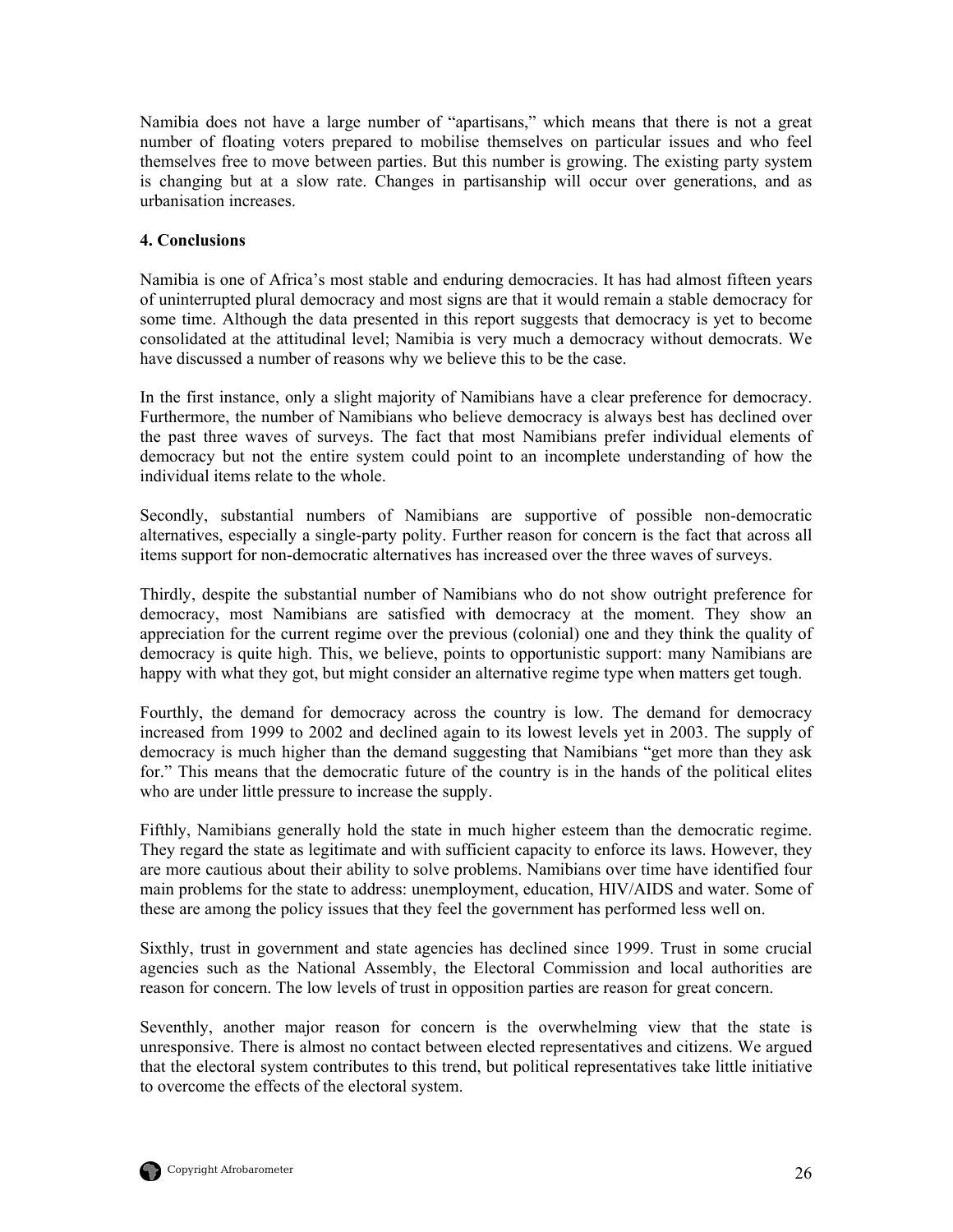Eighthly, although perceptions on the amount of corruption have remained fairly stable over the past two surveys, they remain significant. Namibians still have difficulties obtaining crucial documents and services, but at this point in time these difficulties do not increase perceptions of corruption. On a more positive side, Namibians show little inclination to bribe and they actual experiences with bribes are low.

Finally, most Namibians are still mobilised through their partisanship and not through their own cognitive abilities. This implies an absence of large number of floating voters. We thus expect Namibia's dominant party system to remain for the near to medium future. The biggest challenges to this system will come over time as younger, less partisan generations replace older ones, and as more Namibians take up residence in urban areas.

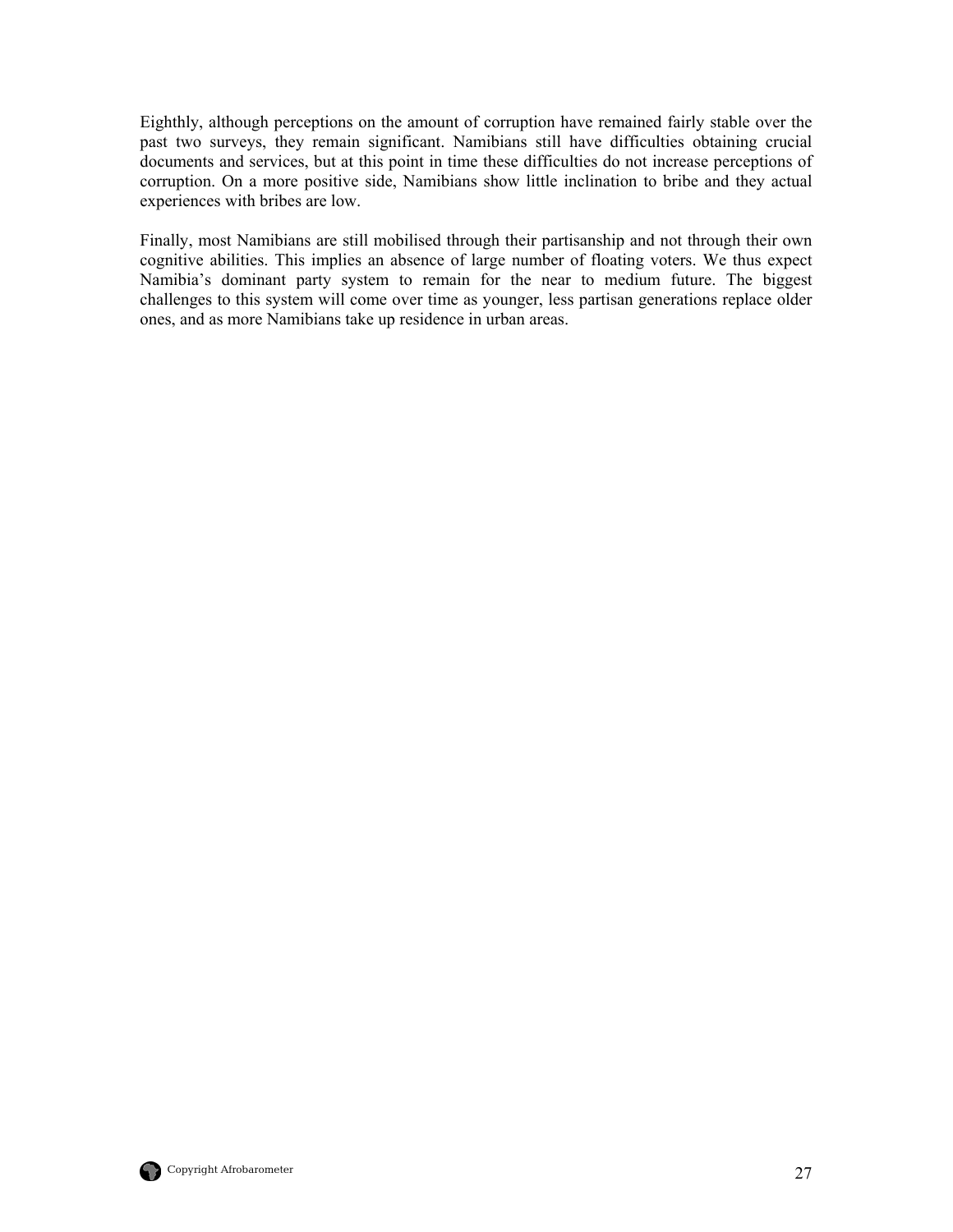#### <span id="page-37-0"></span>**5. Bibliography**

Bratton, M. and R. Mattes. 2001. "Support for Democracy in Africa: Intrinsic or Instrumental?" *British Journal of Political Science* 31: 447-474.

Dalton, R. J. 1984. "Cognitive Mobilisation and Partisan Dealignment in Advanced Industrial Democracies." *The Journal of Politics*, 46 (1).

Diamond, L., J. Linz and S. Lipset (eds.). 1995. *Politics in Developing Countries: Comparing Experiences with Democracy (2nd ed).* Colorado: Lynne Rienner Publishers.

Diamond, L. 1996. "The Three Paradoxes of Democracy" in Diamond, L and M. Plattner (eds). *The Global Resurgence of Democracy (2nd ed).* Baltimore: The Johns Hopkins University Press.

Diamond, L. and M. Plattner (eds.). 1996. *The Global Resurgence of Democracy (2nd ed).* Baltimore: The Johns Hopkins University Press.

Diamond, L. 1999. *Developing Democracy: Toward Consolidation.* Baltimore: The Johns Hopkins University Press.

Hetherington, M. J. 1998. "The Political Relevance of Political Trust." *The American Political Science Review*, 92 (4).

Hopwood G. 2004. "The SWAPO Extraordinary Congress – Entering Uncharted Territory," *IPPR Opinion*, 15, Windhoek.

Keulder C., D. Van Zyl and T. Wiese. 2003. "Report on the 1999 Voters' Registration Roll: Analysis and Recommendations," *IPPR Research Report,* 4, Windhoek.

Lamounier, B. 1995. "Brazil: Inequality Against Democracy in Diamond," L., J. Linz and S. Lipset (eds.). *Politics in Developing Countries: Comparing Experiences with Democracy* (2<sup>nd</sup>) ed). Lynne Rienner Publishers: Colorado.

Miller, A. and O. Listhaug. 1999. "Political Performance and Institutional Trust" in Norris, P. (ed). *Critical Citizens: Global Support for Democratic Governance.* New York: The Oxford University Press.

Mishler, W. and R. Rose. 1997. "Trust, Distrust and Scepticism: Popular Evaluations of Civil and Political Institutions in Post-Communist Societies." *The Journal of Politics,* 59 (2).

Newton, K. 1999. "Social and Political Trust in Established Democracies" in Norris, P. *Critical Citizens: Global Support for Democratic Governance.* New York: The Oxford University Press.

Norris, P. 1999. "Introduction: The Growth of Critical Citizens?" and "Conclusions: The Growth of Critical Citizens and its Consequences" in Norris, P. (ed). *Critical Citizens: Global Support for Democratic Governance.* New York: The Oxford University Press.

Norris, P. (ed). 1999. *Critical Citizens: Global Support for Democratic Governance.* New York: The Oxford University Press.